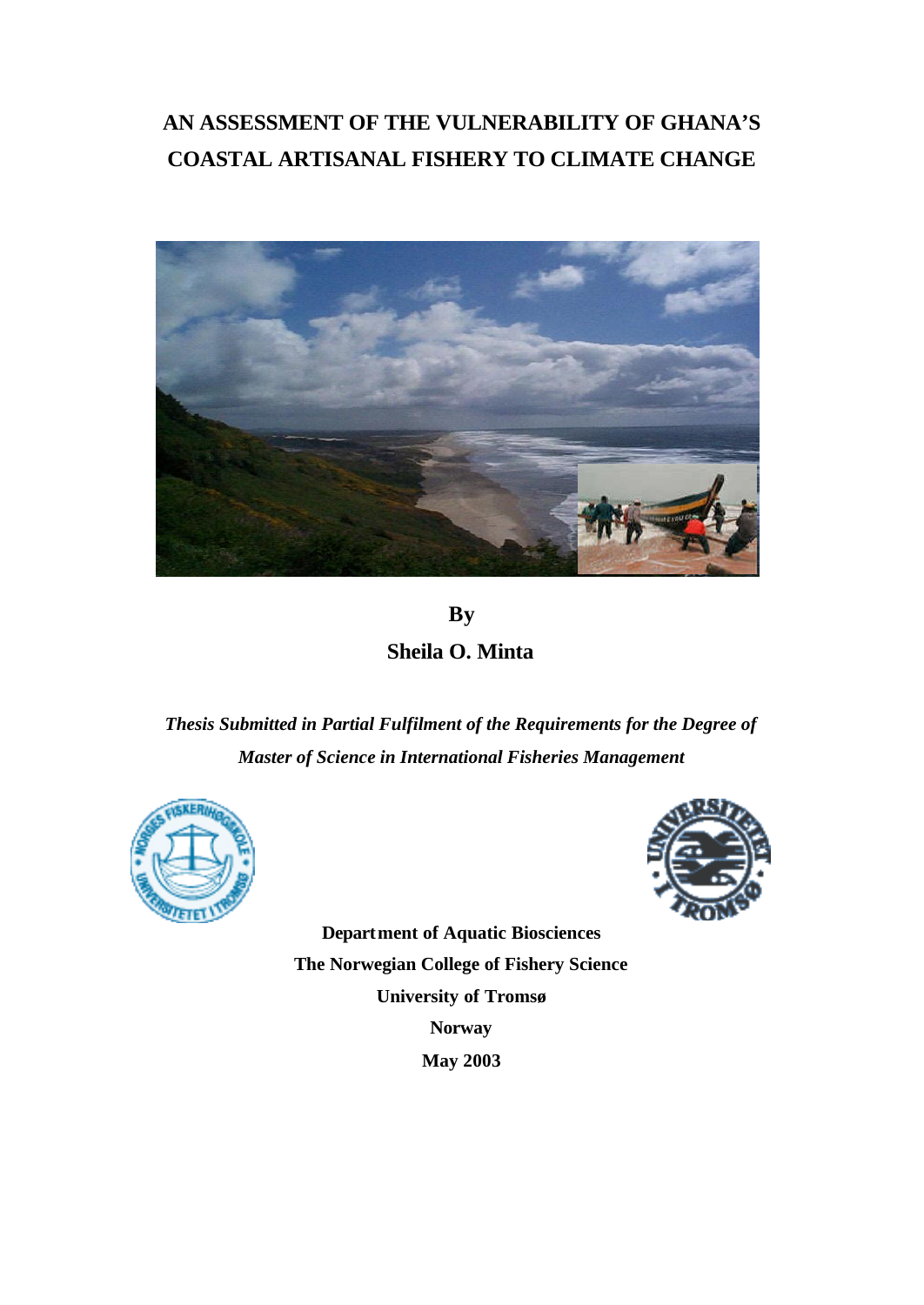#### **ACKNOWLEDGEMENTS**

I am pleased to acknowledge the invaluable support of all who, in diverse ways have contributed to the successful completion of this thesis. Special thanks go to Associate Professor Jorge Santos for his excellent supervision, patience and constructive criticism, which moulded the study into its best.

I am indebted to Mr William K. Agyemang Bonsu of the Environmental Protection Agency, Ghana, for contributing to the Climate Change segment, and Mr Paul O. Onyango of Master 2002 (NFH-Tromsø) for sparing time to read and make useful suggestions. I am especially grateful to Mr Sam Quaatey, Dr Kwame Koranteng and staff of the Marine Fisheries Research Division, and to Frank of the Fisheries Research Library (FAO Regional Office, Accra) for being so helpful with the collection of the secondary data and related literature. My heartfelt gratitude goes to Mr Andrews Nkansah and Mr Minia of the Meteorological Services Department, Ghana, for their assistance with the collection of the climatological data. The financial support provided by the Government of Norway and SEMUT during data collection is greatly appreciated.

Best compliments to you Mama, Iris, Olivia, Owuraku, Sisi Bea, Auntie Abena and all my friends especially Ola, Sarah, Enoch and Mavis: your prayers and encouragement will not be forgotten. To my husband Reuben, I say God richly bless you for your support and timely arrival for the review and editing of this work.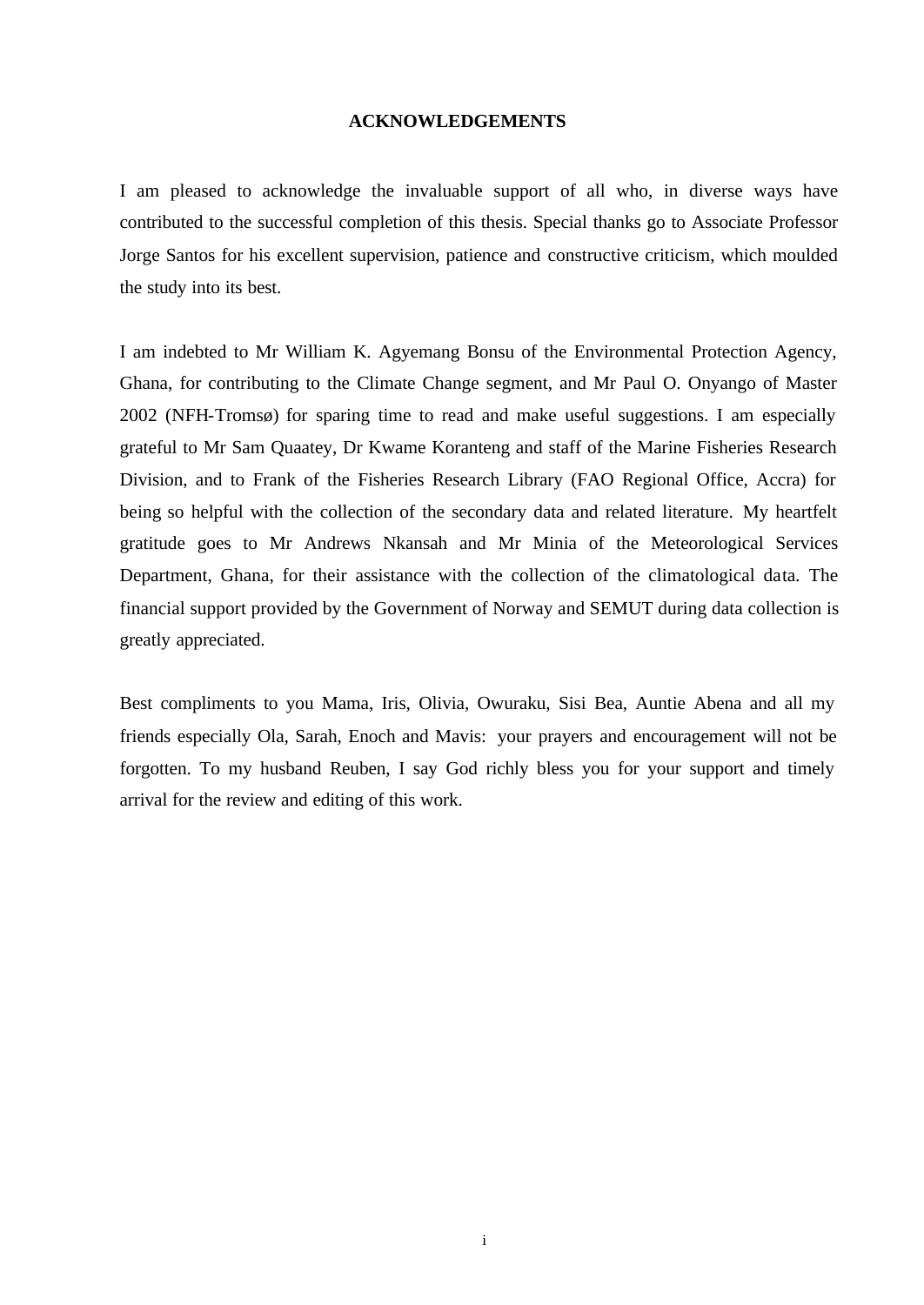#### **ABSTRACT**

Considering the fact that nearly 25% of the Ghanaian people live in the coastal zone and about 10% depend on the coastal fishery for livelihood, it is likely that any changes in the production of the fishery may impact on the socio-economic lives of the people. For the past four decades, climatic conditions have been found to be changing in the country. This period coincided with the conspicuous fluctuations in the landings of the most significant pelagic species exploited by the canoe fleet. This study provides an assessment of the influence of precipitation and sea surface temperature changes on yield and catch of Round Sardinella (*Sardinella aurita*), anchovy (*Engraulis encrasicholus*), Flat Sardinella (*S. maderensis*) and Guinea Shrimp (*Parapenaeopsis atlantica*). The abundance of these stocks is believed to be correlated with upwelling and sea surface temperature conditions and a local manifestation of global scale climatic changes is suspected to be taking place. It was hypothesized that climate as represented by sea surface temperature (SST) and precipitation affects either catchability or the population growth rate of each species. Forty years of climatological data (mean air temperature and precipitation) were assessed; 38 and 33 years each of hydrological data (sea surface temperature and salinity) were then used to investigate the possible relation between climatic changes and species production. Forecasts of future climate scenarios were made, and stock dynamics were simulated with an environmentally coupled dynamic surplus production model. Stock production and, to a lower extent, catchability were found to be closely tied to climatological factors. Lower catch rates of the Round Sardinella coincided with years of higher SST and the reverse was true for the anchovy. For the shrimp and flat sardine, precipitation was found to have the most substantial effect on production and total annual catchability. It was concluded that changes in climate directly affect the productivity of the ecosystem as well as its catchability and most importantly, the population growth rate of the species. For sustainable management of the fishery resources, it is imperative that climatic and hydrological parameters be incorporated into fishery management models.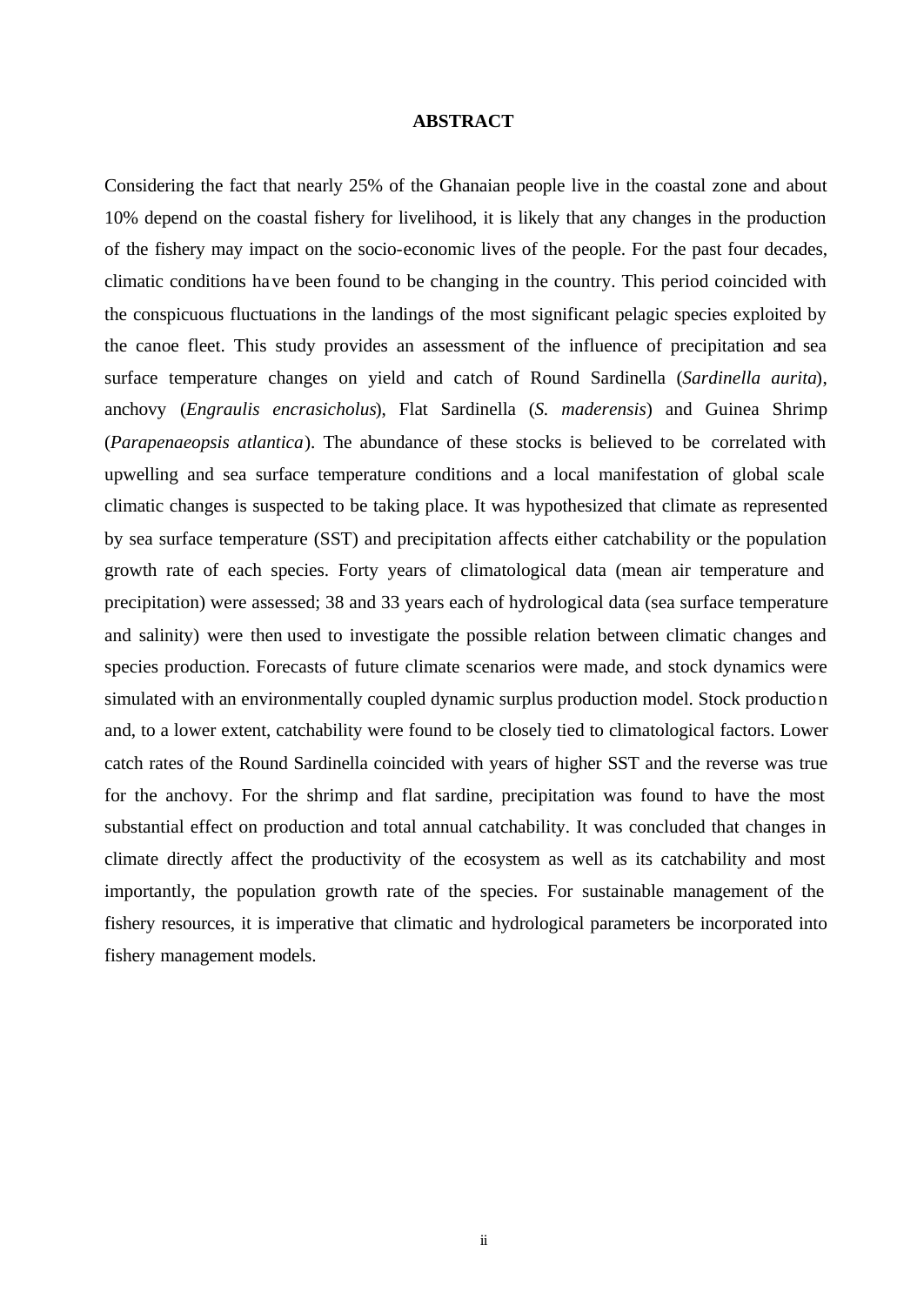# **TABLE OF CONTENTS**

| 1.0   | <b>Introduction</b>                                    |  |
|-------|--------------------------------------------------------|--|
| 1.1   |                                                        |  |
| 1.2   |                                                        |  |
| 2.0   | Description of the Fishery and Coastal Climate3        |  |
| 2.1   |                                                        |  |
|       |                                                        |  |
|       |                                                        |  |
| 2.3   |                                                        |  |
|       |                                                        |  |
|       |                                                        |  |
|       |                                                        |  |
|       |                                                        |  |
|       |                                                        |  |
| 2.4   |                                                        |  |
| 2.5   |                                                        |  |
| 3.0   | Literature Review and Background Theory12              |  |
| 3.1   | Short Overview of Climate Change Activities in Ghana12 |  |
| 3.2   |                                                        |  |
| 3.3   |                                                        |  |
| 3.4   | SST Related Studies in the Gulf of Guinea Large Marine |  |
|       |                                                        |  |
| 3.5   |                                                        |  |
| 3.6   |                                                        |  |
|       |                                                        |  |
| 4.0   |                                                        |  |
| 4.1   |                                                        |  |
| 4.2   |                                                        |  |
| 4.3   |                                                        |  |
| 4.4   |                                                        |  |
| 4.4.1 |                                                        |  |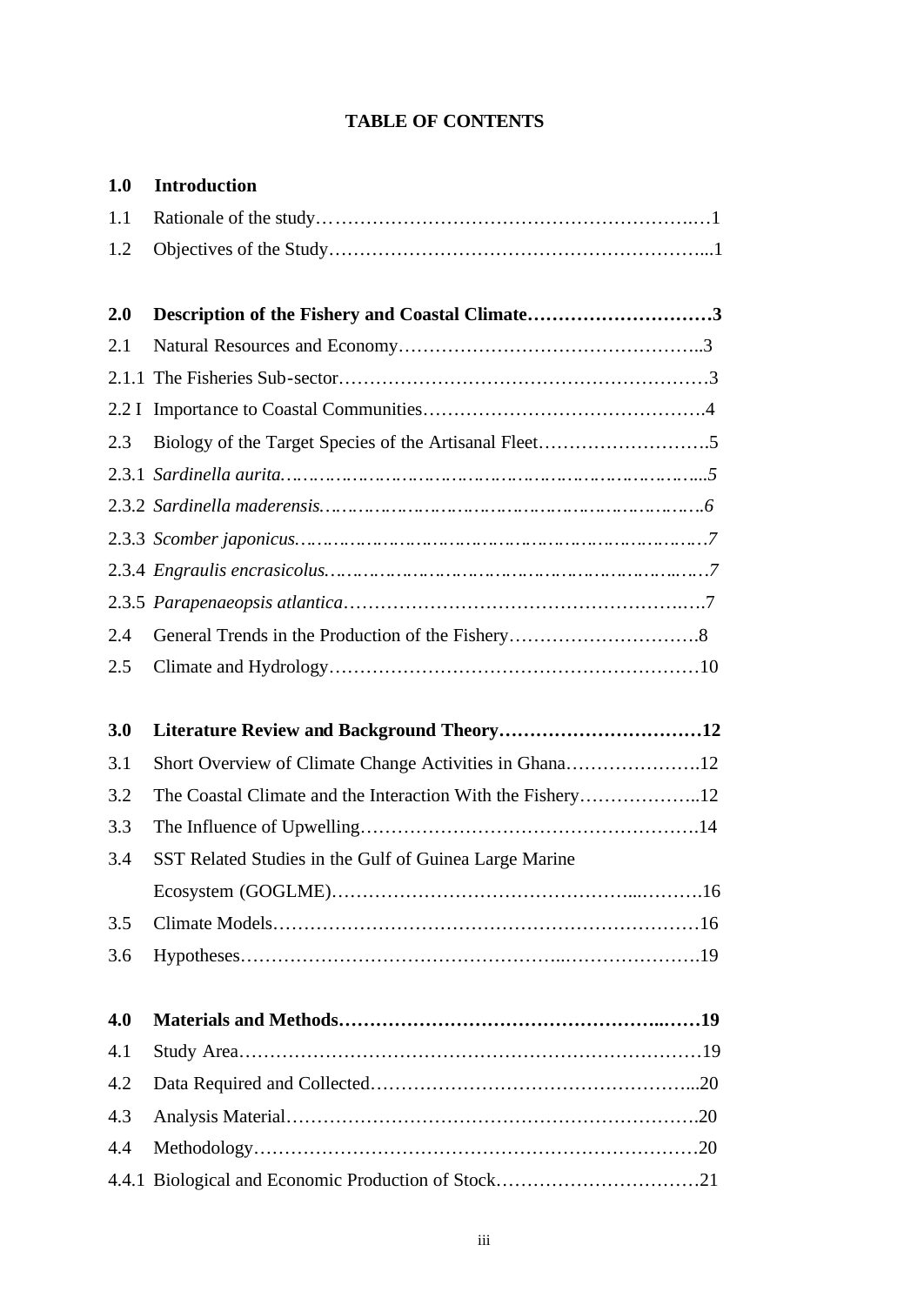| 5.0 |  |
|-----|--|
| 5.1 |  |
|     |  |
|     |  |
|     |  |
|     |  |
| 5.3 |  |
| 5.4 |  |
| 5.5 |  |

.

| 6.0   |  |
|-------|--|
| 6.1   |  |
| 6.2   |  |
| 6.2.1 |  |
|       |  |
|       |  |
| 6.2.4 |  |
| 6.3   |  |
| 6.5   |  |
| 7.0   |  |
| 7.1   |  |
| 7.2   |  |
|       |  |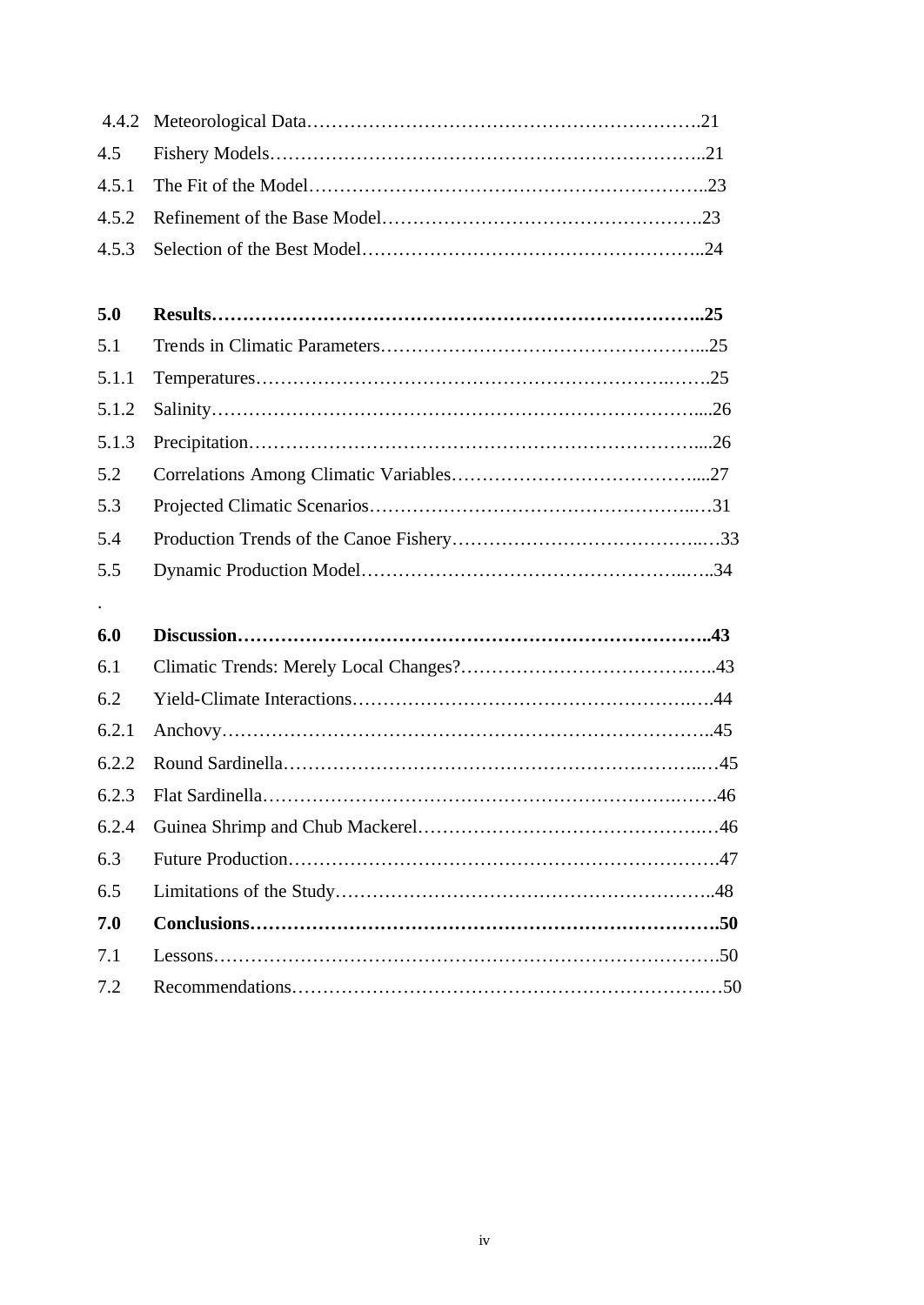# *LIST OF FIGURES*

| Figure 2.1  |                                                            |  |  |  |
|-------------|------------------------------------------------------------|--|--|--|
| Figure 2.10 | Distribution of Rainfall along the Coastal Zone of Ghana10 |  |  |  |
| Figure 3.1  | The Climatic Pathways Affecting the Abiotic                |  |  |  |
|             |                                                            |  |  |  |
| Figure 4.1  | A Map of the Ghanaian Coastline Showing the Climate        |  |  |  |
|             |                                                            |  |  |  |
| Figure 5.1  | Trends in Mean Annual Air Temperature Along the            |  |  |  |
|             |                                                            |  |  |  |
| Figure 5.2  |                                                            |  |  |  |
| Figure 5.3  |                                                            |  |  |  |
| Figure 5.4  |                                                            |  |  |  |
| Figure 5.5  |                                                            |  |  |  |
| Figure 5.6  |                                                            |  |  |  |
| Figure 5.7  | Variation of Precipitation with Mean Air Temperature28     |  |  |  |
| Figure 5.8  | Variations of Salinity with Changes in Precipitation28     |  |  |  |
| Figure 5.9  | PCA Showing Correlation among Climatic                     |  |  |  |
|             | Variables (Log Transformed Species from 1970 to 2001 29    |  |  |  |
| Figure 5.10 | PCA Showing Correlation among Climatic Variables           |  |  |  |
|             | From 1970-2001 (Log Transformed series with                |  |  |  |
|             |                                                            |  |  |  |
| Figure 5.11 | RDA Showing Correlation Among Climatic Variables           |  |  |  |
|             | (Log transformed Data With Previous Year's                 |  |  |  |
|             | Temperature (MAT-1) as an Explanatory Variable30           |  |  |  |
| Figure 5.12 | RDA showing Correlation among Climatic Variables           |  |  |  |
|             | (Log transformed Data With Previous Year as Covariate      |  |  |  |
|             |                                                            |  |  |  |
| Figure 5.13 | Projected Rainfall for the Coast of Ghana for Years        |  |  |  |
|             | 2001-2021 Based on Regression of Historical                |  |  |  |
|             |                                                            |  |  |  |
| Figure 5.14 | Projected SST Scenario for the Coast of Ghana for          |  |  |  |
|             | years 2001-2021Based on Regression of Historical           |  |  |  |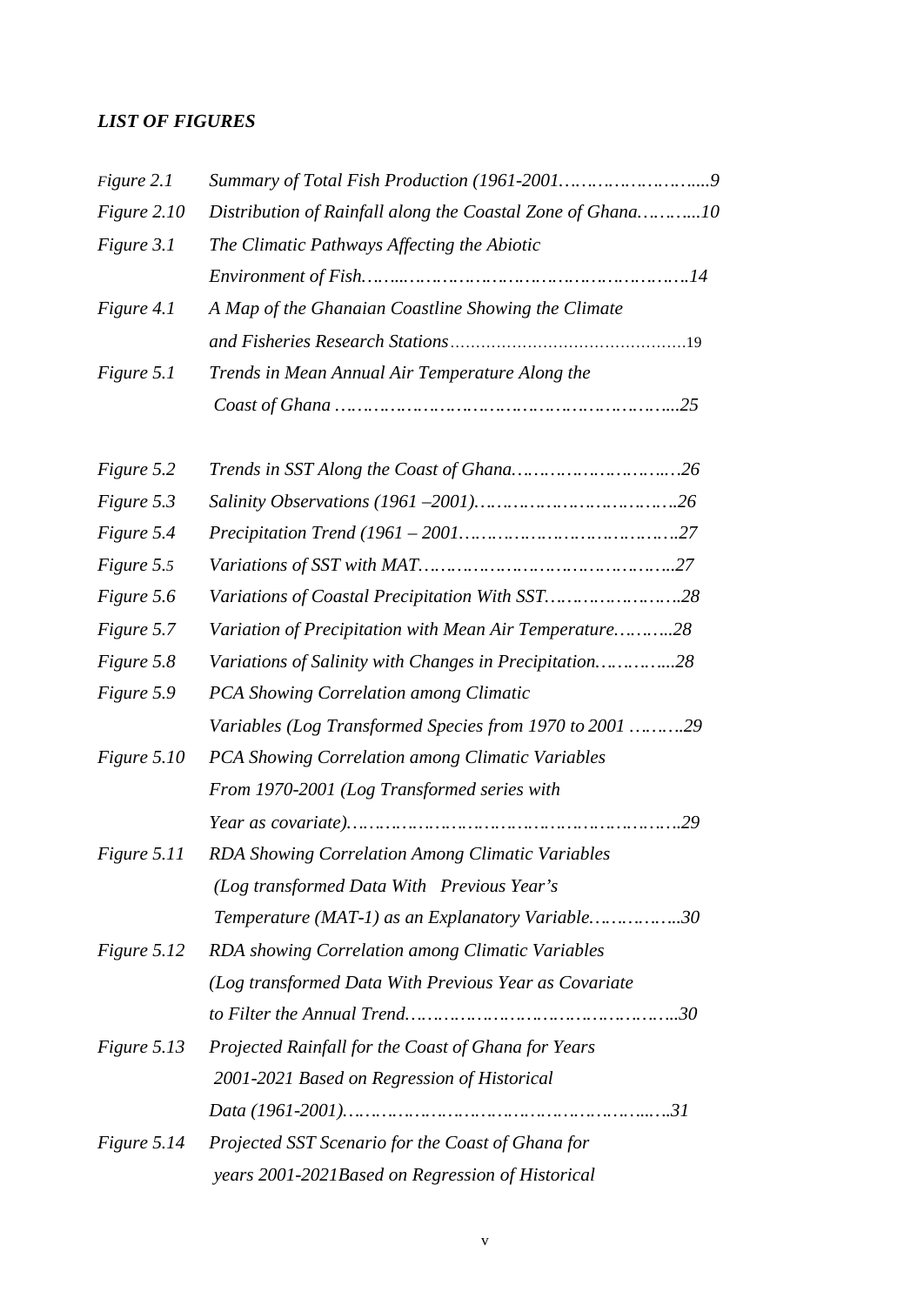| Figure 5.15 | Projected Mean SST Scenario for the Coast of Ghana    |
|-------------|-------------------------------------------------------|
|             | for years 2001-2021 Based on Regression of Historical |
|             |                                                       |
| Figure 5.16 | Relative Significance of the Five Species in Terms of |
|             |                                                       |
| Figure 5.17 | Relative Significance of the Five Species in Terms    |
|             |                                                       |
| Figure 5.18 | Best Fit of the CPUE -Based Model for the Anchovy     |
|             |                                                       |
| Figure 5.19 | Best Fit of the r-Based Model for the Anchovy         |
|             | $(1974 - 200136$                                      |
| Figure 5.20 | Catch and Biomass Curve of the r - Based Model        |
|             |                                                       |
| Figure 5.21 | SST-dependent Fit for the Round Sardinella in the     |
|             |                                                       |
| Figure 5.22 | Best Fit for the Round Sardinella in the r-based      |
|             |                                                       |
| Figure 5.23 | Catch and Biomass Curves of the $r$ – Based Model     |
|             |                                                       |
| Figure 5.24 | Best Fit of the r-Based Model for the Guinea          |
|             |                                                       |
| Figure 5.25 | Best Fit of the CPUE -Based Model for the Guinea      |
|             |                                                       |
| Figure 5.26 | Best Fit of the Precipitation Dependent r-Based       |
|             | Model for the Flat Sardinella (1972-2001)39           |
| Figure 5.27 | Catch and Biomass Curves of the r - Based Model for   |
|             |                                                       |
| Figure 5.31 | Best Fit of the CPUE- Based Model For the Chub        |
|             |                                                       |
| Figure 5.32 | Best Fit of the r-Based Model For the Chub            |
|             |                                                       |
| Figure 5.33 | Catch and Biomass Curves of the r-based               |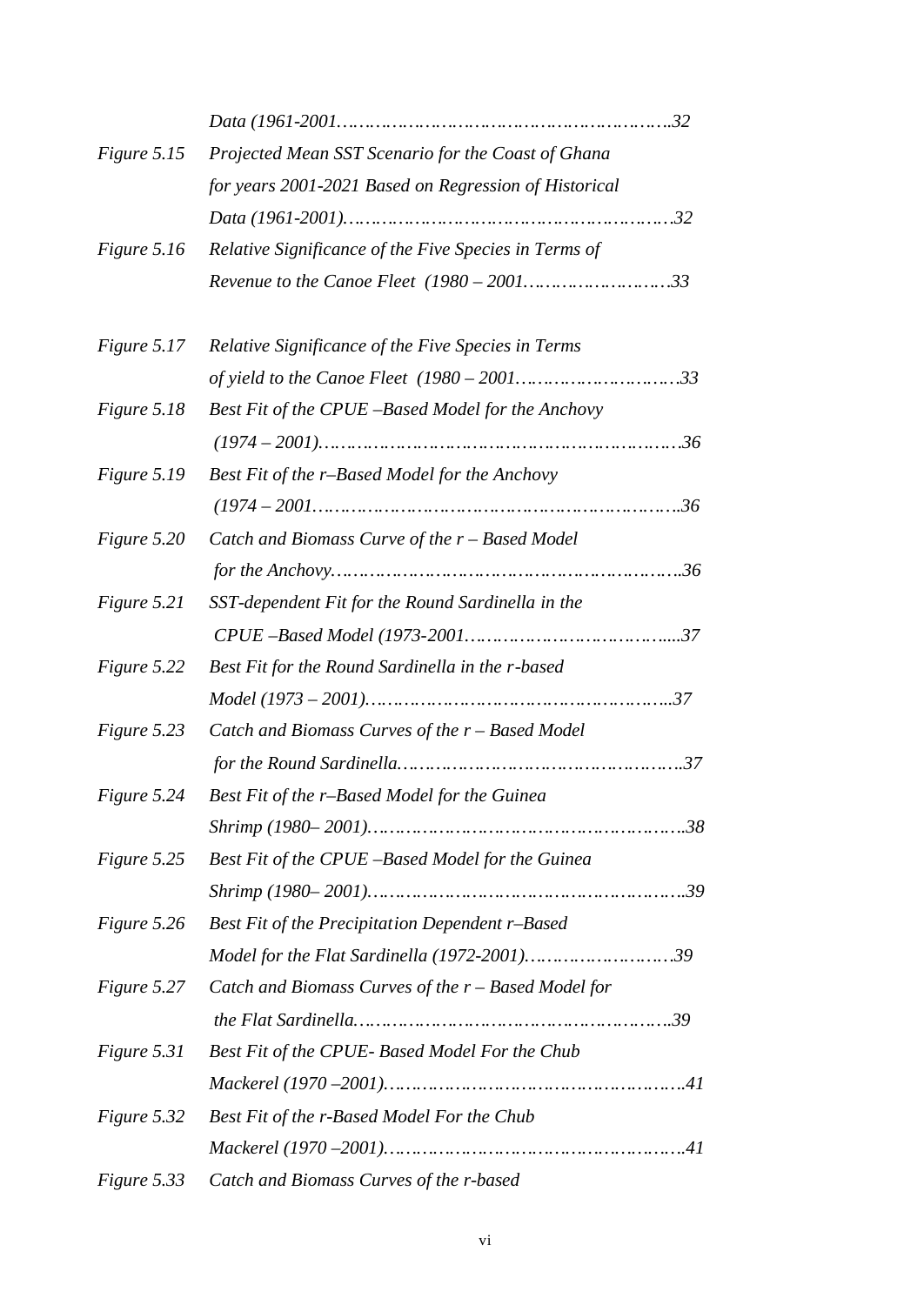# *List of Plates*

| Plate 1 |  |
|---------|--|
| Plate 2 |  |
| Plate 3 |  |
| Plate 4 |  |
| Plate 5 |  |

# *LIST OF TABLES*

| Table 2.1 | Fleets exploiting the Coastal Fishery in Ghana4   |  |
|-----------|---------------------------------------------------|--|
| Table 2.2 |                                                   |  |
| Table 5.1 | <b>Production Model Estimates for the Anchovy</b> |  |
|           |                                                   |  |
| Table 5.2 | Production Model Estimates for the Round          |  |
|           |                                                   |  |
| Table 5.2 | <b>Production Model Estimates for the Flat</b>    |  |
|           |                                                   |  |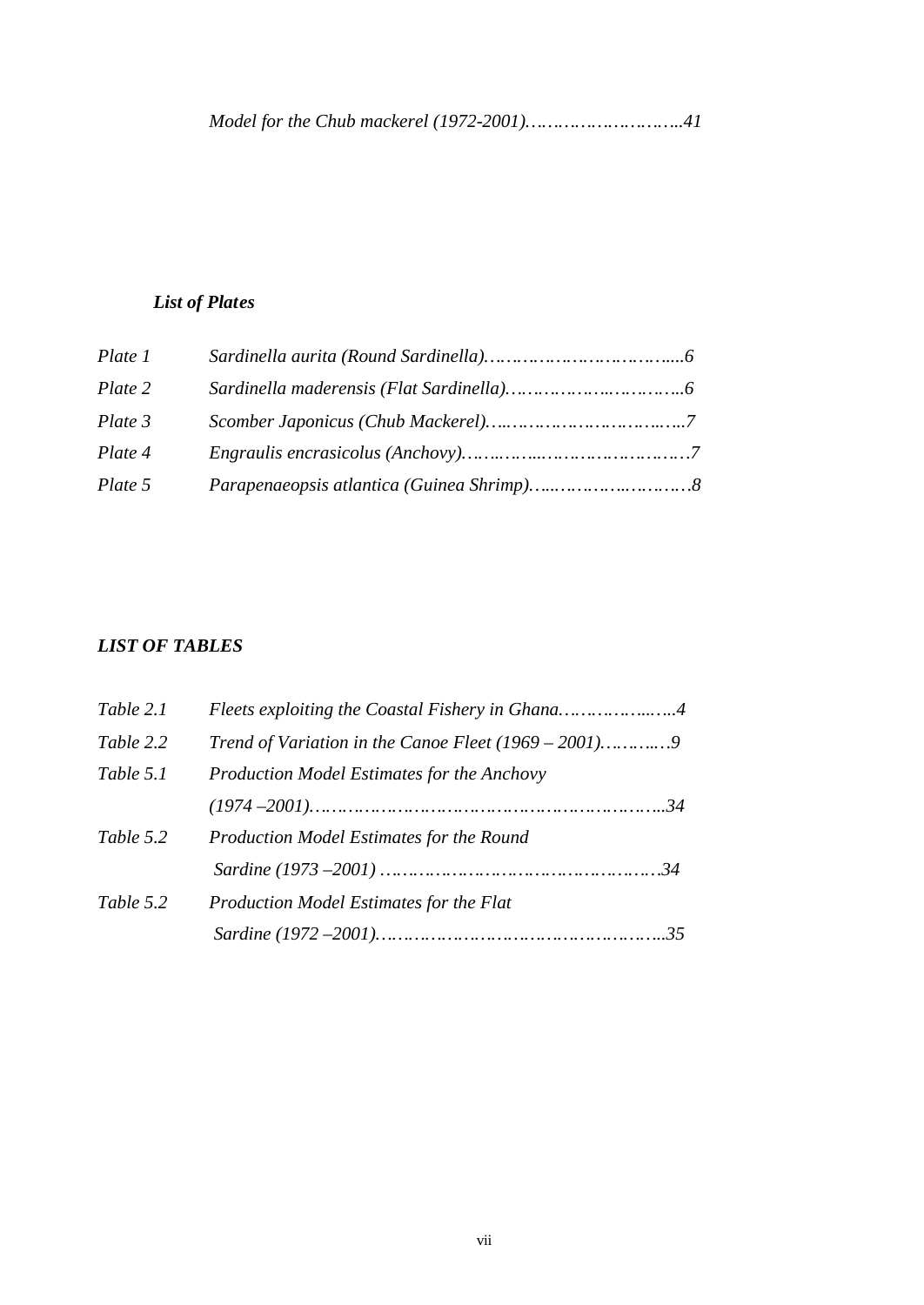# *LIST OF APPENDICES.*

| Appendix 1        | Summary of Annual Variations in Climatic variables              |
|-------------------|-----------------------------------------------------------------|
|                   |                                                                 |
| Appendix 2A       | Trends in Maximum and Minimum Mean Air Temperature60            |
| Appendix 2B       |                                                                 |
| Appendix3A        |                                                                 |
| Appendix3B        | Comparism of SST Values used by Anakwah and Santos,             |
|                   |                                                                 |
|                   |                                                                 |
|                   |                                                                 |
|                   |                                                                 |
|                   |                                                                 |
|                   |                                                                 |
|                   |                                                                 |
|                   |                                                                 |
|                   |                                                                 |
| <i>Appendix7A</i> | Seasonal Variation of Maximum and Minimum                       |
|                   |                                                                 |
| Appendix7B        | Results of Correlation Analysis for Climatic variables          |
|                   |                                                                 |
|                   | Appendix 8A Regression Statistics for precipitation Trend along |
|                   |                                                                 |
|                   | Appendix 8B Regression Statistics for SST Trend Along           |
|                   |                                                                 |
| Appendix 9        | <b>Annual Production of the Major Marine Stocks</b>             |
|                   |                                                                 |
|                   | Appendix 10A Fluctuations in Landings of Round Sardine in       |
|                   |                                                                 |
|                   | Appendix 10B Fluctuations in Landings of Flat Sardine in        |
|                   |                                                                 |
|                   | Appendix 10C Fluctuations in Landings of Anchovy in Relation.   |
|                   |                                                                 |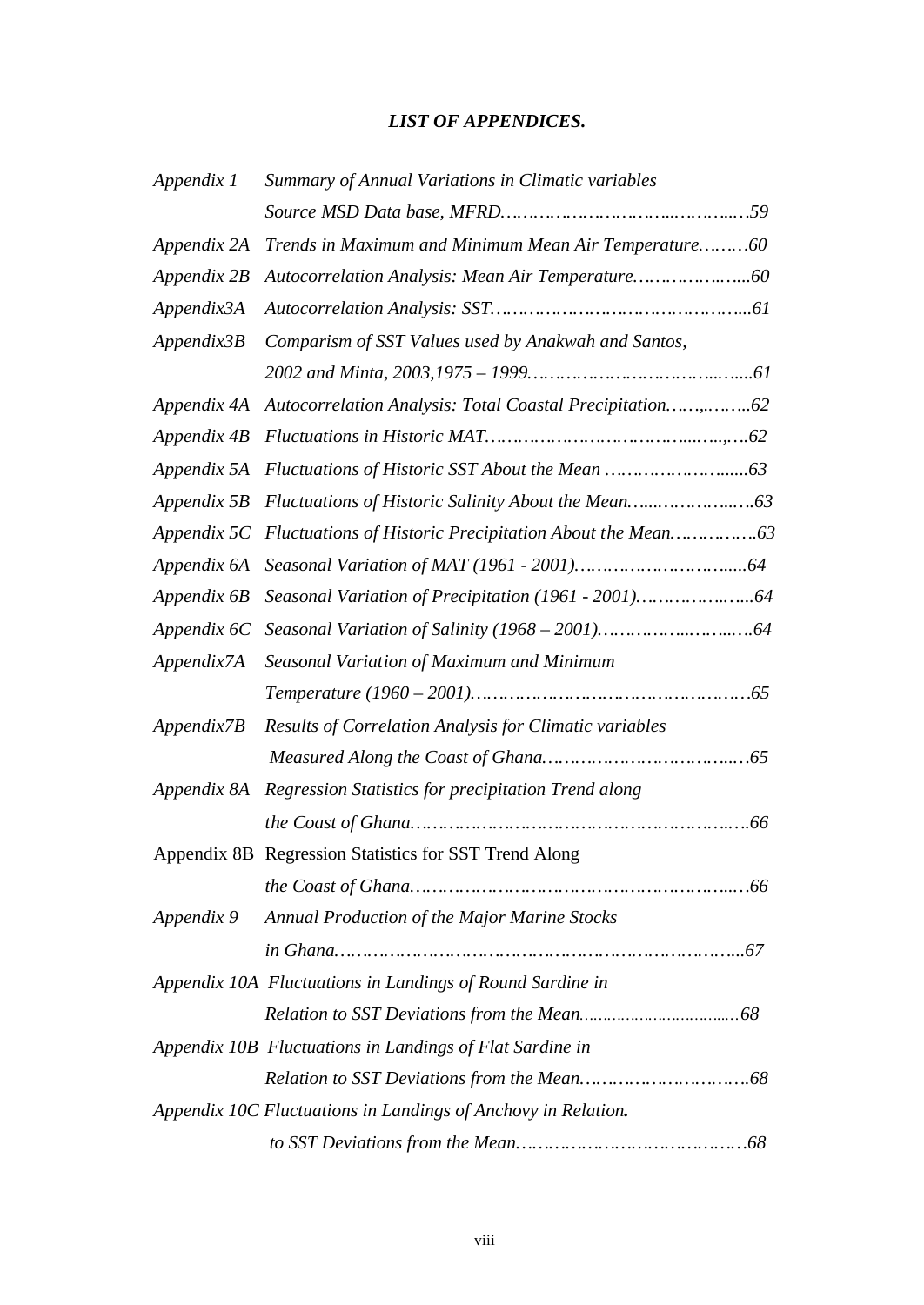| Appendix 11A Fluctuations in Landings of Chub Mackerel in Relation |  |
|--------------------------------------------------------------------|--|
|                                                                    |  |
| Appendix 11B Fluctuations in Landings of Guinea Shrimp in Relation |  |
|                                                                    |  |
|                                                                    |  |
| Appendix 12B variation of prices for the Main Stocks harvested by  |  |
|                                                                    |  |
| Appendix 13 Contribution of the Small Pelagics and Guinea Shrimp   |  |
|                                                                    |  |
| Appendix 14 Calculation of the MSY for Anchovy using annual        |  |
| Appendix 15 Calculation of the MSY for Round Sardine Using         |  |
|                                                                    |  |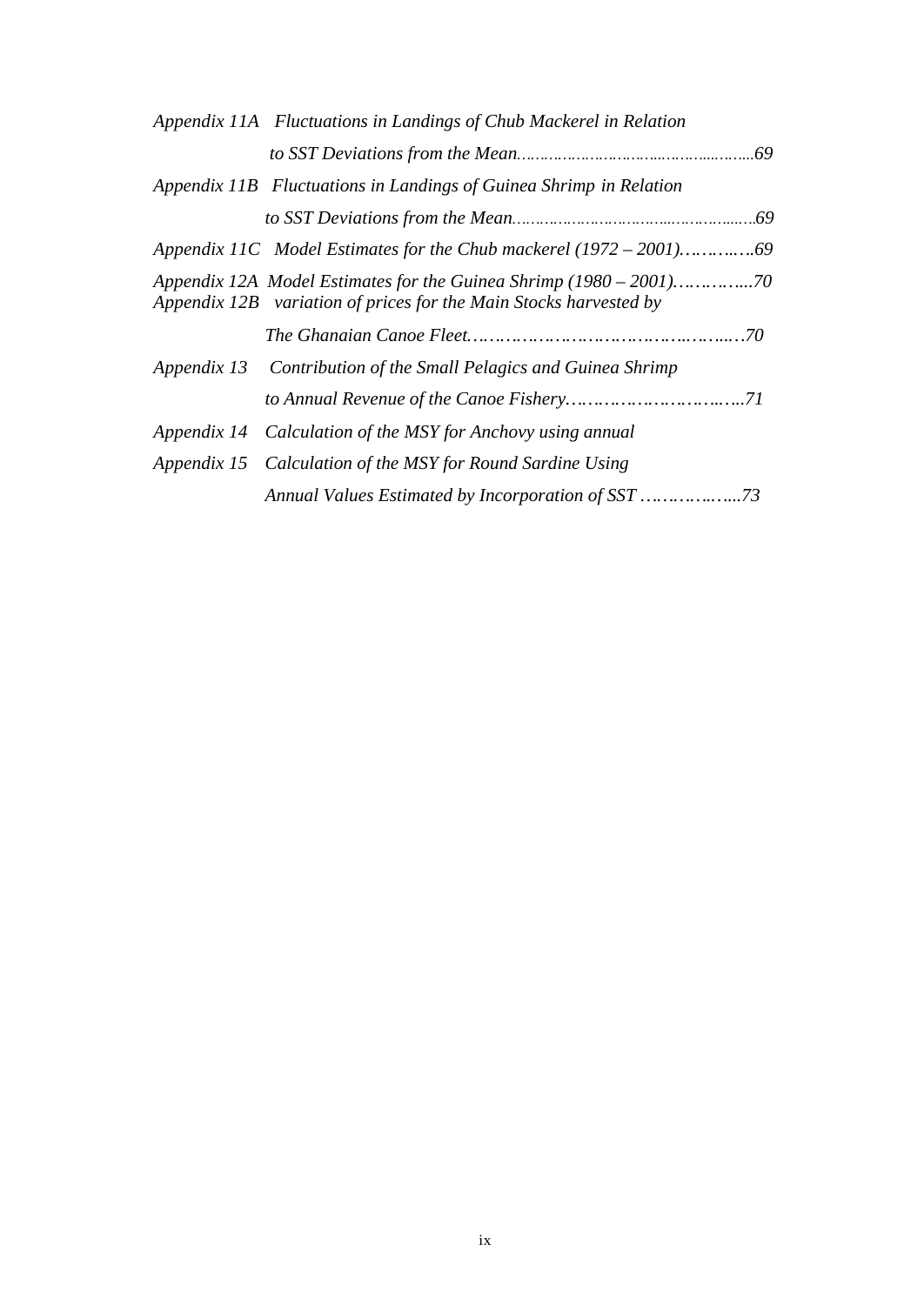Increasing fishing effort on marine stocks has major impacts on the short-term dynamics and sustainability of the fish populations (Bakun, 1993; King 1995). Availability and distribution of the short-lived small pelagics, the tuneids and shrimp, have also been related to environmental changes, particularly variations in the ocean climate.

Precipitation, river-runoff and salinity have been found to be vital determinants of penaeid shrimp abundance (Condrey and Fuller, 1992). Sea surface temperature (SST) influences the distribution and availability of tuneids (Bages and Fonteneau, 1980; Sharp, 1992) and the seasonality and productivity of the fisheries such as those in the Gulf of Guinea upwelling areas (McGlade *et al*. 2002). However, fisheries management policies and practices are usually based on catch effort dynamics with little consideration of the ecosystem variations. Thus, the local effects of a change in global climatic conditions are likely to go unnoticed and would affect the most heavily exploited stocks in developing countries such as Ghana which have coastal communities with a high dependence on them (Glantz, 1992; IPCC, 2001).

#### **1.1 Rationale of This Study**

The exact cause-effect relationships between climate and stock variability are poorly understood because the relationship is difficult to define. Some studies relating the productivity to environmental factors have been undertaken for the Gulf of Guinea. Koranteng and McGlade (2002), Hardman-Mountford and McGlade (2002) Demarcq and Aman (2002) and Arfi *et al*. (2002) analysed how the dynamics of commercial stocks relates to the patterns in SST. The seasonal nature of the fishery and its close association to upwelling and SST has been confirmed. This could, however, be explained either in terms of species movement/migration to the fishing area occurring along a climatic gradient or more favourable conditions for population growth or both. Since little has been done to clarify this relationship, an attempt is made in the present study to assess which of these mechanisms is more applicable for the Ghanaian fishery.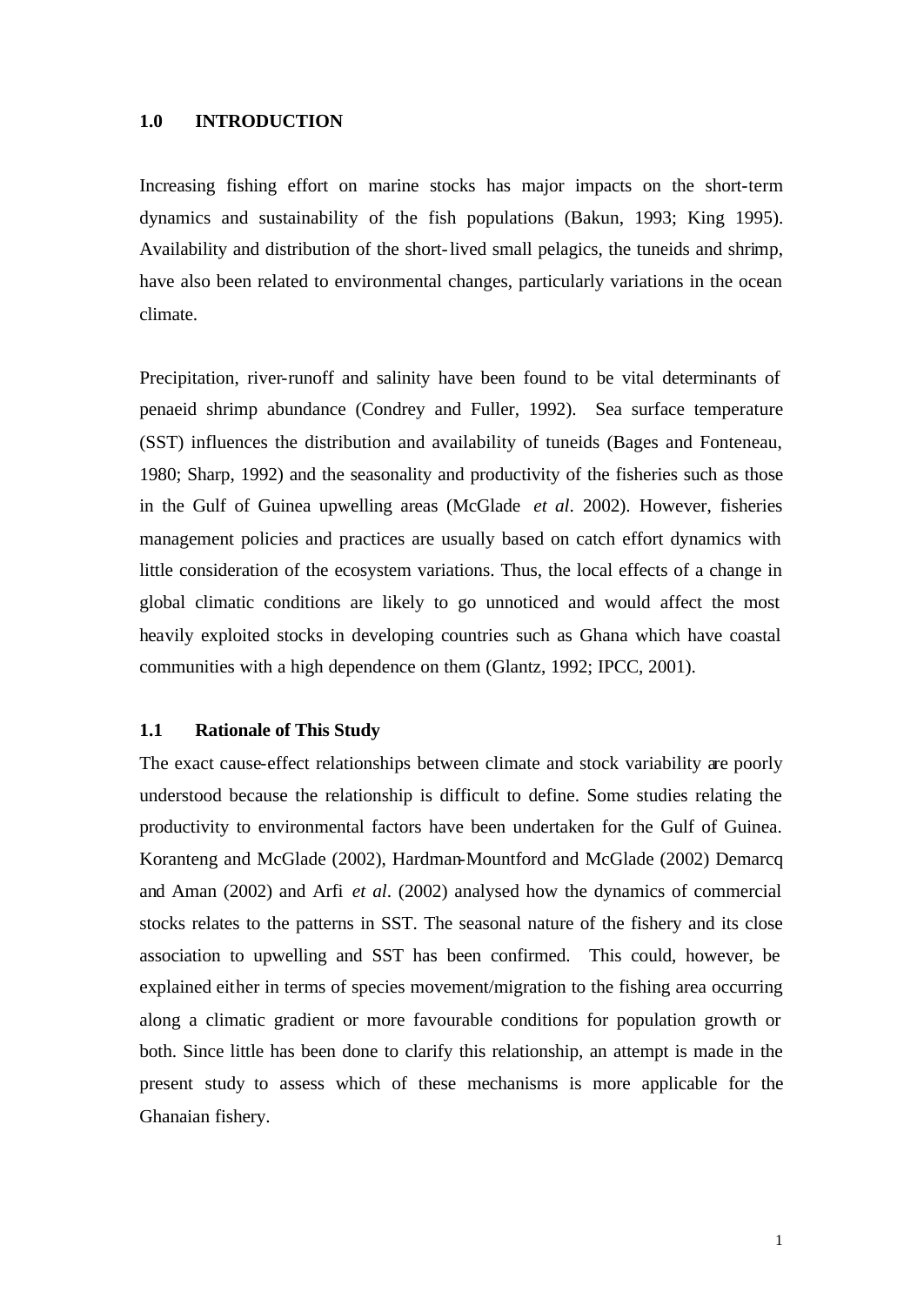### **1.2 Objectives of the Study**

The ultimate objective of this thesis is to investigate the relationship between climate and the catch per unit effort (CPUE). Pertinent questions to ask in this regard would be:

- What have been the trends in landings of the main commercial fish stocks for the past  $30 - 40$  years?
- What have been the past climatic conditions?
- What historical relationships have been or can be established between the climate variability and fish yield?
- Which models have been used in similar studies and to what extent can they be used to predict future marine yields in Ghana?

It is expected that the answers to these questions would help to achieve the following specific objectives:

- To assess the potential impact of climate change on the coastal fishery using existing historical climate data,
- To forecast the dynamics of the main commercial stocks for 5- 20 years ahead in the absence of increases in fishing effort,
- To develop possible adaptation options that can be integrated into management, and conservation of the living aquatic resources, and
- To provide a basis for country –wide studies that can produce an input to Ghana's Second National Communication under the United Nations Framework Convention on Climate Change (UNFCCC).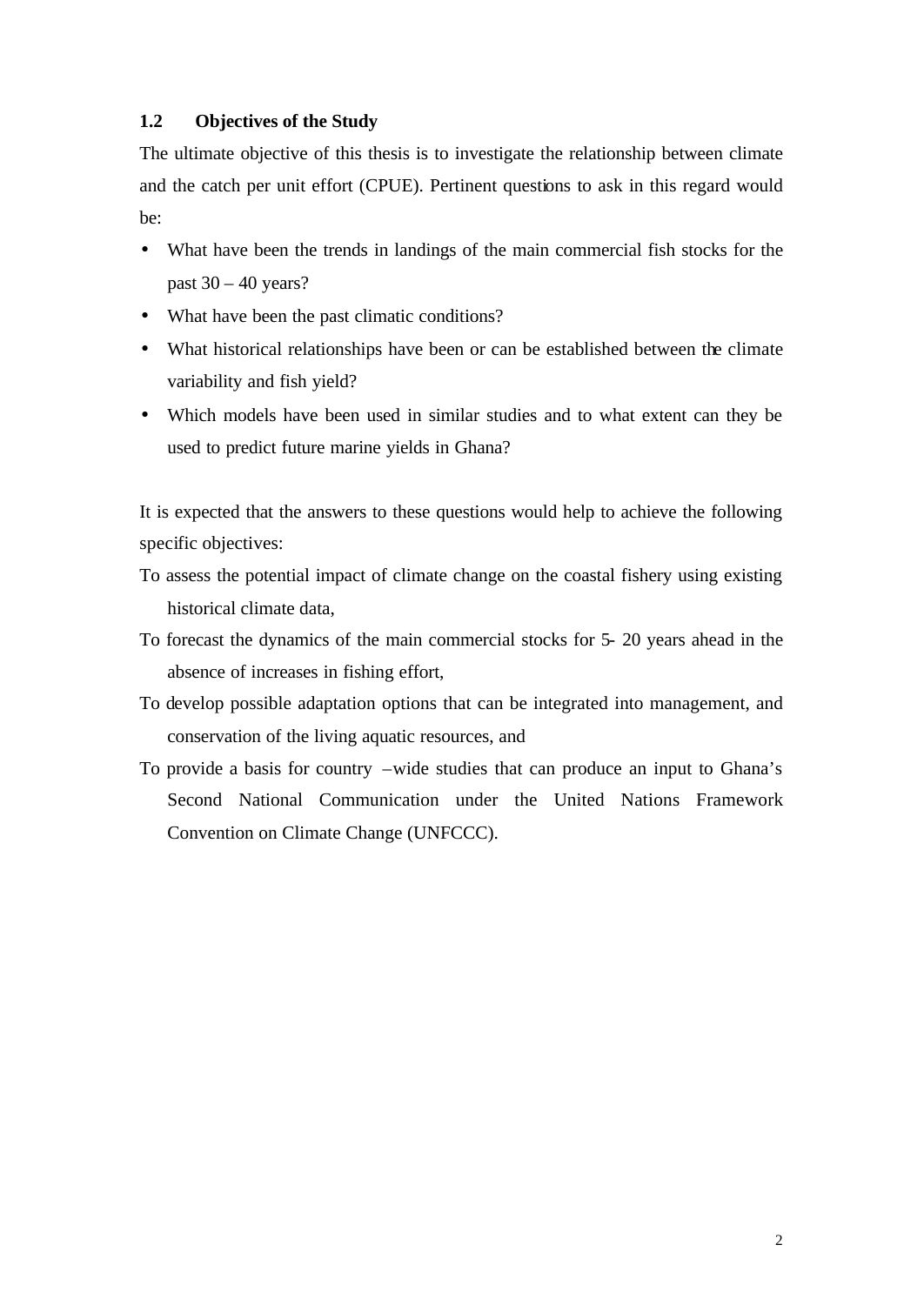#### **2.0 DESCRIPTION OF THE FISHERY AND COASTAL CLIMATE**

The Republic of Ghana is situated in West Africa along the Greenwich meridian between latitudes 4.5<sup>o</sup> N, 11.5<sup>o</sup> N and longitude  $3.5^{\circ}$  W, 1.3<sup>o</sup> E. To the East, West and North are the Republic of Togo, La Côte d'Ivoire and Burkina Faso respectively. The total area of  $238,540 \text{ km}^2$  is washed to the South by the Gulf of Guinea. The population is estimated at 19.7 million and growing at a rate of about 3% per annum, with about 10% being almost entirely dependent on the marine fishery for livelihood (Quaatey, 1996; Republic of Ghana, 2000).

#### **2.1 Natural Resources and the Economy**

The vast array of renewable and non-renewable resources includes precious minerals (gold, diamond, copper and manganese), forests, fisheries, game and wildlife. Over 50% of the GDP is provided by the agricultural sector, which includes crops, Forestry and Fisheries. The main crops cultivated and consumed locally are rice,  $\omega$  ffee, cassava, peanuts, corn, sheanuts while those cultivated for export are cocoa and coffee. Other exports include gold, timber, bauxite, aluminium and tuna (Isaka *et al*. 2002).

#### *2.1.1 The Fisheries Sub-sector*

Though contributing only about 3% to national GDP and 5% of Agricultural GDP, Fisheries provide about 65% of the animal protein intake of the entire populace. Like in all tropical countries, fish species diversity is high with about 447 in the marine waters, 227 in the inland waters and 19 species produced in aquaculture. Aquaculture activities are still yet to obtain a sound footing and the inland fisheries constitute only 16% of the total annual production. The marine fishery is, thus, the mainstay of the sub-sector and has been a significant non-traditional export since the introduction of the Economic Recovery Program in 1984 (Quaatey, 1996). The area of operation for this is the Eastern Central Atlantic Fishing Area (CECAF), which spans most countries in the sub-region. The coastline is 528 km long with an Exclusive Economic Zone (EEZ) of over 218,000 km<sup>2</sup> and a continental shelf of 23,700 km<sup>2</sup>. With most of the country's major rivers emptying into the sea, Ghana's coastal fishery is the 4th most productive of 36 countries in the Atlantic. Three main fleets exploit it: Artisanal (over 70% of total marine catch), Inshore or Semi-industrial and the Deep-Sea or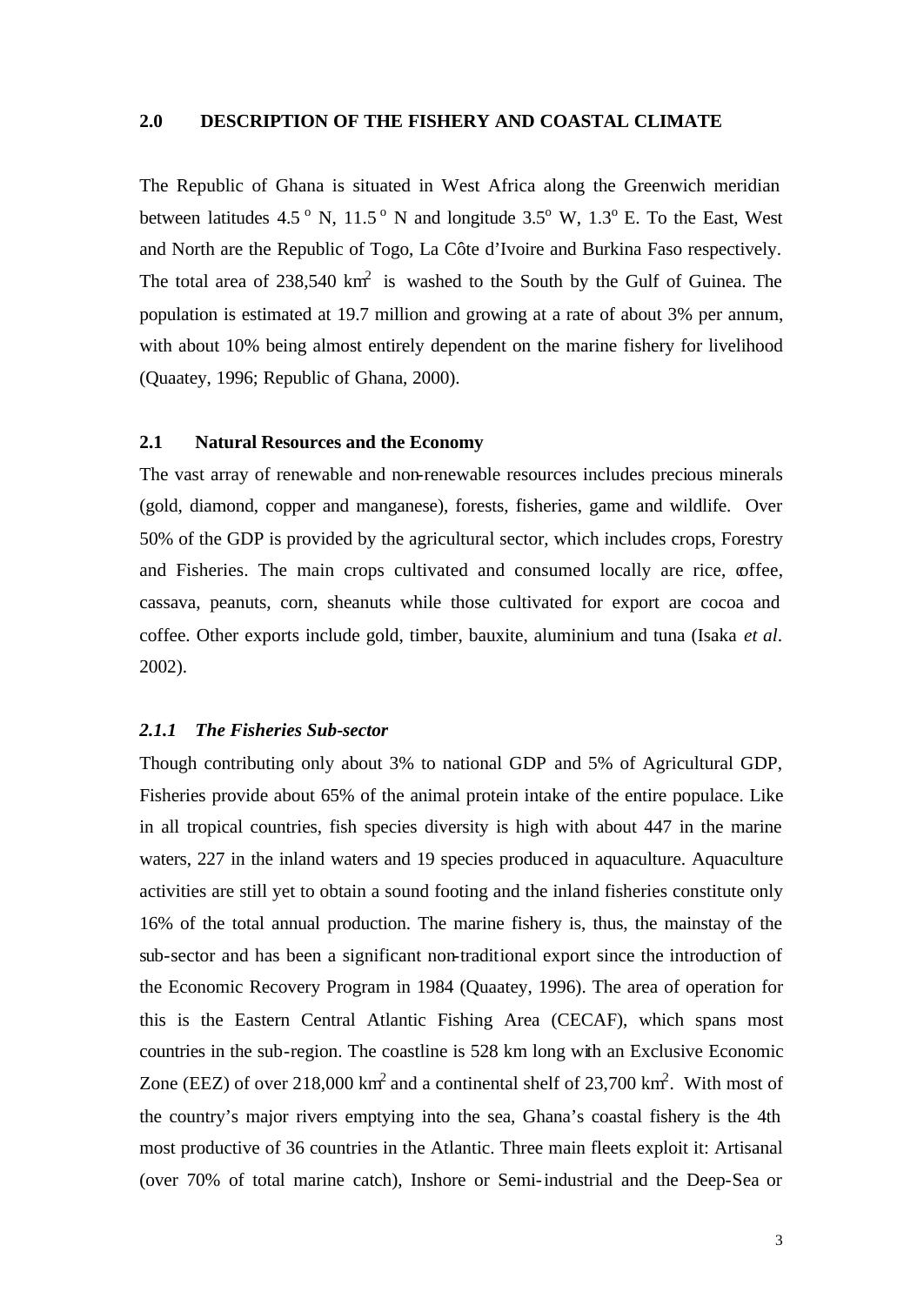Industrial, which can be categorised into the large trawlers and the Tuna vessels (Table 2.1).

| Fleet           | Vessel Type/Size    | <b>Target Species</b>          | Gear Type                  |
|-----------------|---------------------|--------------------------------|----------------------------|
| Artisanal       | Canoe, up to 8 m    | Anchovy, Sardines, Mackerels,  | Drift Nets, Purse Seine    |
|                 |                     | Guinea Shrimp, Burrito         |                            |
| Semi-           | Small Boats, 8-37 m | Anchovy, Sardines, Mackerels,  | Purse Seine, Trawls        |
| Industrial      |                     | Burrito, Other Demersals       |                            |
|                 |                     |                                |                            |
| Industrial:     | Large Steel Vessels | Sardines, Chub Mackerel, Horse | <b>Trawls</b>              |
| Large           | over $35 \text{ m}$ | Mackerel, Shrimp, Cephalopods  |                            |
| <b>Trawlers</b> |                     |                                |                            |
|                 | Large Vessels over  | Skipjack, Yellowfin, Bigeye    | Pole and Line, Long        |
|                 | 30 <sub>m</sub>     |                                | Lines, Purse Seine, Fish   |
| Tuna            |                     |                                | <b>Aggregation Devices</b> |

**Table 2.1 Fleets Exploiting the Coastal Fishery in Ghana** (Anakwah and Santos 2002, Isaka *et al.* 2002).

#### **2.2 Importance to Coastal Communities**

The coastal zone is characterised by rivers, lagoons and marshes connecting to the ocean. The major rivers are flooded during the rainy season and empty into the sea. Though it forms only about 7% of the nation's land area, the coastal area houses most of the major cities and towns: Accra (the capital), Tema (main harbour and industrial city,) Sekondi-Takoradi (Harbour city), Cape Coast, Elmina and Ada (tourist centres). It is, therefore not surprising that about a quarter of the populace (about 21 districts in 4 of the country's 10 regions) reside here. It is also home to numerous productive lagoons. Majority of the people lives in rural communities where the major occupation is fishing and they are organised into about 200 fishing villages and nearly 300 landing beaches. Thus there is a high dependence on fisheries (currently open access) for food and livelihood. Employment has been created for several thousands of people in the industry such as processors, traders, exporters, boatbuilders and the middlemen who supply communities in the hinterlands.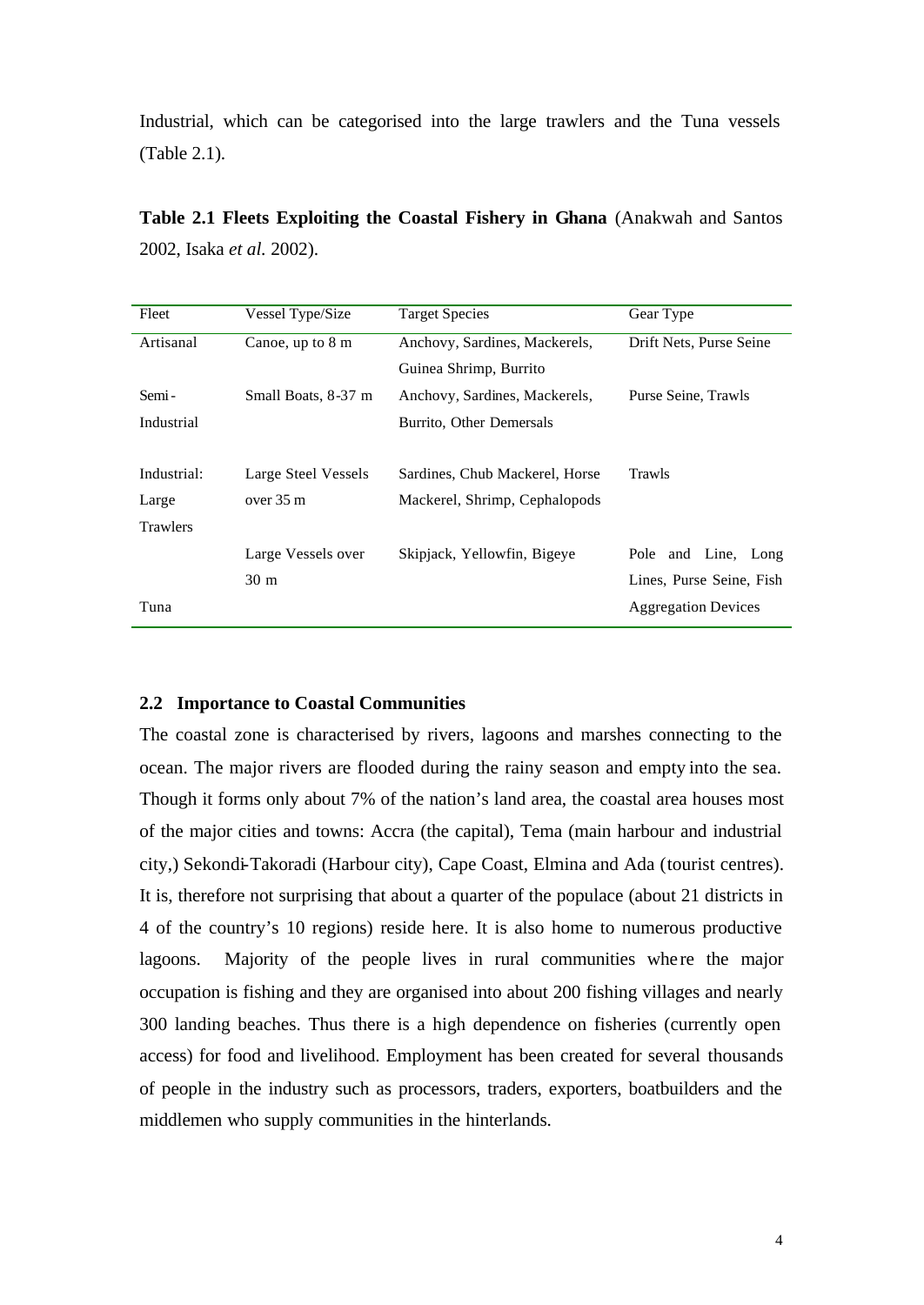The tuna fleet is the most important foreign exchange earner followed by the industrial shrimpers but as far as fish yield, employment and livelihood are concerned, the Artisanal fleet plays a dominant role. The stocks exploited are the Round Sardine, Flat Sardine, Anchovy, Chub Mackerel and Frigate mackerel. The first four are usually used to characterise the canoe fleet (small pelagics) since they are the most common and constitute over 60% of the landings. Others are the Guinea shrimp, Sea Breams, and Burrito. The tunas are mostly Yellowfin, Bigeye and Skipjack (Quaatey, 2002).

The Ghanaian canoe fleet has for a long time been a good example of how African indigenous fisheries can successfully develop to a modern stage. Fishing is done by the fishermen way beyond the national boundaries in spite of many economic difficulties. The fishing methods and gear that they have introduced have strongly influenced the kind of fisheries found there for example, in Sierra Leone and Guinea (Dykhuizen and Zei, 1970).

#### **2.3 Biology of the Target Species of the Artisanal Fleet**

Most of these fish stocks are shared along the subregion and in the fishing area and are believed to follow a migratory pattern along upwelling areas. However, the most noticeable aggregation areas are the Ghana-Ivorian shore (Dykhuizen and Zei, 1970).

#### *2.3.1 Sardinella aurita*

.

Commonly called the Round Sardinella, this species belongs to the order Clupeiformes of the family Clupeidae and the class Actinopterygii (Plate 1). It is locally called 'Eban' or 'Kankama'. It is usually found in marine pelagic waters of 0- 350m depths especially in West Africa. It is distributed in subtropical a climate (46°N-36°S) that is in the Black and Mediterranean Seas, in the Eastern Atlantic as well as in the Western Atlantic. Spawning occurs during the upwelling seasons. It is a highly schooling fish usually associated with the inshore shelf area and having a diurnal migratory feeding pattern. Its typical diet is mainly composed of zooplankton and copepods. It is classified by the FAO as highly commercial and used locally for food as well as for live-bait in tuna fishing in CECAF. The size distribution in Ghana has been estimated as 5-15cm for the beach seine and 18cm for the ring net (Anakwah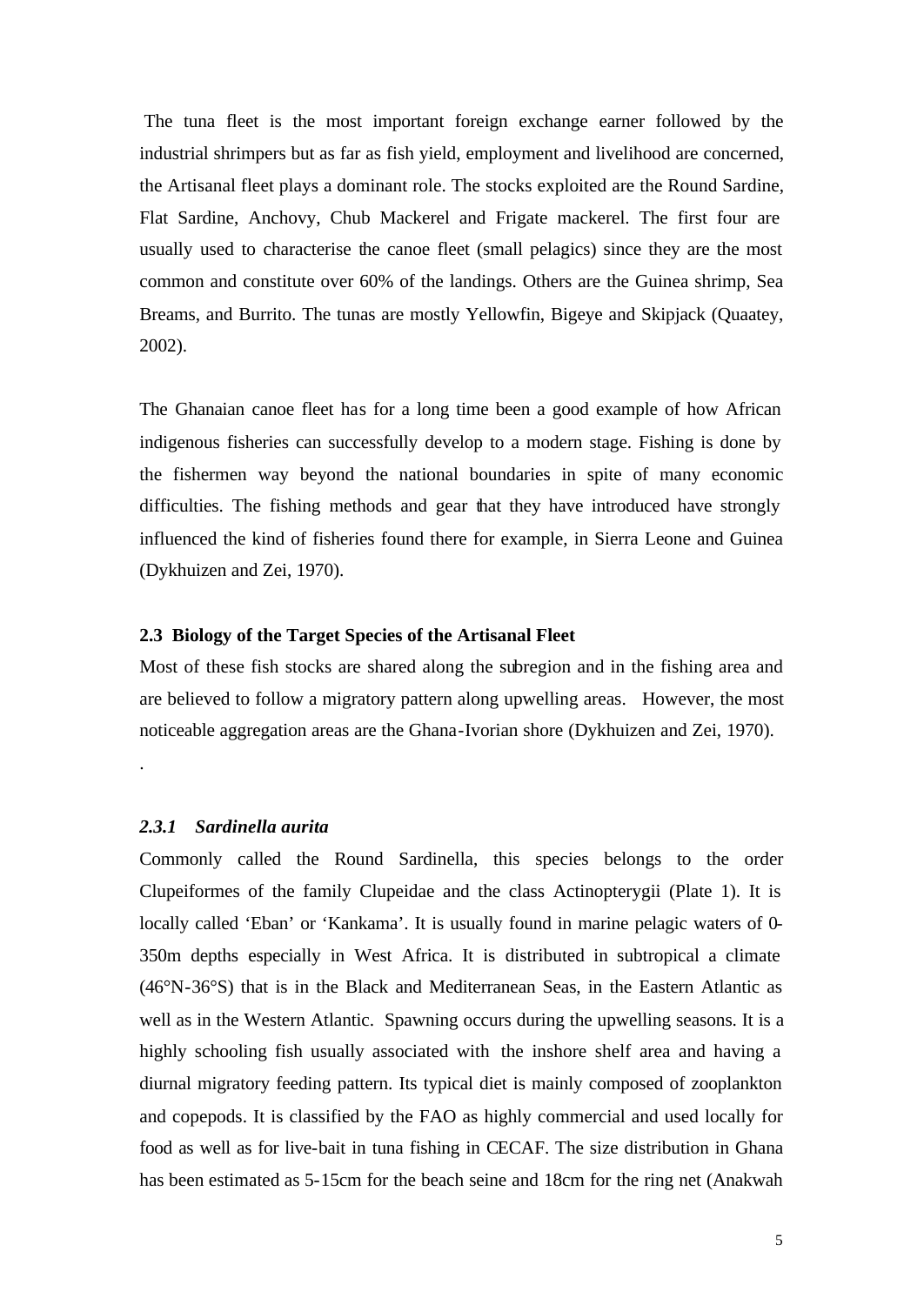and Santos, 2002). It is fished mainly by beach seiners and to some extent, poli operators during the two main seasons, July to September (main) and for about three weeks in January/February. These fish are believed to be sensitive to changes in temperature and salinity (Koranteng, 1999).



Plate 1 *Sardinella aurita* (Round Sardinella) Source: Froese and Pauly (2002)

# *2.3.2 Sardinella maderensis*

The flat Sardinella (as it is usually called) belongs also to the class Actinopterygii and order Clupeiformes of the Clupeid family (Plate 2). To the local people, it is 'Antebo', 'Adruku' or 'Antar'. It is also a marine pelagic of the tropical eastern Atlantic from Gibraltar to Angola. It thrives at a depth of 80m and below by feeding on fish larvae and plankton. Breeding occurs in the warm season (July to September) and it is used locally for food and live bait. There is a strong schooling behaviour in coastal waters of  $24^{\circ}$ C with diurnal migration for a diet of fish larvae and zooplankton. Their movements are also correlated with seasonal upwelling (Froese and Pauly, 2002). It is also on the FAO list of highly commercial species and seems to be more tolerable to changes in temperature and salinity than *S. aurita* (Mensah and Koranteng 1988).



Plate 2 *Sardinella maderensis* (Flat Sardinella) Source: Froese and Pauly, (2002).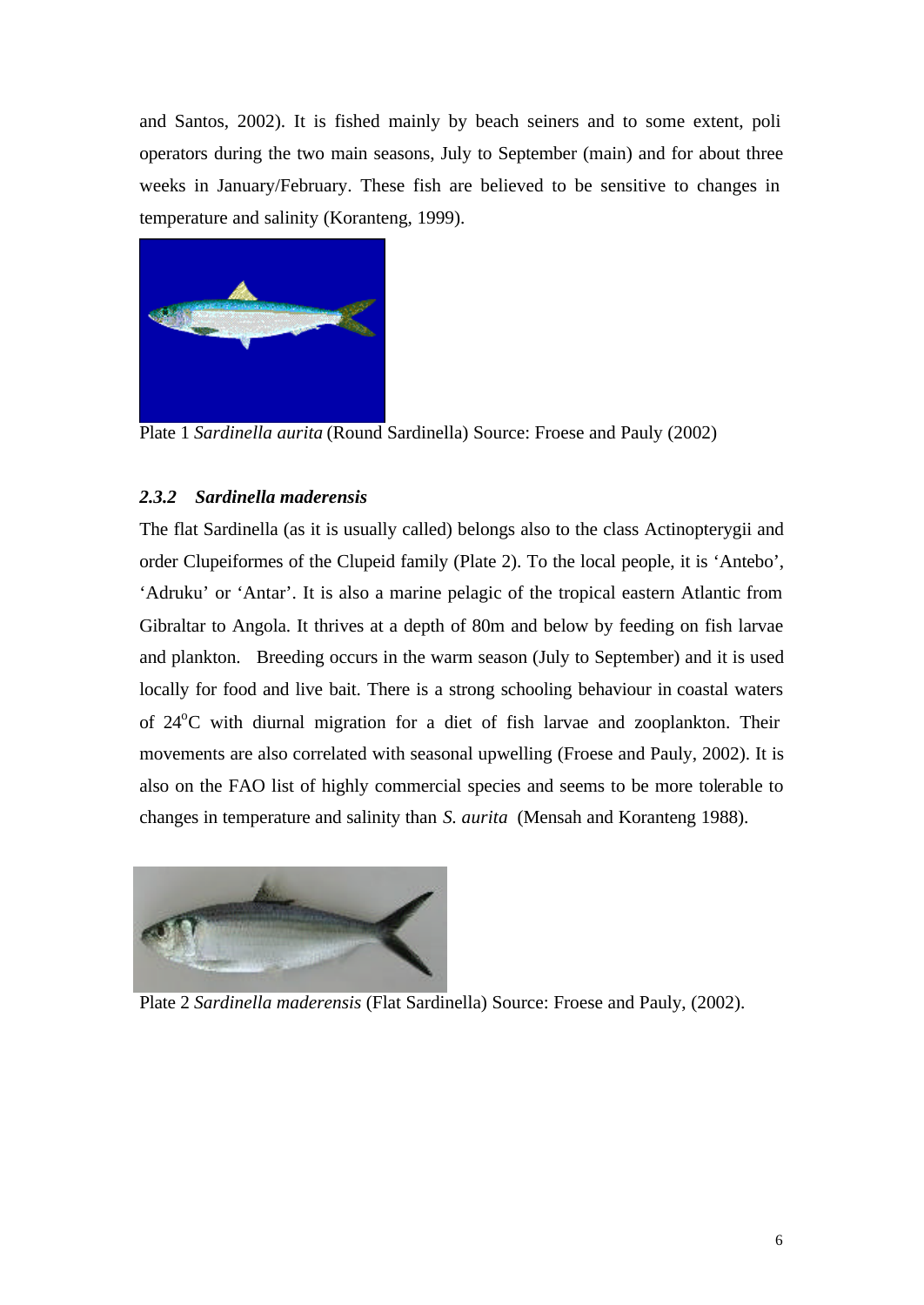# *2.3.3 Scomber japonicus*

This is a marine pelagic commonly called the Chub Mackerel. It occurs in waters up to 300m deep in subtropical climates (60°N-55°S). It is locally referred to as 'Saman' and belongs to the family Scombridae, order Perciformes and Class Actinopterygii (Plate 3). It shows strong schooling behaviour even with other species and also migrates diurnally to feed mainly on copepods. It is also reported as one of the stocks that could be affected directly or indirectly by climate change (Rothschild, 1996).



Plate 3 *Scomber japonicus* (Chub Mackerel) Source: Froese and Pauly (2002)

# *2.3.4 Engraulis encrasicolus*

The anchovy is another marine pelagic found in the eastern north and central Atlantic between 62°N and 19°S. It also occurs in brackish water. It is locally called 'Bornu or 'Keta school boys'. It belongs to the family Engraulidae, order Clupeiformes and class Actinopterygii (Plate 4). Breeding occurs during the warm months. It is migratory and schooling occurs in saline waters. The diet is mainly composed of plankton. They can thrive in salinities of 5-41ppt and in certain regions, migrate into lagoons, estuaries and lakes during spawning. It is also classified by the FAO as highly commercial.



Plate 4 *Engraulis encrasicolus* (Anchovy) Source: Froese and Pauly (2002)

# *2.3.5 Parapeneospsis atlantica*

This species of shrimp is commonly called the Guinea shrimp or the Brown Shrimp by virtue of its brownish greyish colour. However, it turns a beautiful red after cooking and is the main species caught off the West African coast. Spawning occurs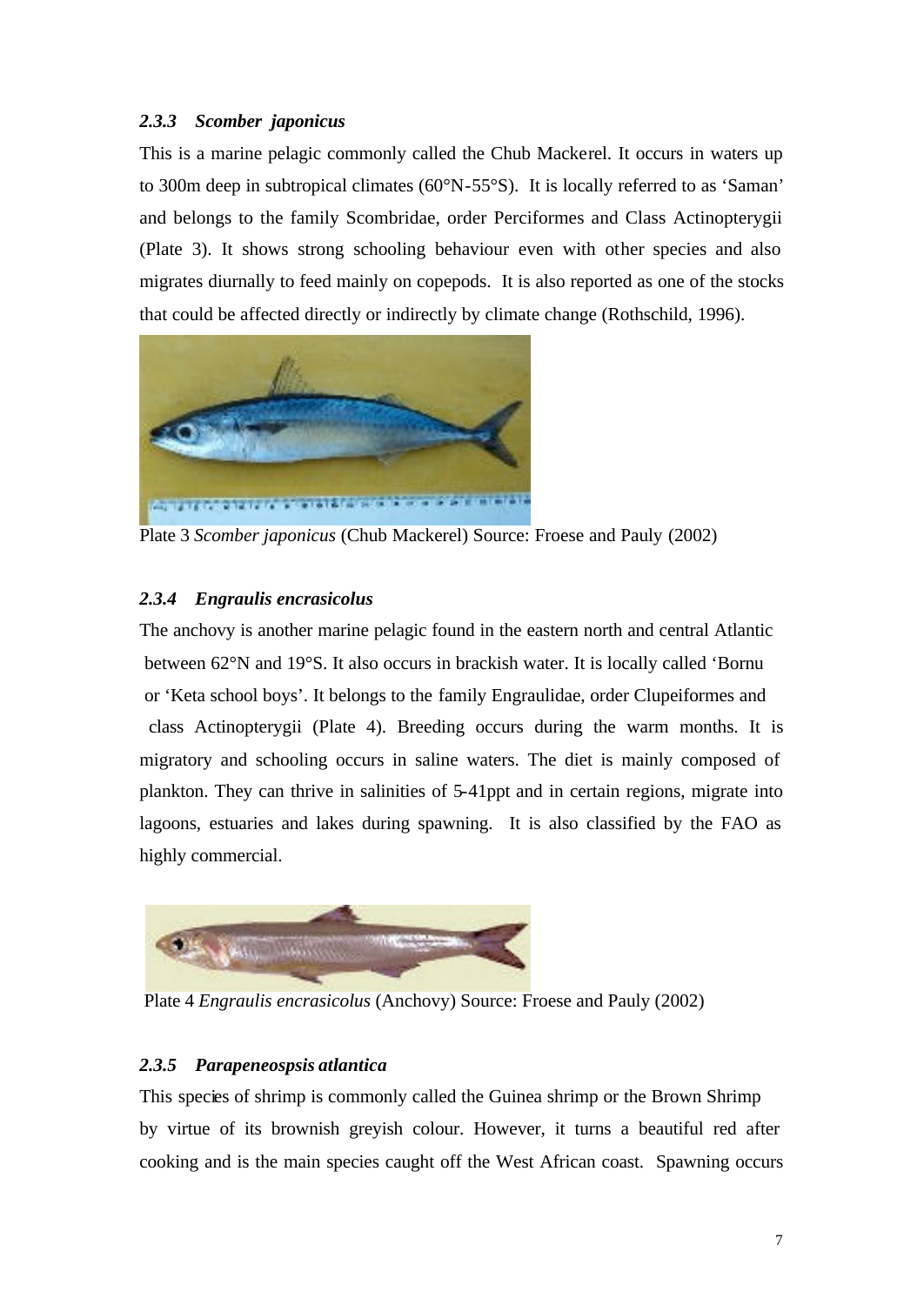in the ocean but tides and wind driven currents carry the individuals into estuaries. Most brown shrimp are caught in July-August and have a maximum life span of 18 months. They are common on muddy bottoms and feed mainly on detritus, small plants and animals. Generally, larval stages are spent in coastal estuaries, lagoons or mangrove areas where there is more food and safety while adulthood is spent in the sea. They thrive in sandy bottoms at depths between 10 m and 40 m. They are hypothesised to use changes in water temperature and salinity associated with cold fronts to elicit a passive behavioural response in combination with a diel activity cycle (Horton *et al*. 1997). They have an Lmaxof 17cm for females and 12cm for the males.



Plate 5 Guinea shrimp (*Parapenaeopsis atlantica*) Source: FAO 1986

#### **2.4 General Trends in Production of the Fishery**

Over the past two to three decades, increasing national population, especially in the coastal communities, has led to increasing fishing effort and a subsequent increase in yield. Thus the harvest of all the species has been increasing. Figure 2.1 depicts a summary of the total marine production for the past forty years. Closer examination of the fishing effort for the main fleet (canoe) however does not show such a considerable increase in the number of fishing vessels relative to the number of years under review. Thus, the increased effort could be attributed to increases in the number and efficiency of the gear and fishing methods rather than in the number of vessels (Anakwah and Santos, 2002). The number of fishermen has increased with the introduction and development of motorization, longer fishing time at sea and the use of more specialised gear) resulting in increasing stress on the resource.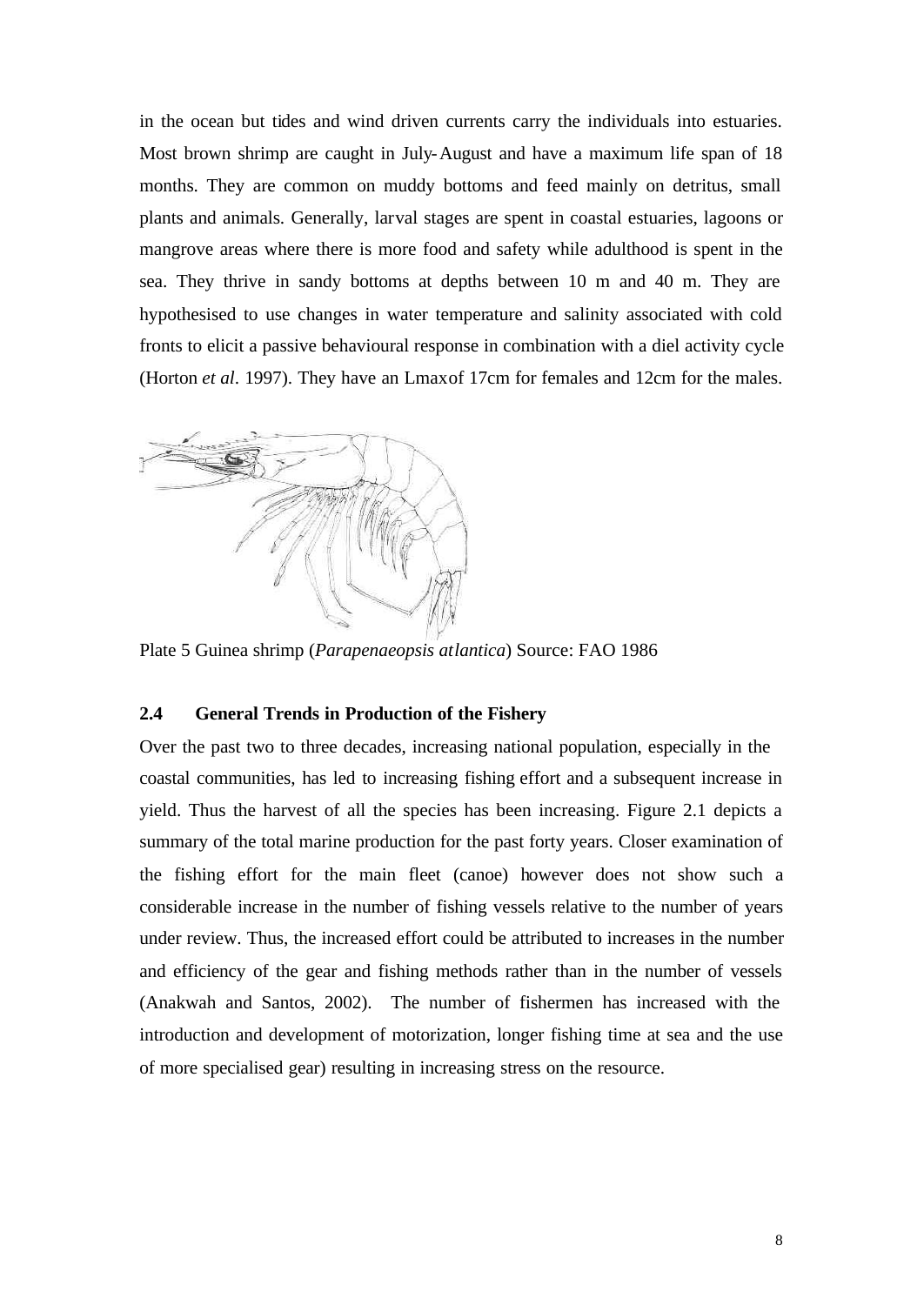

Figure 2.1 Summary of Total Marine Fish Production (1961-2001) Source: MFRD, Ghana.

Table 2.2 Trend of Variation in the Canoe Fleet -1969-2001. Source, Anakwah and Santos (2002), MFRD (2002). \*Unavailable data

| Year | Canoes | <b>Outboard Motors</b> | $\%$         |
|------|--------|------------------------|--------------|
|      |        |                        | Motorization |
| 1969 | 8728   | $\ast$                 | $\ast$       |
| 1973 | 8238   | ∗                      | $\ast$       |
| 1977 | 8742   | ∗                      | $\ast$       |
| 1981 | 6983   | 3698                   | 53.3         |
| 1986 | 8214   | 4250                   | 51.7         |
| 1989 | 8052   | 4631                   | 57.5         |
| 1992 | 8688   | 4262                   | 49.1         |
| 1995 | 8641   | 5076                   | 58.7         |
| 1997 | 8610   | 5139                   | 61.2         |
| 1999 | 8895   | ∗                      | $\ast$       |
| 2001 | 9981   | *                      | $\ast$       |

The fishery has exhibited high fluctuations, especially the *S. aurita* that constitutes over 50% of the annual landings. Its amount and availability seem to determine the annual production of the fishery. There are corresponding yearly fluctuations in catch and catch per unit effort (CPUE). Unusually high catches were recorded in 1972 due to availability of the fish. However, a poor landing was recorded in the ensuing years attributed mainly to overfishing and anomalous climatic conditions (Koranteng, 1991). Generally, the small pelagics are believed to be overexploited in spite of the recent increases in landings (Mensah and Quaatey, 2002).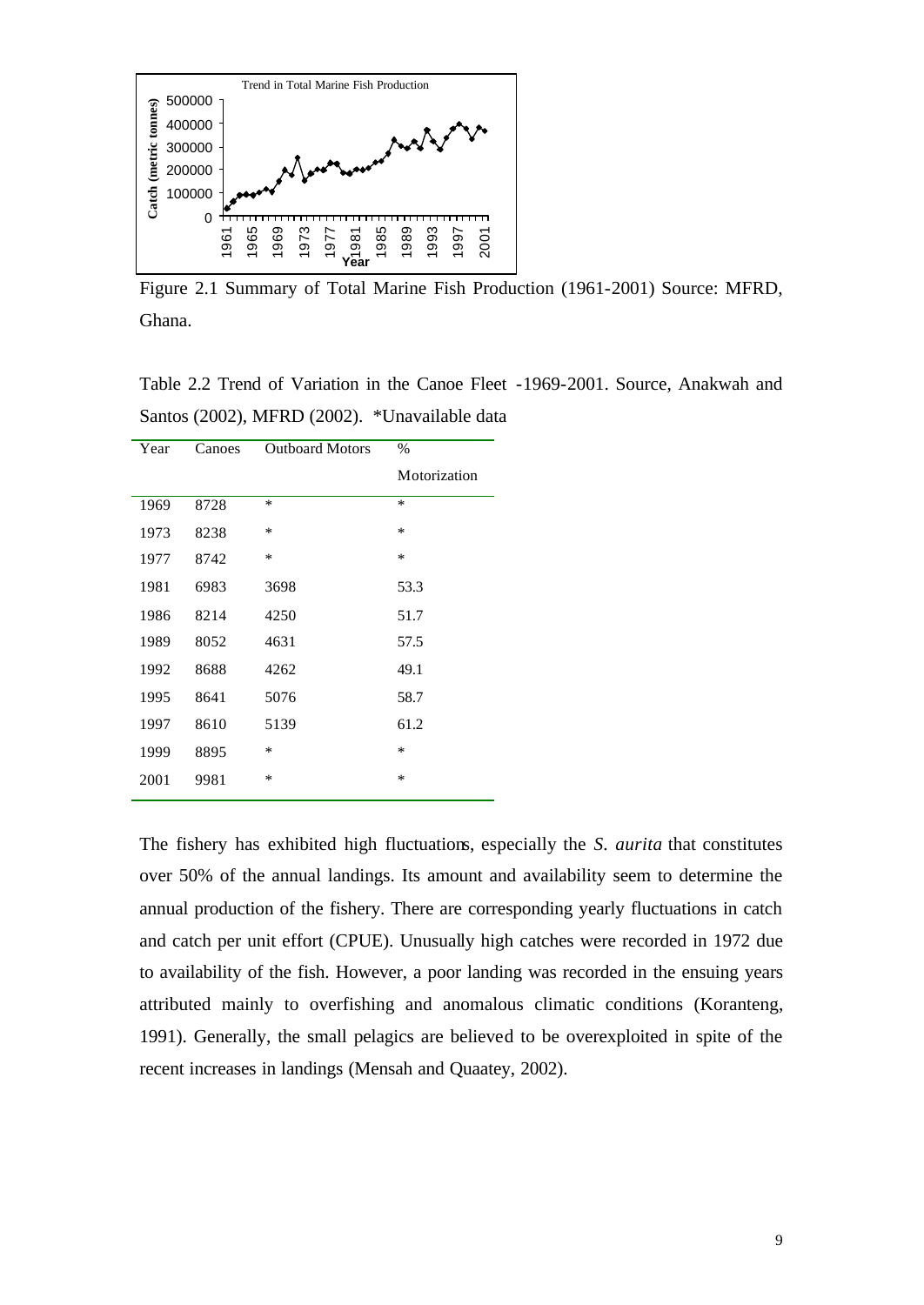# **2**.**5 Climate and Hydrology**

Like in other coastal West African nations, the coastal climate is equatorial with considerable differences in the amount and seasonal distribution of precipitation. The average daily maximum temperature across the sub-region varies between 27-29°C in August–September and 31-33°C in February-March. Temperatures are generally high across the entire nation ranging from 18 to  $40^{\circ}$ C in the North and 24 to 30 $^{\circ}$ C in the South. The Guinea current flows offshore from the west to the east as a continuation of the Equatorial counter Current. There is a persistent South West Monsoon modified by land and sea breezes in the coastal area. This monsoon reinforces the Guinea current, which is also modified by the harmattan. There may be some spatial variation with respect to diurnal and annual ranges due to distances from the modifying effect of the sea breeze. However, there is little variation of temperatures throughout the year. Upwelling of cold waters (22-25°C) occurs in late June-July to September-early October and during the Harman. Otherwise, sea surface temperatures typically vary between 27-29°C (Allersma & Tilman, 1993).

Rainfall is highest in the south and decreases towards the North to about 1100mm.



Figure 2.2 Distribution of Rainfall along the Coastal Zone of Ghana. Source: Meteorological Services Division, Accra. There are two main regimes:

30 0 30 60 Kilometers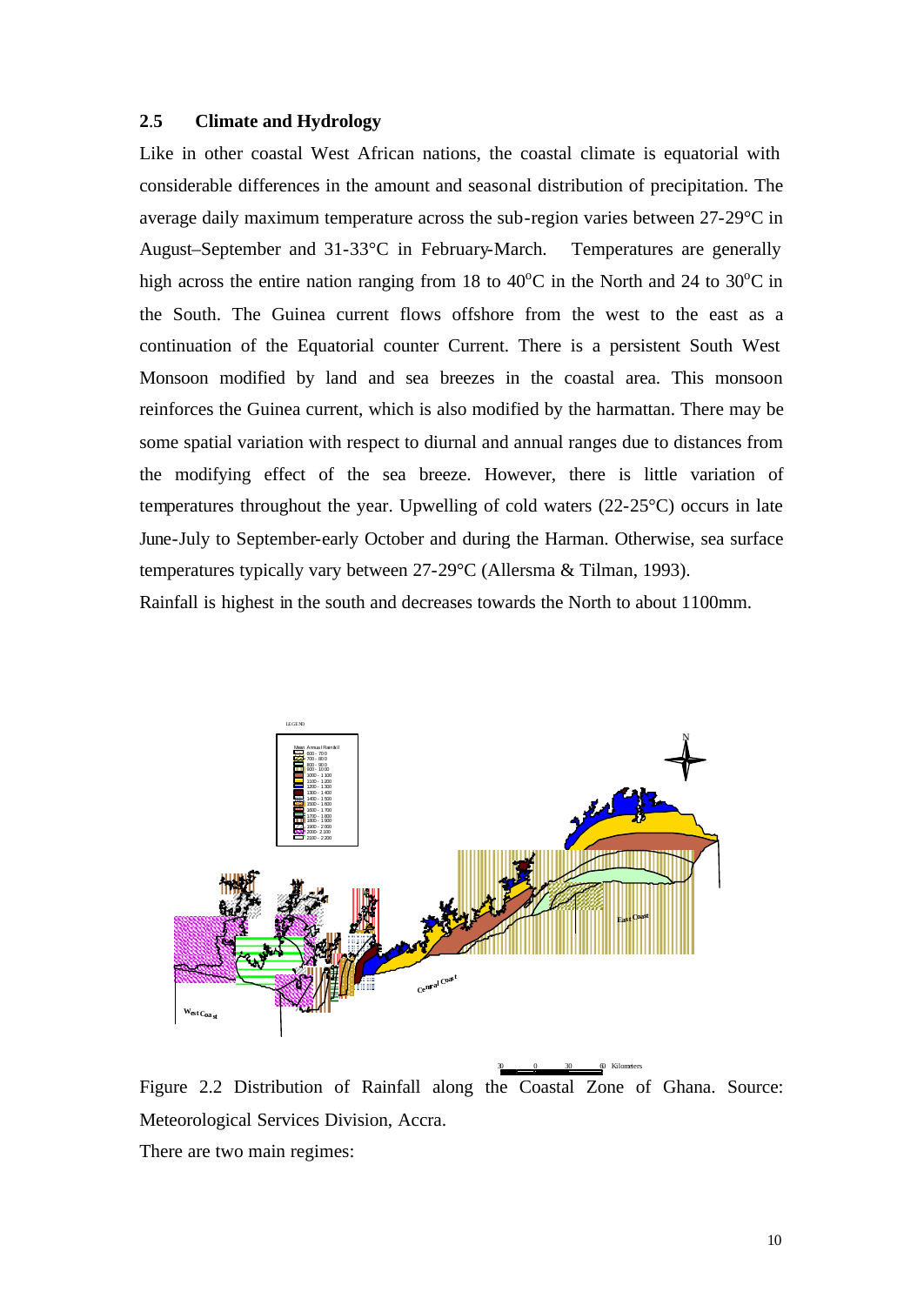(a) A double maxima with peaks from May to August and September to October (areas south of  $8^{\circ}30$  N and including the coastal zone as in Figure 2.2)

(a) A single maximum from May to October with a long dry season from November to May (excluding the coast but encompassing the major rivers which drain into the sea).

 According to Allersma & Tilman (1993), rainfall patterns are strongly related to the pattern of river flow and sediment transport into the sea. The coastal current is weak but the meeting of fresh river water and saline seawater gives rise to currents. Mensah (1991) attributed the overlap of the main fishery of the Ghana-Ivorian coast (*Sardinella aurita)* with this period as follows: Since organic nutrients and elements consumed during photosynthesis in the sea are replenished by river run-off, precipitation can be said to be positively related to the productivity of coastal ecosystems.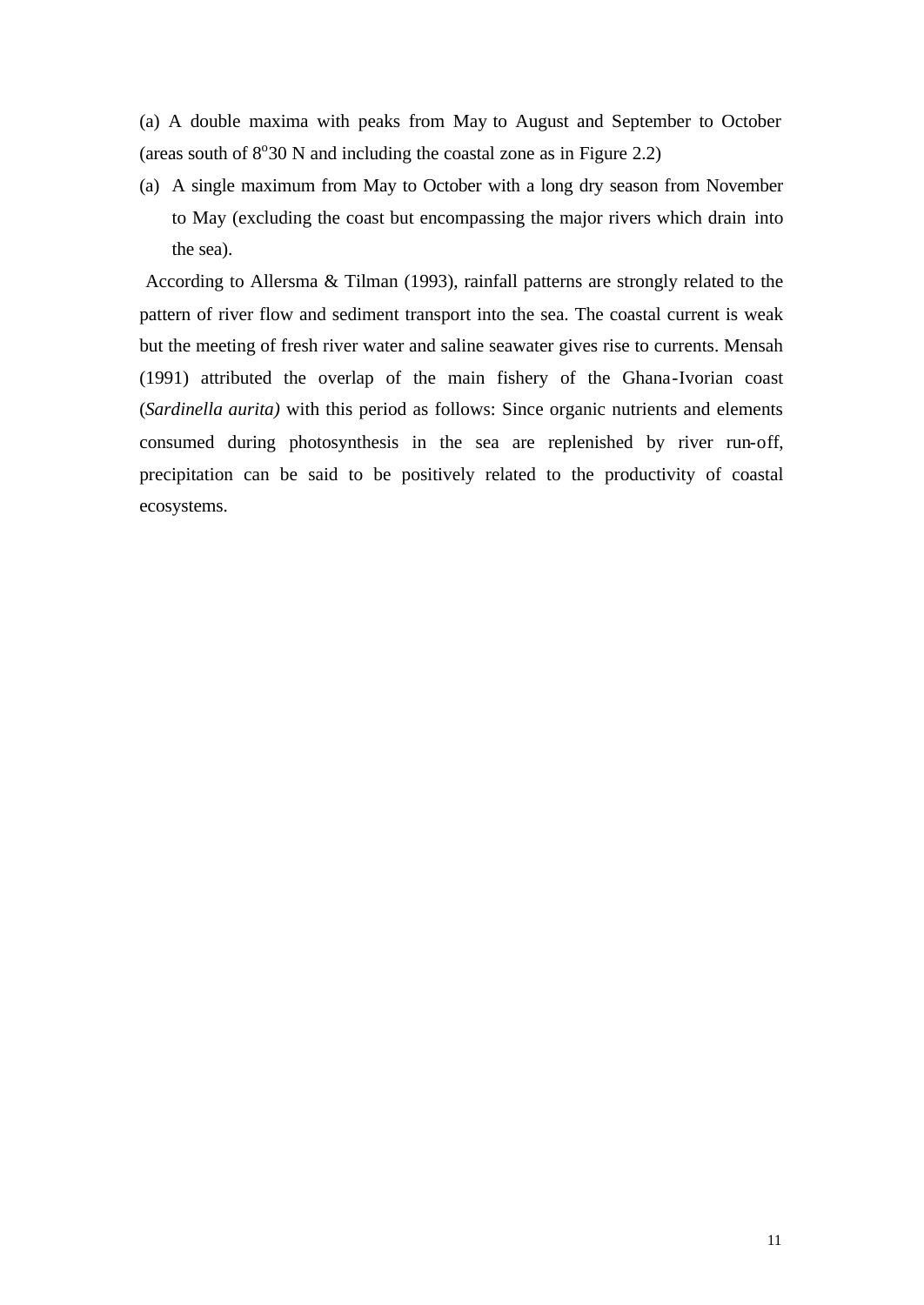#### **3.0 LITERATURE REVIEW AND BACKGROUND THEORY**

#### **3.1 Short Overview of Climate Change Activities in Ghana**

After ratifying the United Nations Framework Convention on Climate Change (UNFCCC) on December 5, 1995 a number of activities have been carried out in line with Ghana's commitment to the UNFCCC. These include the preparation of an inventory of greenhouse gases (GHGs), impact assessments for water resources, agriculture, and the coastal zone. Others are the possible abatement options in the forestry and energy sectors and the development of future national scenarios. The occurrence of climate change was observed in the form of sea level rise, coastal erosion and a general increase in GHG emissions. A warming rate of  $0.2^{\circ}$ C per decade and 5.4% decrease in rainfall was observed for the whole nation (Republic of Ghana, 2000). Using General circulation Models (GCMs), scenarios were developed up to 2100 for national air temperatures and precipitation. However, the Fisheries sub-sector was not covered in these assessments and there are currently no predictions for the sea surface temperature (Republic of Ghana, 2000).

#### **3.2 The Coastal Climate and Its Interaction with the Fishery**

The Guinea current, blows from Guinea-Bissau in the north of the sub-region to Angola in the South, and has a weak link with local winds. According to Quaatey (1996), seasonality is exhibited on the coastal waters, which are dominated by a seasonal upwelling occurring twice a year. At this time, water temperatures typically drop below  $25^{\circ}$ C. The major upwelling lasts about three months (late June or early July to late September or early October). The minor one occurs in January, February or March for not more than three weeks. The only exception to this trend was in 1986 when it lasted for 10weeks.

The two seasons are characterised by decreases in SST, increases in salinity and decrease in dissolved oxygen. The mixing of cold and nutrient rich lower layers with water surface layers enhances productivity. The increased population of phyto and zooplankton leads to increased production of higher taxa, particularly fish. For the rest of the year, a strong thermocline exists which fluctuates in depth between 10 and 40m. The coastal climate has been linked to the abundance and availability of pelagic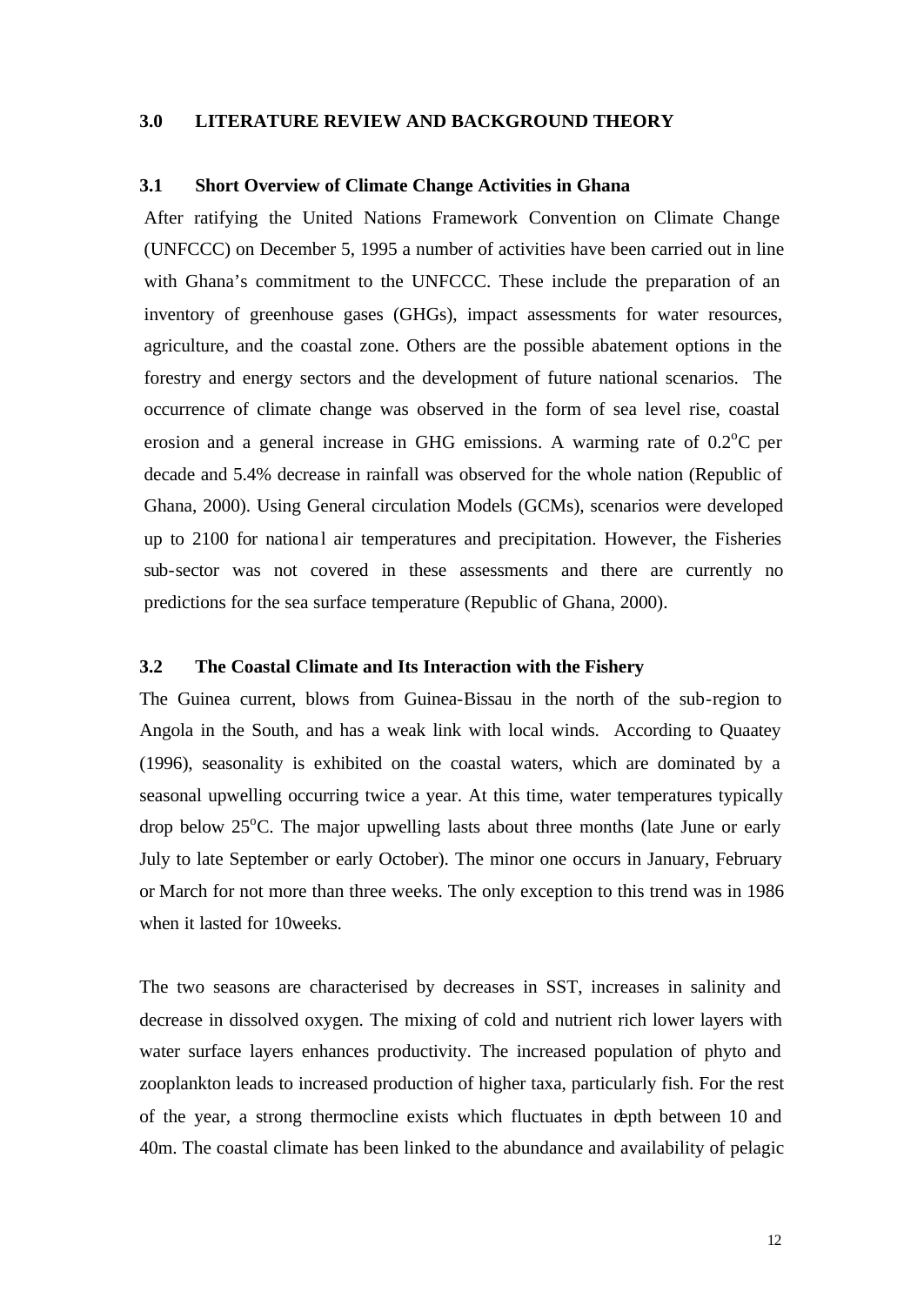stocks by several authors including Mensah and Koranteng, 1988, Mensah, 1991, FAO, 1997.

Oceans are an integral and responsive component of the climate system with important physical and biogeochemical feedback to the climate. The atmosphere and oceans store and exchange energy in the form of heat and moisture, with the oceans being the largest reservoir of moisture. They are more effective heat absorbers than land and ice surfaces and better heat reservoirs than land. Hence, oceans can alter atmospheric conditions and the weather. Kawasaki (1992) observed that increased concentration of greenhouse gases (Carbon Dioxide, Water Vapour, Methane, Nitrous Oxide and Chlorofluorocarbons) and, hence, global warming could increase sea surface temperatures or distort the rainfall pattern. It could also intensify wind stress on the sea with a resultant acceleration in coastal upwelling. Climatic factors affect the biotic and abiotic elements that influence the numbers and distribution of fish species. The abiotic elements include water temperature, salinity, nutrients, sea level and current conditions while biotic factors include food availability and presence and species composition of predators and competitors. Water temperatures can directly affect spawning and survival of juveniles as well as fish growth (Laevastu and Hayes, 1981).

Sea temperature, on the other hand, affects the biological production rate and, hence, food availability in the ocean, which is a powerful regulator of fish abundance and distribution (IPCC, 2001). A summary of the interactions between the climate and the biotic and abiotic environments of fish as depicted by Glantz (2002) is shown in Figure 3.1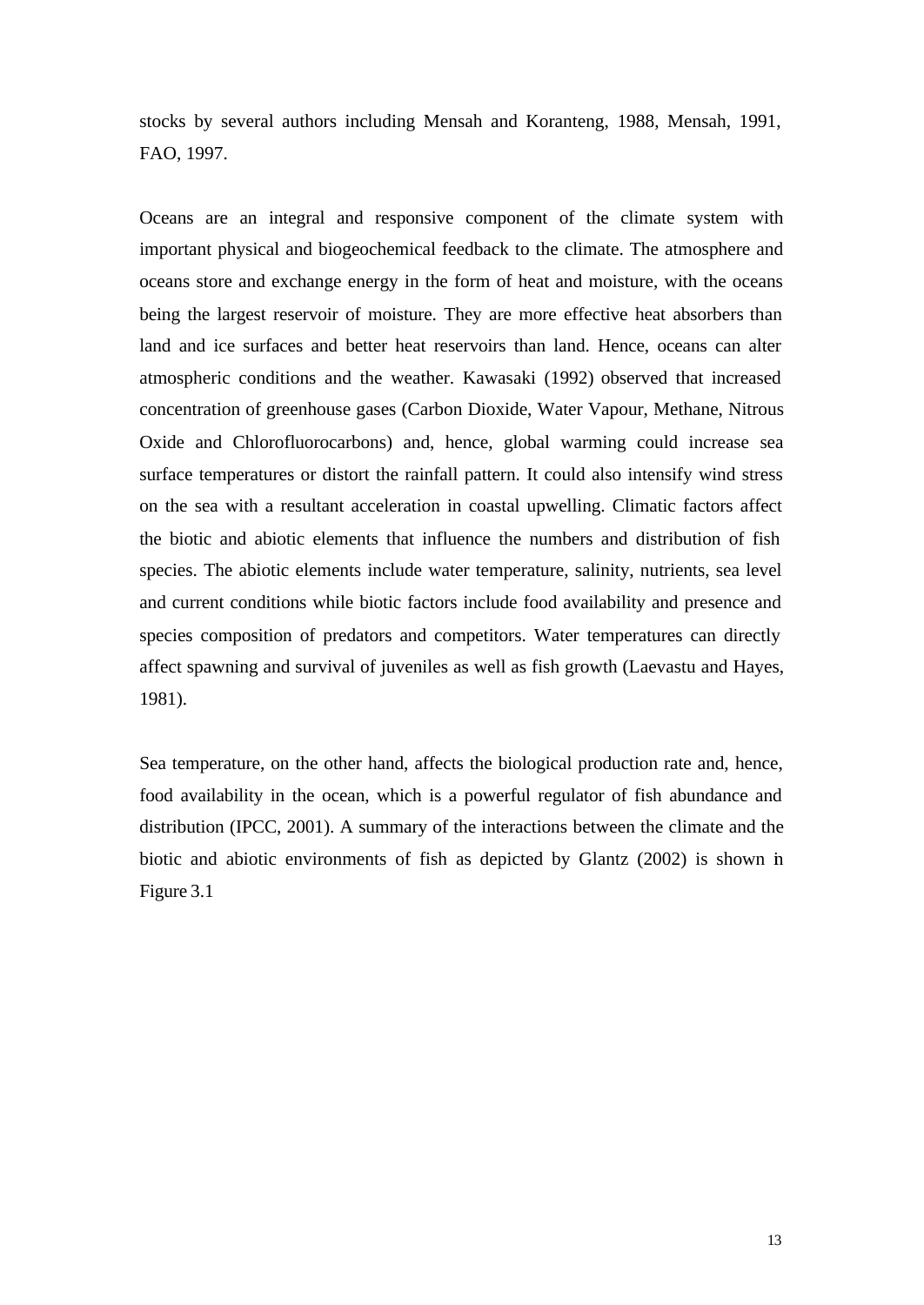

Fig. 3.1 The Major Climatic Pathways Affecting the Abiotic Environment of Fish (Glantz, 2002)

# **3.3 The Influence of Upwelling**

Besides fishing effort, the coastal upwelling is believed to be the most significant factor affecting the Sardinella fishery in Ghana. Inter annual variations in upwelling at the coast creates fluctuations in biological production in coastal ecosystems by enhancing spawning and recruitment. Long term changes in upwelling trend related to global warming are expected to impact either positively or negatively on fisheries in coastal fish production.

According to Koranteng (1991), years of higher upwelling indices seem to coincide with those of high yield for the Sardinella fishery in Ghana when studied with models that take into consideration both the period and intensity of upwelling. Variability in upwelling trends also leads to variability in production of the Central West African Upwelling i.e.: Côte-d'Ivoire, Ghana, Nigeria, Togo and Benin (McGlade *et al*., 2002). Models used by Cury and Roy (1987) to analyse the annual fluctuations in the CPUE of La Côte d'Ivoire indicated that the fishing effort accounts for 18% of the CPUE variability while the upwelling indices for the previous and current years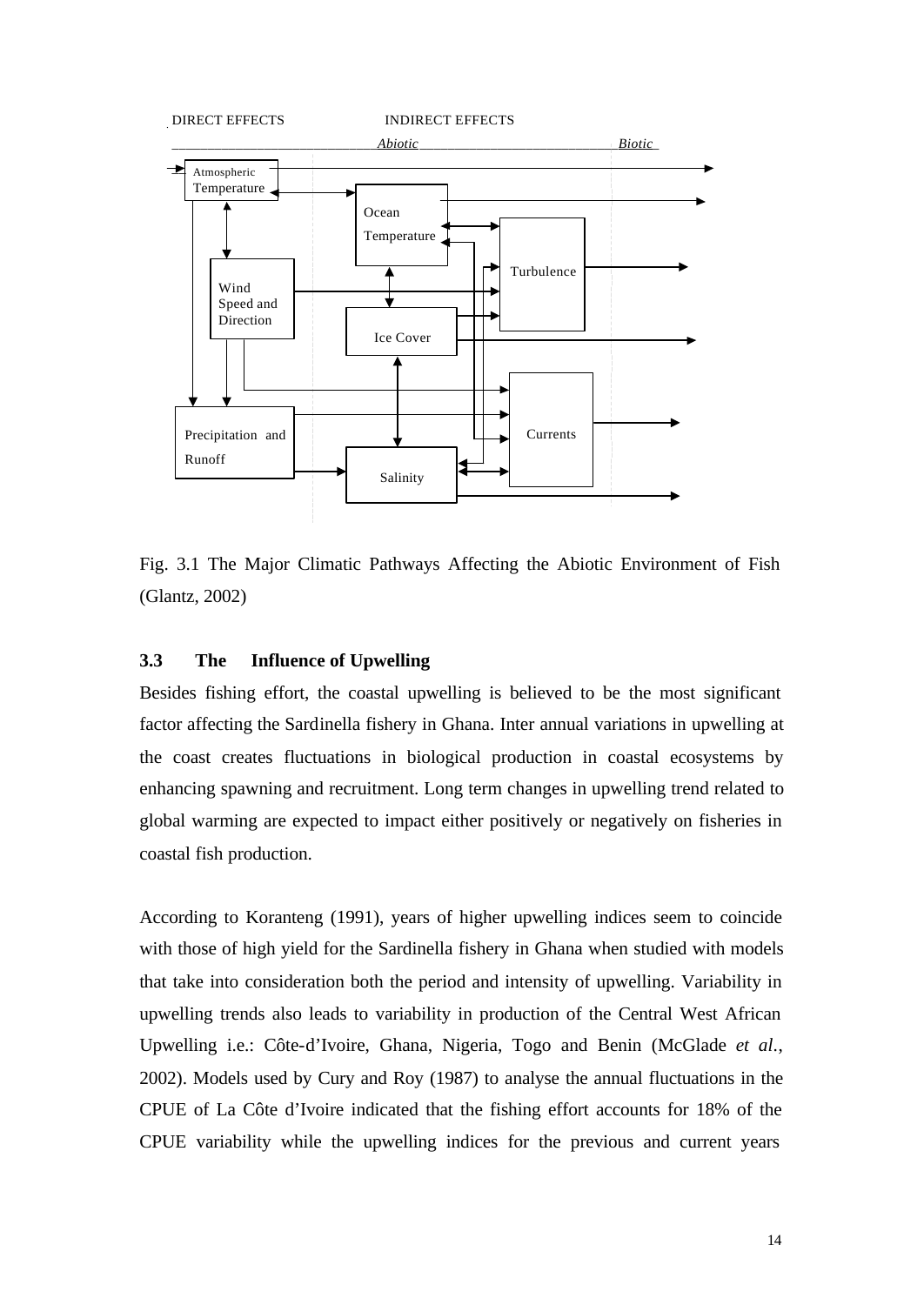accounted for 40%. The seasonal coastal upwelling periodically modifies the physicochemical parameters of the water masses and controls the biology of the subsystem.

Mensah (1991) observed a correlation between the dominant rainfall pattern, river discharge and sediment transportation and zooplankton production**.** This rainfall pattern always precedes the major upwelling, which produces outbursts of fish yield. The upwelling seems to provide a favourable habitat and occurs spontaneously with spawning near Cape Three Points (Roy, 1996). Though the dynamics of upwelling systems appear to be different and not clearly defined, wind stress is believed to be an important cause. Binet (1997) noted that Sardinella catches are related to along-shore wind stress of the year except during the early months of larval life. Increased wind stress induces enrichment favourable for larval survival except immediately after hatching when turbulence and offshore advection induce adverse effects. It would therefore be expected that warmer years with higher sea surface temperatures would be characterised by increased number of eddies at Cape Three Points. With spawning occurring in this region, the enlarged turbulent structures would enable the survival of a large number of larvae.

Verstraete (1983) also detected a linkage between the upwelling event, mean sea level and dynamic height of the sea. Just before the start of the major upwelling, there is a simultaneous drop in mean sea level and dynamic height at Tema and Takoradi. It has been suggested that the changes in the Sardinella populations in the last decade could have been induced by long-term environmental fluctuations (Roy, 1993). According to Bakun (1993), the dramatic changes in the pelagic fish yield in the Gulf of Guinea could either be a result of global scale climatic effects that could lead to intensification of coastal upwelling, or of teleconnections to the Pacific El Nino Southern Oscillation (ENSO) system. However, each of these causes suggests differing scenarios for the future of the local fishery and would require further research for adequate scientific basis to choose between them.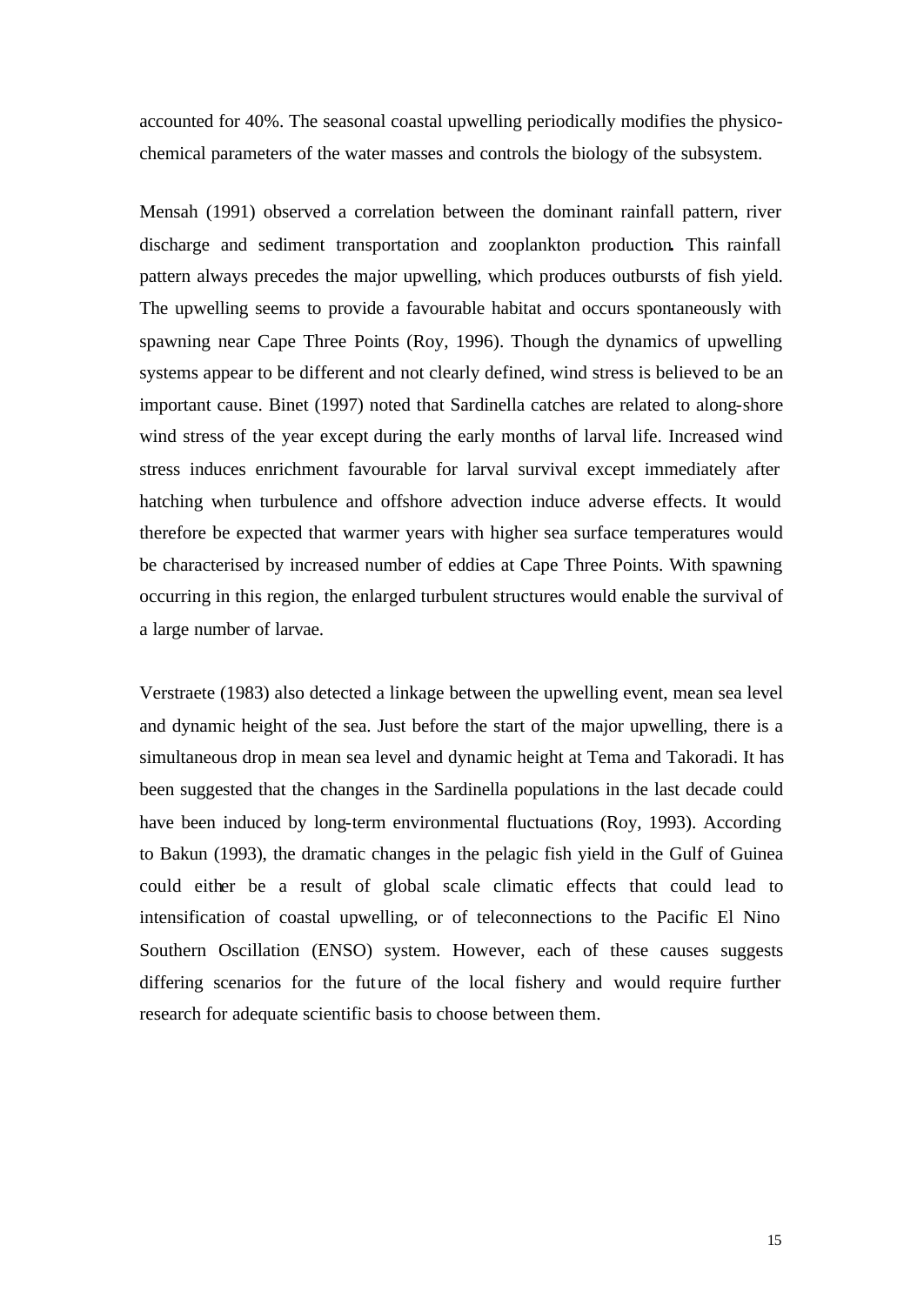# **3.4 SST- Related Studies in the Gulf of Guinea Large Marine Ecosystem (GOGLME) Fishery**

In his analysis of the ocean environment, Mendelssohn (1988) observed that salinity, SST and wind (North-South) have a strong long-term memory component. He suggested that SST might even be an infinite variance series since it seems to reflect the essential processes that affect fish dynamics. However, Aman (1999) pointed out that measurements of only SST do not adequately describe the rise of the thermocline during the upwelling season. Nevertheless, SST is often used to quantify the upwelling.

Observations of remotely sensed SST data and the mean percentage of cloud contamination showed a close relation between atmospheric and oceanographic processes, which are subject to high variability (Hardman-Mountford and McGlade 2002). This was reflected in the seasonal feature of the fishery and suggests the possible presence of a 3-5year El Nino cycle and to some extent, the forcing of SST by global scale climate interactions.

#### **3.5 Climate Models**

General Circulation Models or Global Climate Models (GCMs) are computer simulations of the earth's surface and atmosphere. The latter is divided into grids. Fundamental equations describing the conservation of mass, energy and momentum, for each grid are solved. They numerically simulate changes in climate as a result of slow changes in some boundary conditions (such as the solar constant) or physical parameters (such as the greenhouse gas concentration). They can be run long enough to learn about the climate in a statistical sense that is, the means and variability and to predict future climatic condition (Kattenberg *et al*., 1995; Spencer, 2001).

Several types of GCM are used differently to model the different components of the climate: 3DAtmospheric models (AGCM), 3D Ocean models (OGCM), Atmospheric chemistry models, Regional Climate Models, Carbon cycle models and coupled Atmosphere Ocean models (AGCM+OGCM). The most common are the AOGCMs that can be used for the prediction and rate of change of future climate. They are also used to study the variability and physical processes of the coupled climate system as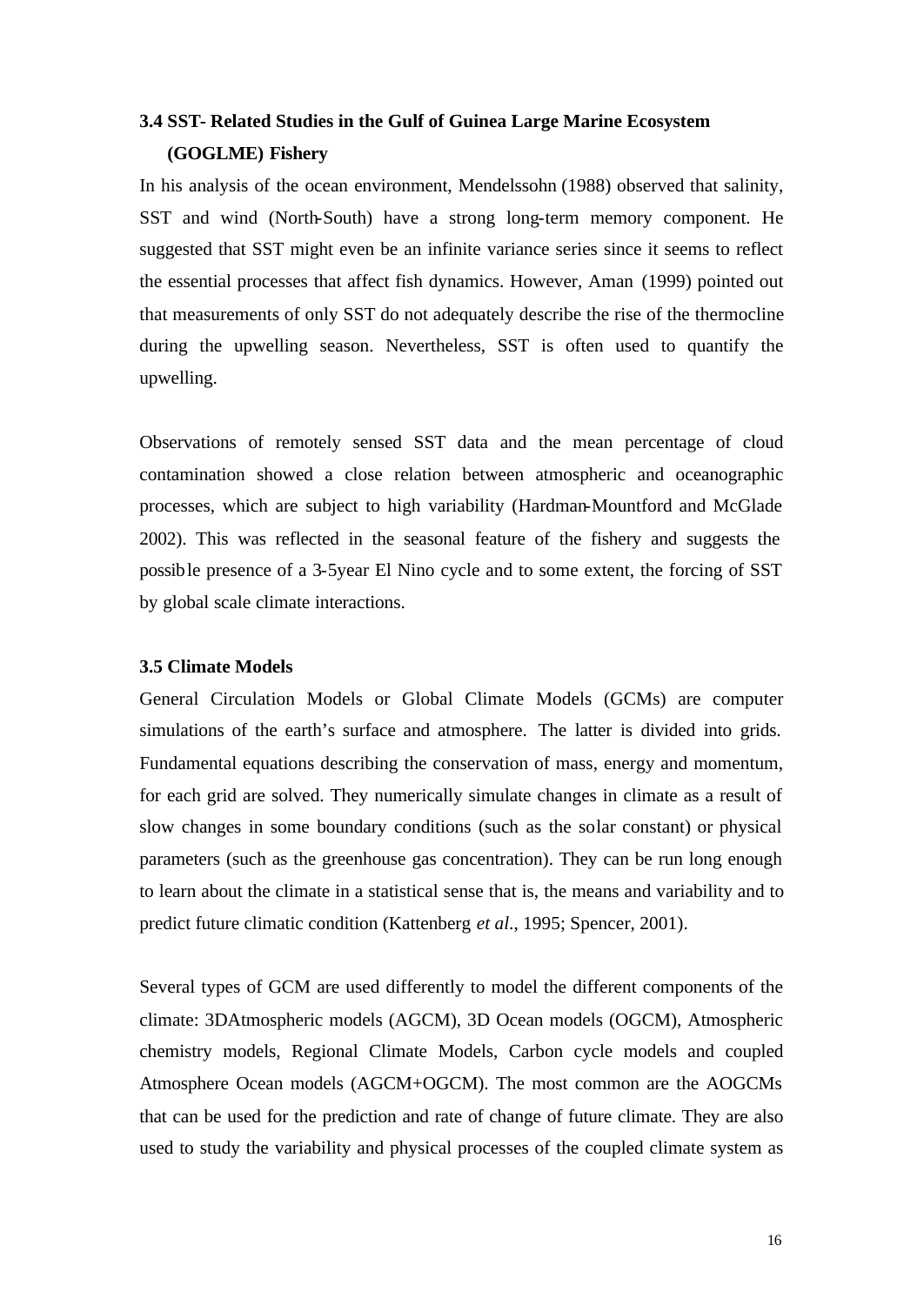in this study. For example, an accurate coupling could be used to simulate the ENSO (Kerr, 1984; Berger *et al*. 1989).

Generally, simulating interannual variability in the presence of an annually varying sun continues to be a difficult problem. Although some models reproduce interannual SST variability and others reproduce the annual cycle, reproduction of the full spectrum of variability remains elusive. (Since the annual cycle is an average over all the variability present in the system [i.e., the average of all Januarys, Februarys, etc.], the annual cycle is not independent of interannual variability.)

The basic problem with these models is that is that the processes that determine the annual cycle appear to be different from the processes that determine the interannual variability. In particular, interannual SST variability in the Pacific is believed to be dependent on wind-driven thermocline variations with heat fluxes at the surface acting mainly to damp the interannual perturbations. Annual variations of SST depend critically on heat flux variations at the surface and therefore depend in an essential way on radiative and cloud feedback. The presence of low-level stratus clouds exhibit a positive feedback to SST at low tropical SSTs and therefore induce a special sensitivity. In existing GCMs, these are poorly dealt with. Also, vertical mixing is poorly represented in the current generation OGCMs used for tropical studies is believed to have affected the simulated SST in the eastern equatorial Pacific, where the changes in the wind stress play a key role in causing annual SST variability (Sloane and Tesche, 1991; Houghton, 1997; Schnur 2002).

In the literature reviewed so far, no SST predictions for the Gulf of Guinea by these models were obtained. Thus, in the present study, an attempt was made to extract patterns from historical climate data and to forecast the main trends for the next 20 years. Uncertainty of the future trends was suggested by the utilization of confidence intervals.

#### **3.6 Hypotheses**

It is imperative to investigate further the effects of other climatic components on the other small pelagics and to forecast the possible effects on future productivity. Based on the current review and the observations of Anakwah and Santos (2002) showing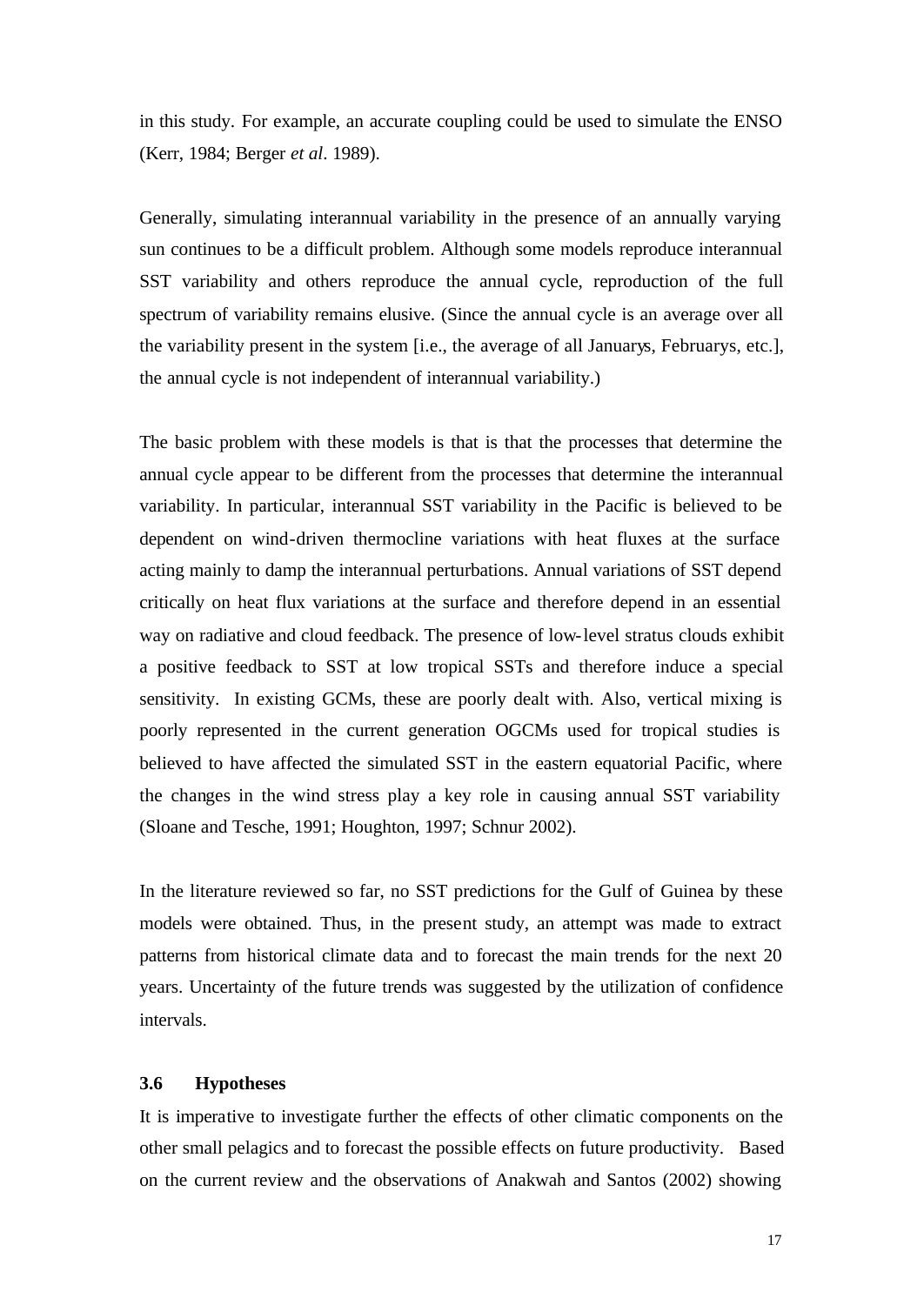the SST to have a positive effect on the CPUE of the anchovy and a negative one on the round sardine, we could hypothesise that:

- (i) The climatic conditions affect the distribution of the fish thereby affecting their catchability, or
- (ii) The climatic conditions affect other aspects of the biology such as the growth rate of the population

The present study will investigate which of these two hypotheses is more applicable to the fish populations and would be useful in an ecosystem-based approach to management. The analytical method utilized to test the hypotheses was a fishery model, which could account for the additional effects of climatic variables. Different climatic variables were included separately and the model adopted to reflect changes in the catchability (and thus distribution) or in the rate of population growth. The fishery resources considered were those exploited by the canoe fleet and considered most important)

.

.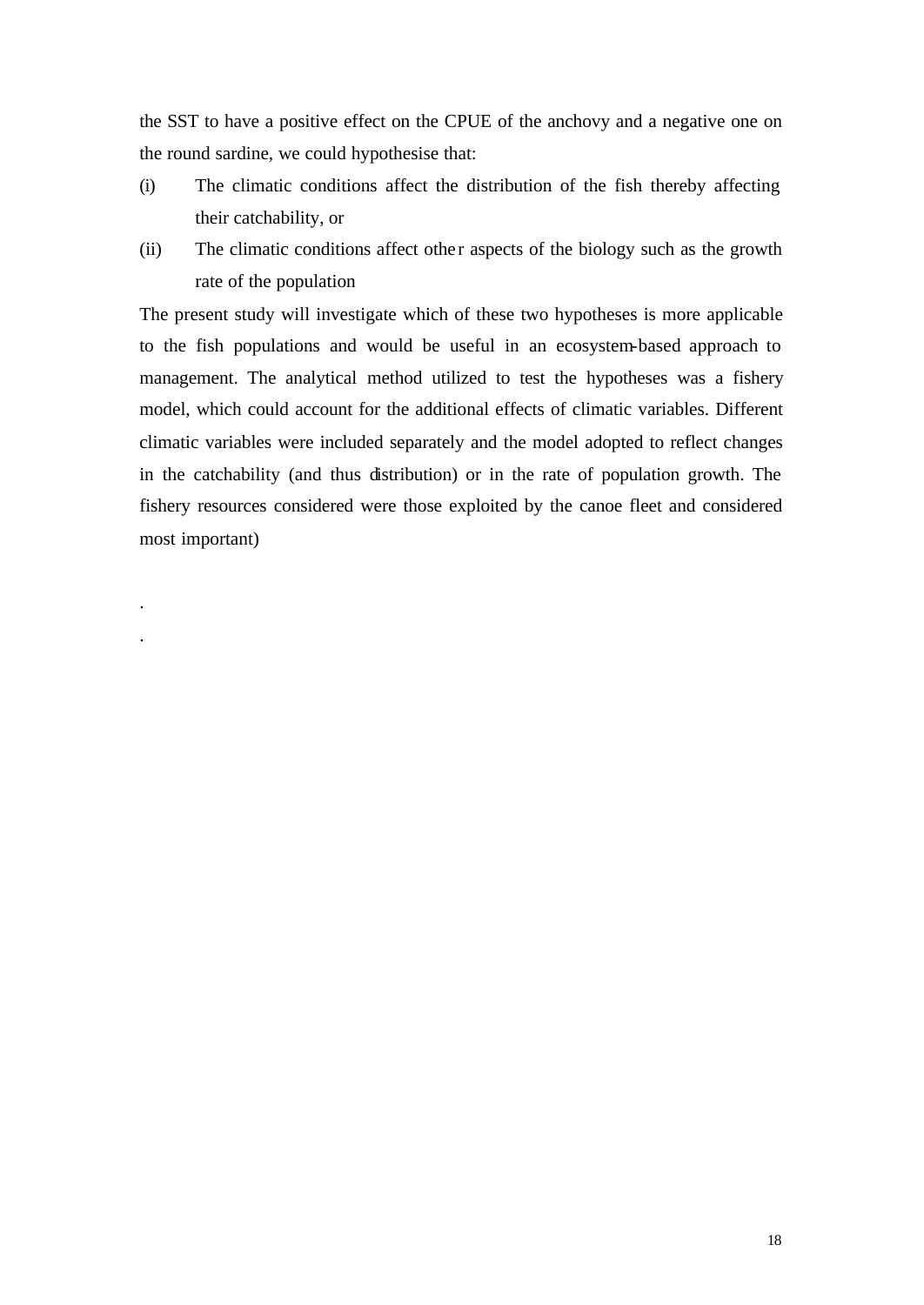# **4.0 MATERIALS AND METHODS**

# **4.1 Study Area**

The study was based on the 565 km shoreline of Ghana. All the data used were secondary and based on records from national collection points also used in regional research and distributed along the entire coastline (Figure 4.1).



Figure 4.1 A map of the Ghanaian Coastline Showing the Climate and Fisheries Research Stations Source: M.S.D. Accra, Ghana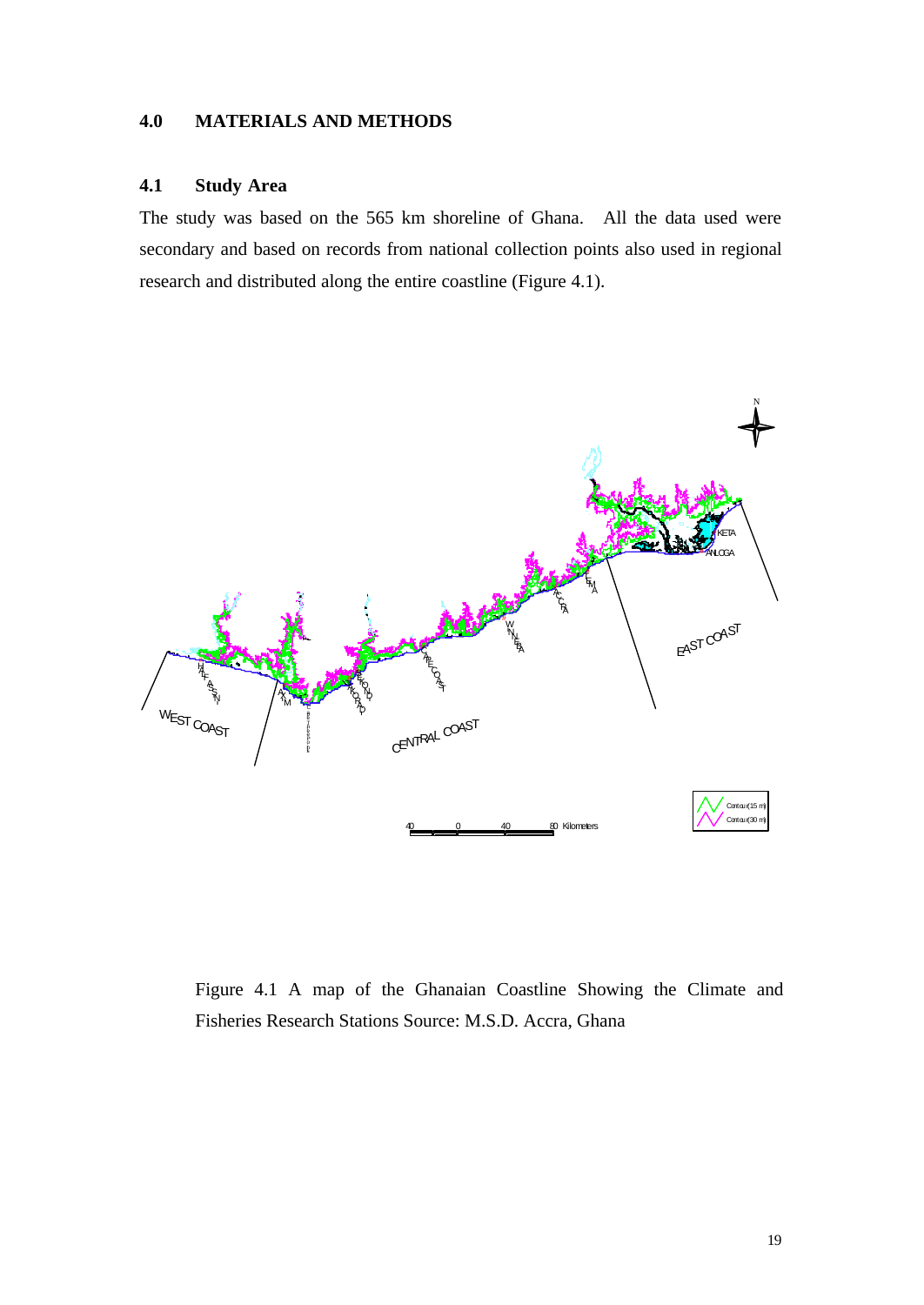### **4.2 Data Required and Collected**

Meteorological data in the form of precipitation (PPN), maximum, minimum and mean air temperatures on land (MAT), sea surface temperatures (SST), salinity and river run-off were required. For the fishery, all records of catch and effort data were required.

The daily records of the maximum and minimum air temperatures from 1960-2001 were obtained from the electronic database of the Meteorological Services Department, Accra. Daily readings of precipitation and the mean air temperature from 1961-2001 were also obtained from the same source. The values were measured at six coastal stations along the coast as depicted in Figure 4.1. These six stations are Accra, Ada, Tema, Takoradi, Axim and Saltpond (Nkansah, 2002). Daily records of SST (1963-2001) and Salinity (1968-2001) were obtained from data files of the Marine Fisheries Research Division (MFRD), Tema. These readings were taken at eight stations: Keta, Tema, Winneba, Takoradi, Cape Three Points, Axim, Half Assini and Elmina (Quaatey, 2002).

The annual landings (metric tonnes) and average price per kilo for the canoe and shrimp fisheries were compiled from the MFRD's annual summaries of Marine Fish Production from 1961 to 2001 (MFRD, 2001). The best record of fishing effort was culled from past reports and technical papers of the Department (Quaatey, 2002).

 All the data obtained are considered authentic and are used by the organisations responsible for both national and international studies.

#### **4.3 Analysis Materials**

 Annual means for the air temperatures, salinity and sea surface temperature were computed and put into a time series database created in MS Excel together with the total of all readings for the precipitation, fish catch and the effort. The Multivariate Statistical Software for Canonical Community Ordination in MS Windows (CANOCO 4) and the Biomass Dynamic Model were used in the analysing the meteorological and fishery data respectively.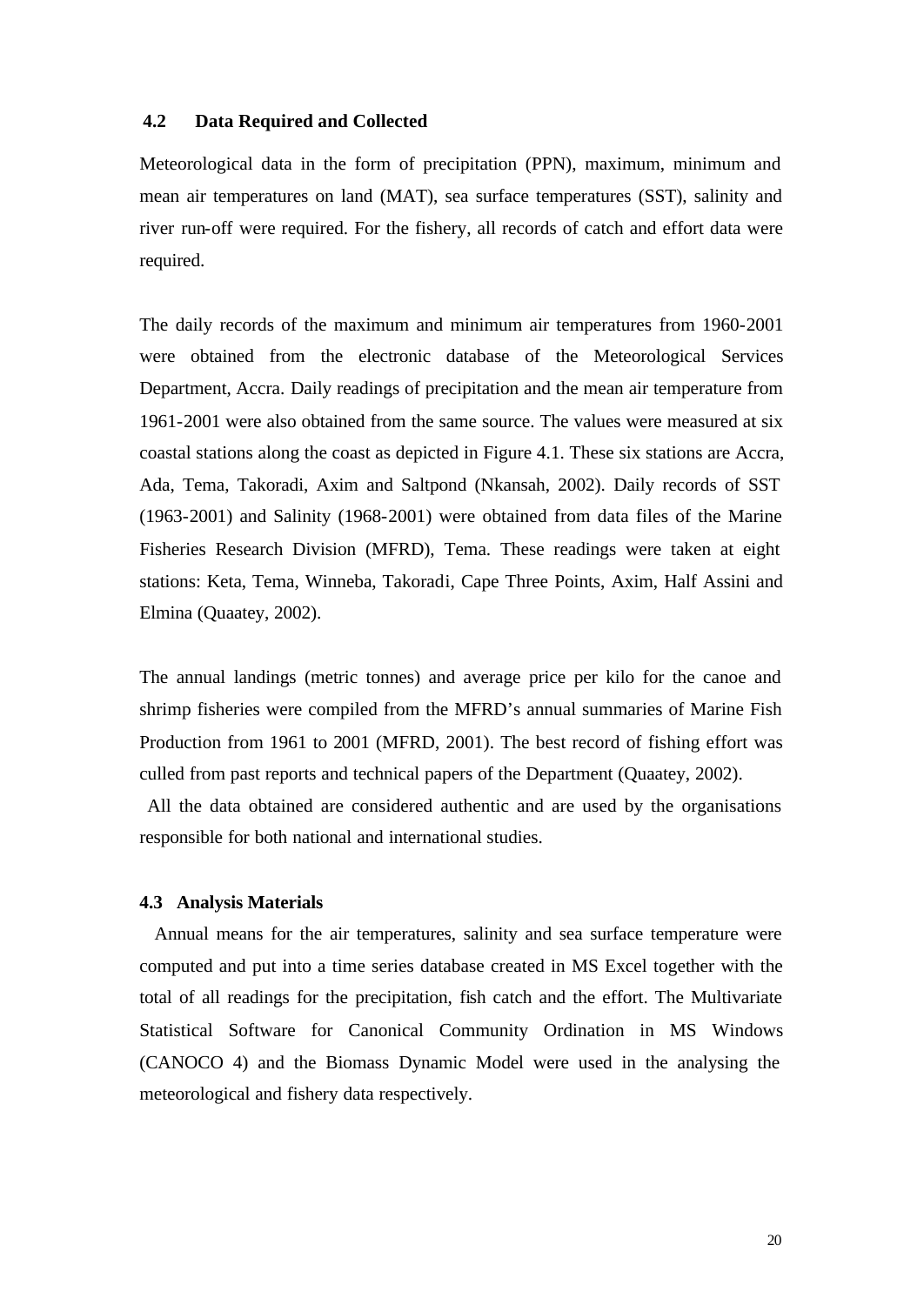#### **4.4 Methodology**

#### *4.4.1 Biological and Economic Production of stocks*

The general production trend and annual revenue obtained by species was assessed and the most significant stocks identified. The catch, effort and SST data was filtered and smoothened by comparison with the most recently used data analysed by Anakwah and Santos (2002) and from the same source.

#### *4.4.2 Meteorological data*

The investigation of past climatic trends was performed by means of correlation analyses of the MAT, SST and PPN and Salinity. The salinity value for 1995, which was unavailable, was interpolated by finding the average of the preceding and following years.

However, Pearson's correlation allows only pairwise analysis of variables. For a simultaneous analysis of all climatic variables (common time-series 1972-2001), a multivariate analysis was called for. The data were log transformed and analysed with the Multivariate Statistical Software for Canonical Community Ordination in MS Windows (CANOCO 4, ter Braak & Smilauer 1998). Linear models and correlation matrices were utilised in the ordination by means of Principal Component Analysis (PCA). The relationships among climatic variables with and without the effect of the annual trends (year as a covariate), and with the temperature of the previous year as the explanatory variable were assessed. The aim was to find a parsimonious set of environmental variables that adequately described the past climate. The selected variables were later combined with catch rate data into a fishery-environmental model.

# **4.5 Fishery Models**

The stock dynamics were simulated using a biomass-dynamic model with observation error estimation (Hilborn & Walters 1992; Haddon 2001). The exploited population was assumed to grow according to the (logistic) Schaefer model described by the following difference equation:

*t t <sup>t</sup> <sup>t</sup> <sup>t</sup> C K B B* <sup>+</sup><sup>1</sup> = *B* + *rB* (1− ) − …………………………………………..Equation 1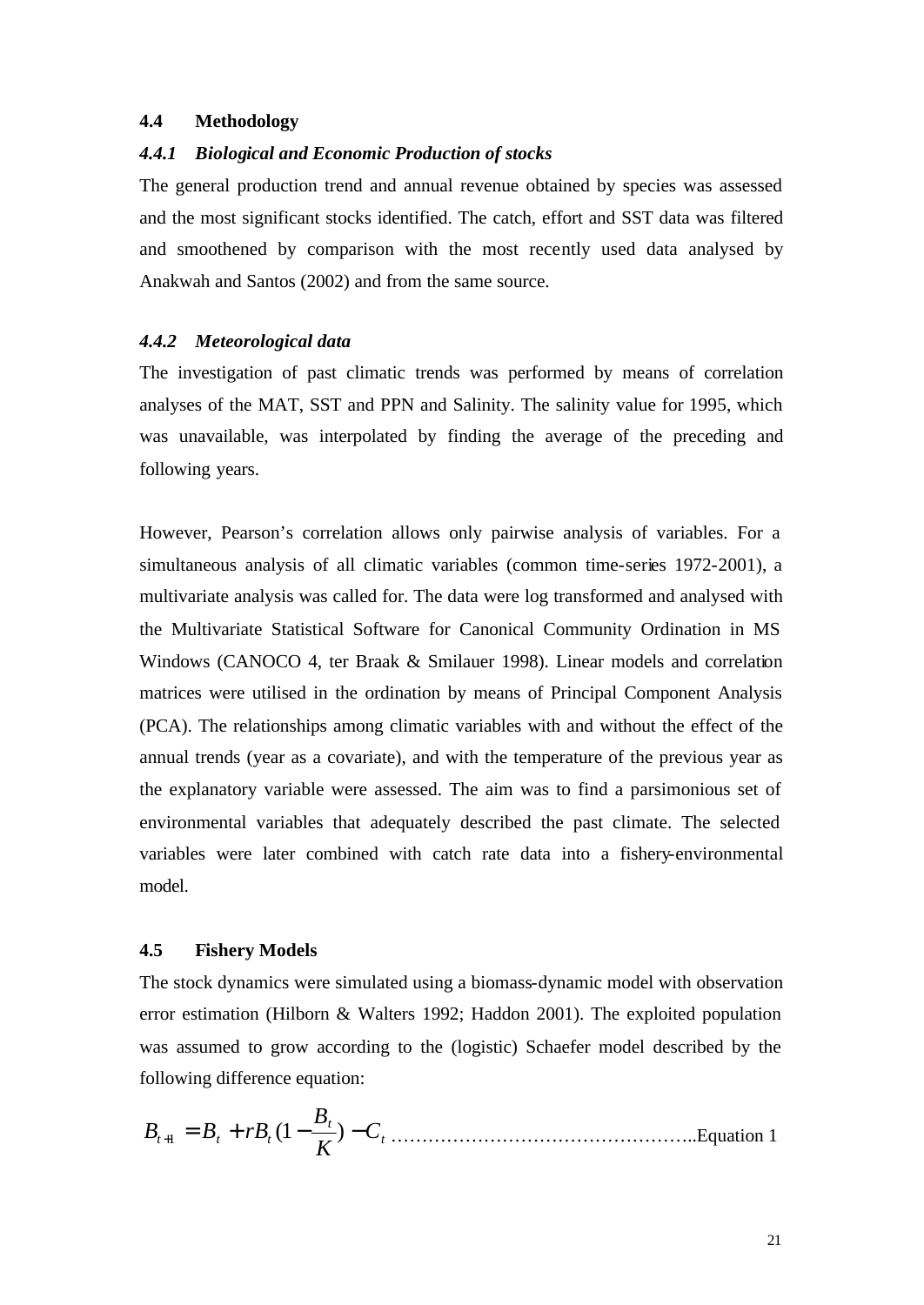where  $B_t$  is the biomass of the stock in year t,  $r$  is the population growth rate (i.e. the difference between birth and death rates), *K* (or Bmax) is the maximum population size, and  $C_t$  the yield in year t.

The basic information required to fit the model was a time-series of yield  $(C_t)$  and effort  $(E_t)$  for that fishery. The biomass of the stock was projected forward from the first year in the series, given an estimate of the initial biomass  $(BI \text{ or } B_0)$ . The observed catch per unit effort (*cpue*) was assumed to be linearly related to the abundance of the stock through a constant catchability term *q*:

$$
\hat{I}_t = c p u e_t = \frac{C_t}{E_t} = q B_t
$$

The caret symbol is used because an index of abundance is estimated from the model. It is the difference between an estimated I  $(=qB_t)$  and the observed I  $(=C_t/E_t)$  that is used to fit the model to reality. The observation error assumes that the model exactly describes the population dynamics but that the observations were made with error:

$$
\hat{I}_t = \frac{\hat{C}_t}{E_t} = qB_t e^e
$$

This implies that the residual error (e) is multiplicative and log-normally distributed with a constant variance.

In the base model, the catchability variable was sometimes modified to reflect the effect of increasing fishing effort with the relation:

*t q<sup>t</sup>* = *q*<sup>0</sup> *qinc* …………………………………………………………….. Equation 2

where  $q_t$  is the catchability in year  $t$  and  $q_0$  is the catchability in the first year of the series. Catchability could therefore show annual proportional increases. For a 0% increase in catchability  $q_{inc} = 1$ , and for a 5% per annum increase  $q_{inc} = 1.05$ . The values of *qt* were estimated using the closed-form procedure of Haddon (2001) because the model is easier to fit when it has fewer directly estimated parameters. The classical performance estimators derived from this model were the maximum sustainable yield  $(MSY)$ , the corresponding effort  $(E_{MSY})$  and the instantaneous fishing mortality rate at  $MSY$ ,  $F_{MSY}$ . All these estimators should be regarded as long-term averages rather than unique (constant) values for the population.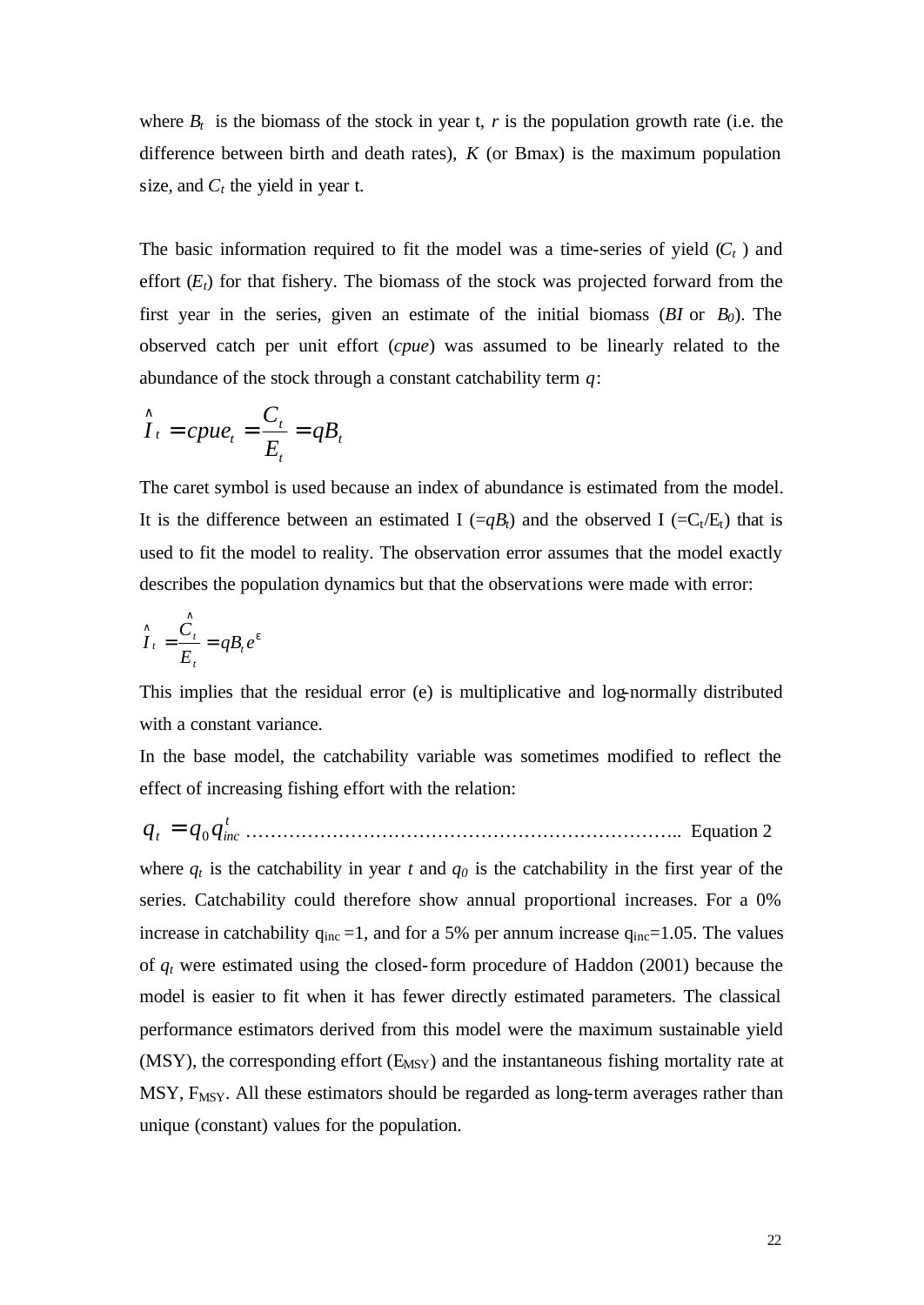#### *4.5.1 The Fit of the Model*

The base model utilised here includes five parameters  $B_0$ , r, K,  $q_0$  and qinc from which the values of interest for fishery management are calculated. The model parameters were obtained using lognormal residuals by two alternative methods: the least-squares criterion

min 
$$
\sum_{t} \ln(\frac{I_t}{I_t})^2
$$
 and the log-likelihood criterion

$$
LL = -\frac{n}{2}(Ln(2\mathbf{p}) + 2Ln(\mathbf{S}) + 1)
$$
 for which *n* is the number of observations and

$$
\hat{\boldsymbol{S}^2} = \sum_{t} \frac{(Ln \, I_t - Ln \, \hat{I}_t)^2}{n}
$$

Similar results are obtained with both methods. The fits were performed using Solver in MS Excel.

#### *4.5.2 Refinement of the Base Model (Covariates)*

The time-series of catch and effort for the different species were relatively long and this allowed the inclusion of other explanatory variables (covariates) into the base model. The covariates that seemed more appropriate to include were the sea-surface temperatures (T, in  $^{\circ}$ C) and precipitation (P, in mm), for reasons explained before. It was assumed in all formulations that linear changes in these environmental variables would result in proportional changes in the output.

Two hypotheses were tested in addition to the base model. Firstly that changes in the environmental variables would result in changes in the catchability of the fish, and thereby in the estimated cpue:

$$
\hat{I}_t = B_t q_t e^{a(T_t - T_{\min})} e^{b(P_t - P_{\min})}
$$
................. Equation 3

where  $T_t$  and  $P_t$  are the average temperature and total precipitation in year  $t$ *respectively*,  $T_{min}$  and  $P_{min}$  are the minimum values in the two series, and *a* and *b* are the rate parameters for temperature and precipitation, respectively.

The second hypothesis was that these environmental variables directly influenced the growth of the population rather than its catchability:

( ) ( ) 0 *a T T*min *b P P*min *t t t r r e e* − − = …………………………………………….Equation 4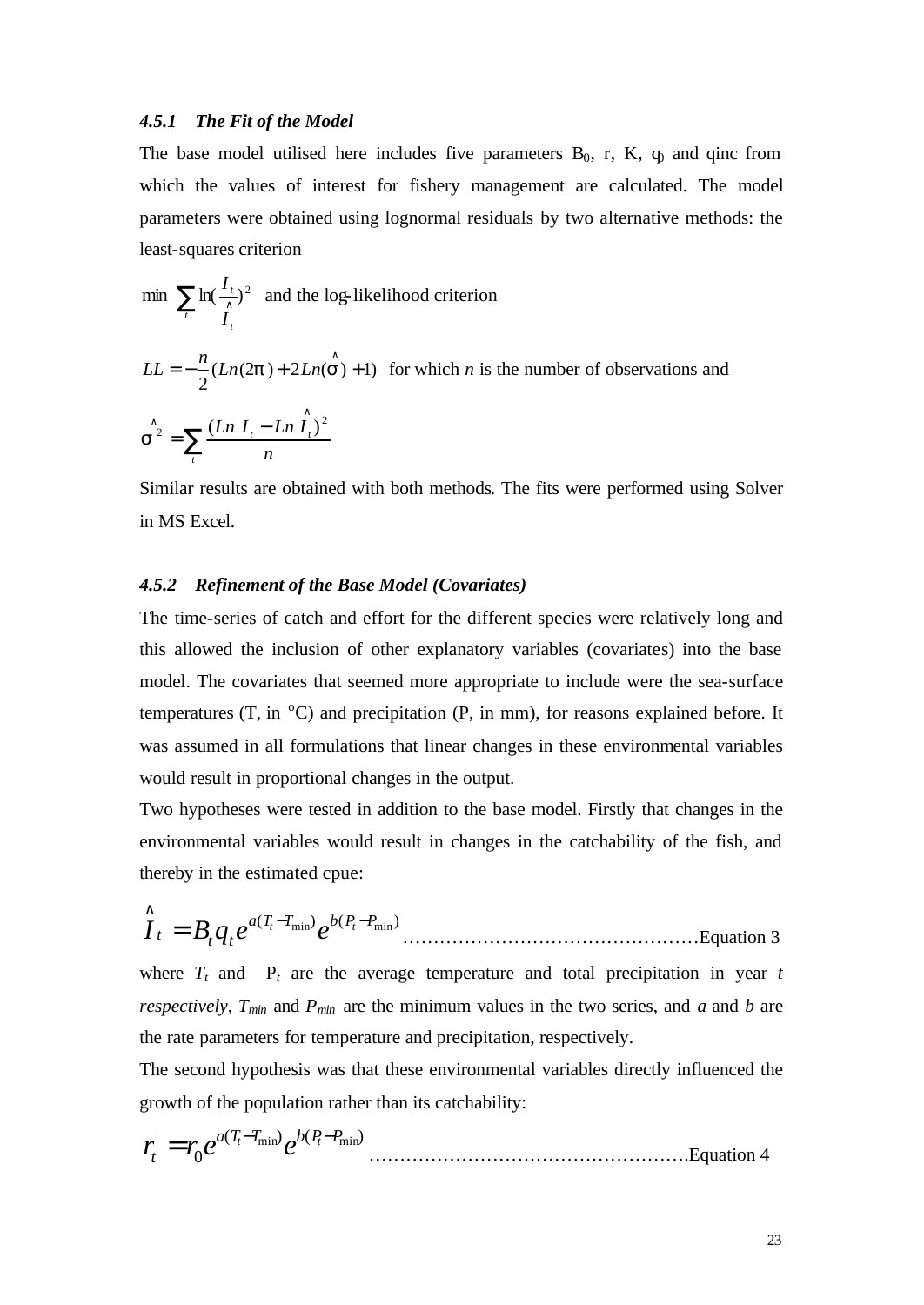where  $r_t$  is the annual growth rate of the population, which will thereby vary from year to year depending on the observed temperature, precipitation, or both, and *r0* is the rate at the origin (i.e. at  $T_{min}$ ,  $P_{min}$  or the two combined). In relation to the base model, the fishery-environment model has one (e.g., *a* or *b*) or two (e.g., *a* and *b*) extra parameters, depending on the number of environmental variables included in the fit.

#### *4.5.3 Selection of the Best Model*

Analysis of residuals (estimated *I* versus observed *I*) after fitting the models was the most important tool in checking for acceptable error structure and model fit. Two criteria normally used to select robust and parsimonious models (Quinn and Deriso 1999) were also employed. The Akaike information criterion (AIC) is a means of selecting the best model, even when the models are not hierarchical (i.e. nested):

*AIC* = −2 *Ln LL* + 2 *p*

where Ln LL is the log-likelihood, and  $p$  is the number of model parameters. The AIC was calculated for candidate models, and the most parsimonious one was that with the lowest AIC. An alternative criterion is the Bayesian information criterion (BIC) defined as:

*BIC* =  $-2$  *Ln LL* + *p Ln*(*n*)

where  $n$  is the number of observations. The BIC forms an approximation to Bayes factors, an important consideration when the model is used for forecasting. The AIC tends to be a conservative criterion in that a model with more parameters results than when using the BIC, but the BIC is more likely to result in a parsimonious model.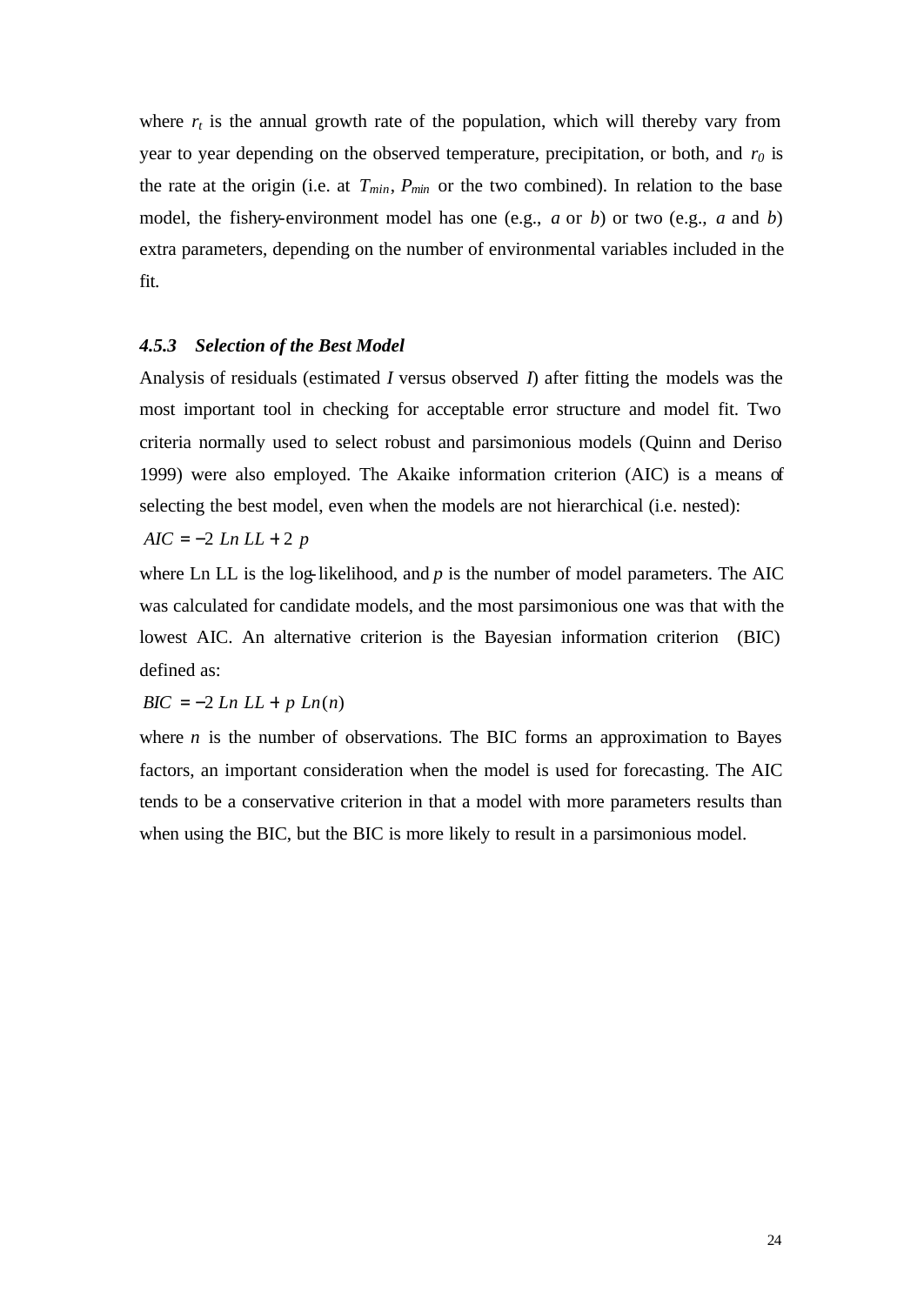#### **5.0 RESULTS**

### **5.1 Trends in Climatic Parameters**

The analysis showed certain features of the climatic variables that may be attributed to naturally occurring variability or atmospheric warming. The summary of variations is shown in Appendix 1.

# *5.1.1 Temperatures*

Both maximum and minimum air temperatures increased by  $2.5$  and  $2.2^{\circ}$ C respectively between 1960 and 2001 (Appendix 2A). Thus, MAT also increased by about  $0.9^{\circ}$ C and a positive autocorrelation with a significant lag of one year was observed. The highest MAT was recorded in 1998 ( $27.8^{\circ}$ C) and the lowest in 1975  $(26.3<sup>o</sup>C)$  as shown in Figure 5.1. Except for the marked decreases between 1972 and 1975, variability was generally low. An analysis of Variance indicated that the linear regression trend was statistically significant (p-value of 0.00009) as shown in Appendix 2B.



Figure 5.1 Trends in Mean Annual Air Temperature along the Coast of Ghana.

A comparison of the present SSTs with that used by Anakwah and Santos (2002) showed minimal variation between the two data sets. (Appendix 3B). The SST (Fig. 5.2) showed a higher variability with more frequent and greater inter-annual changes than the MAT. Cooling periods seemed to alternate with warm periods at an average cycle of two to four years but the most significant interannual change occurred between 1983 –84 and 1986-87. There was a slight but non-significant ( $p= 0.153$ ) increase in SST with time (Appendix 3A).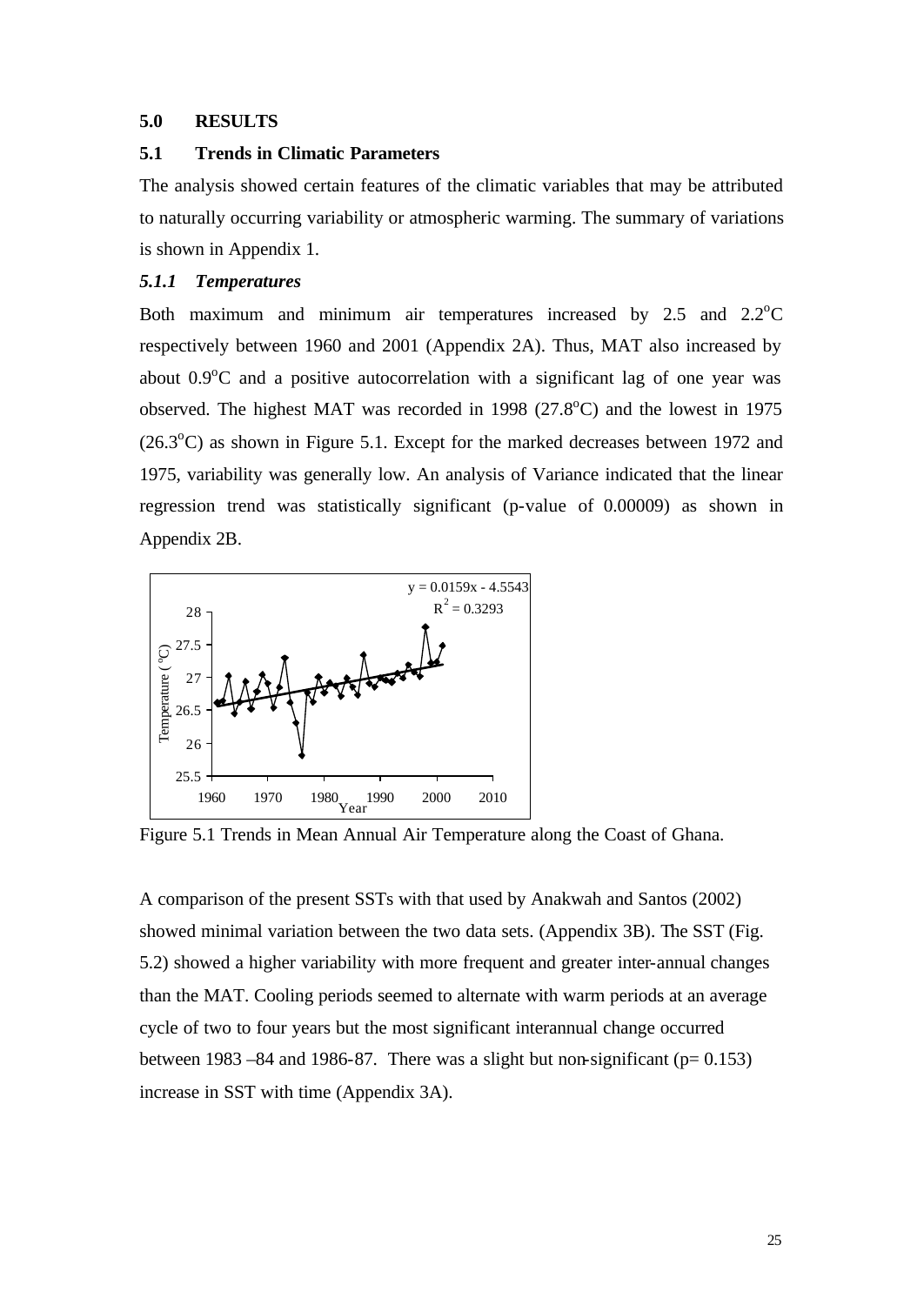

Figure 5.2 Trends in SST along the Coast of Ghana

#### *5.1.2 Salinity*

 This data series was the shortest and poorest of the lot due to unavailability of historic readings. The value for 1995 had to be interpolated by finding the average of the readings for the previous and ensuing years. For the first two years, the readings were too low (31.10 & 32.95 ppt respectively), implying an almost impossible drastic increase from 1968-72 (Fig. 5.3). Between 1983 and 1996, there was no clear trend. A positive autocorrelation was, however, observed between 1970 and 1994 implying an expected increase in salinity over the years.



Figure 5.3 Salinity Observations (1968-2001)

#### *5.1.3 Precipitation*

 The marked cyclical variation showed a positive autocorrelation with an apparent 6 year lag (Fig.5.4). The highest rainfall was recorded in 1968 (11426 mm) and the lowest in 1983 (3352.2 mm). The most significant decreases occurred in 1968-69 and 1997-98. A p-value of 0.009 implied a significant decreasing trend from 1961 to 2001(Appendix 4A).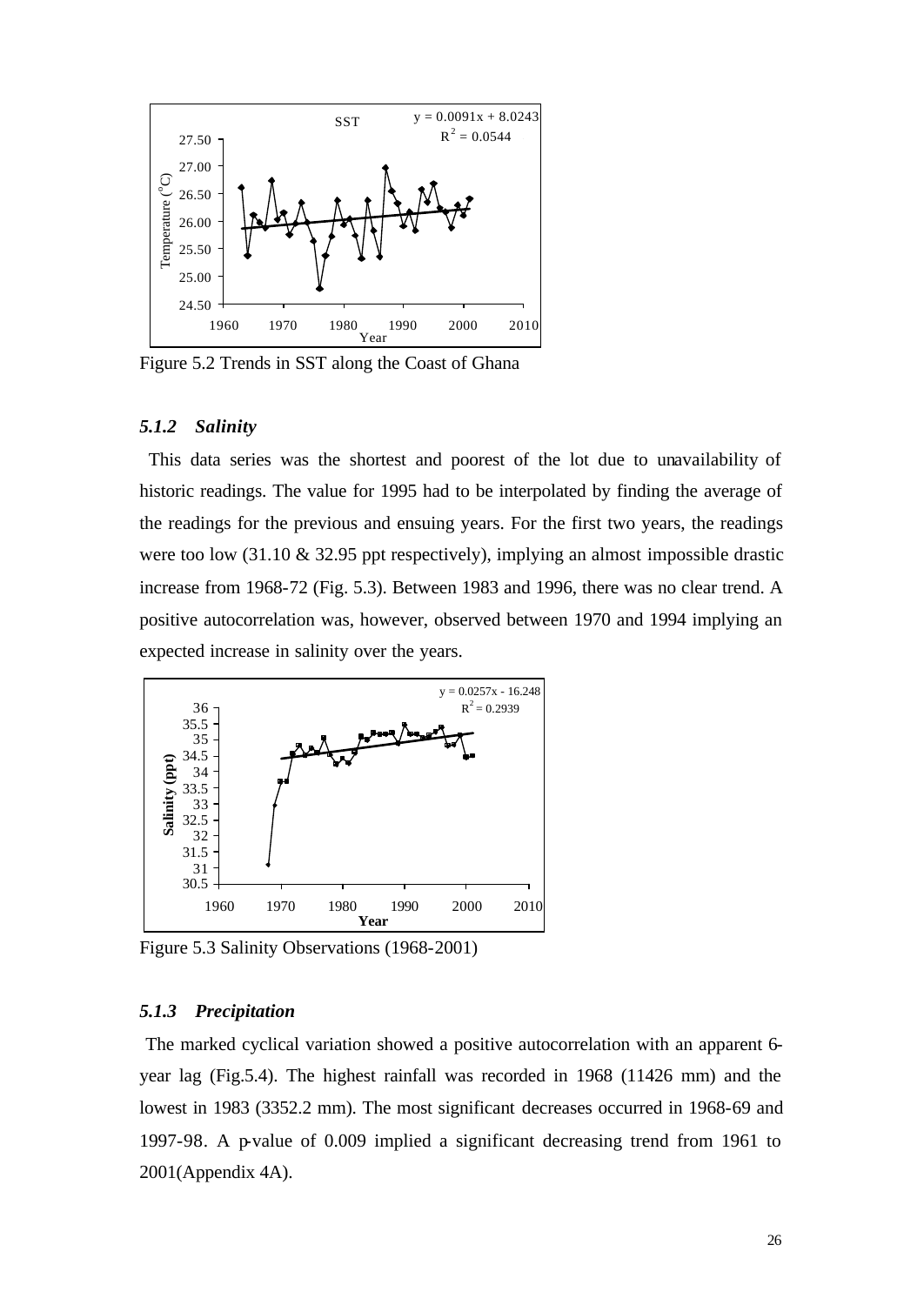

Figure 5.4 Precipitation Trend (1961 –2001).

The variability of the parameters described above is also observed in plots of annual deviations from the mean (Appendices 4B-5C). The seasonal trends mentioned in chapter 2 were reflected in the graphical summary of all the historic data (Appendices  $6A - 7A$ ).

# **5.2 Correlations among Climatic Variables**

A strong positive correla tion was observed between SST and MAT (Appendix 7B). SST was found to increase with increasing MAT (Fig. 5.5). Despite the fact that precipitation showed a decreasing trend as opposed to MAT, there is also a positive correlation between SST and precipitation (Fig. 5.6), though not as strong as that between MAT and SST. A negative correlation was observed between precipitation and salinity. In spite of SST and MAT being positively correlated, a slight negative correlation existed between the precipitation and air temperature (Figs. 5.7 –5.8).



Figure 5.5 Variation of SST with MAT (1963-2001).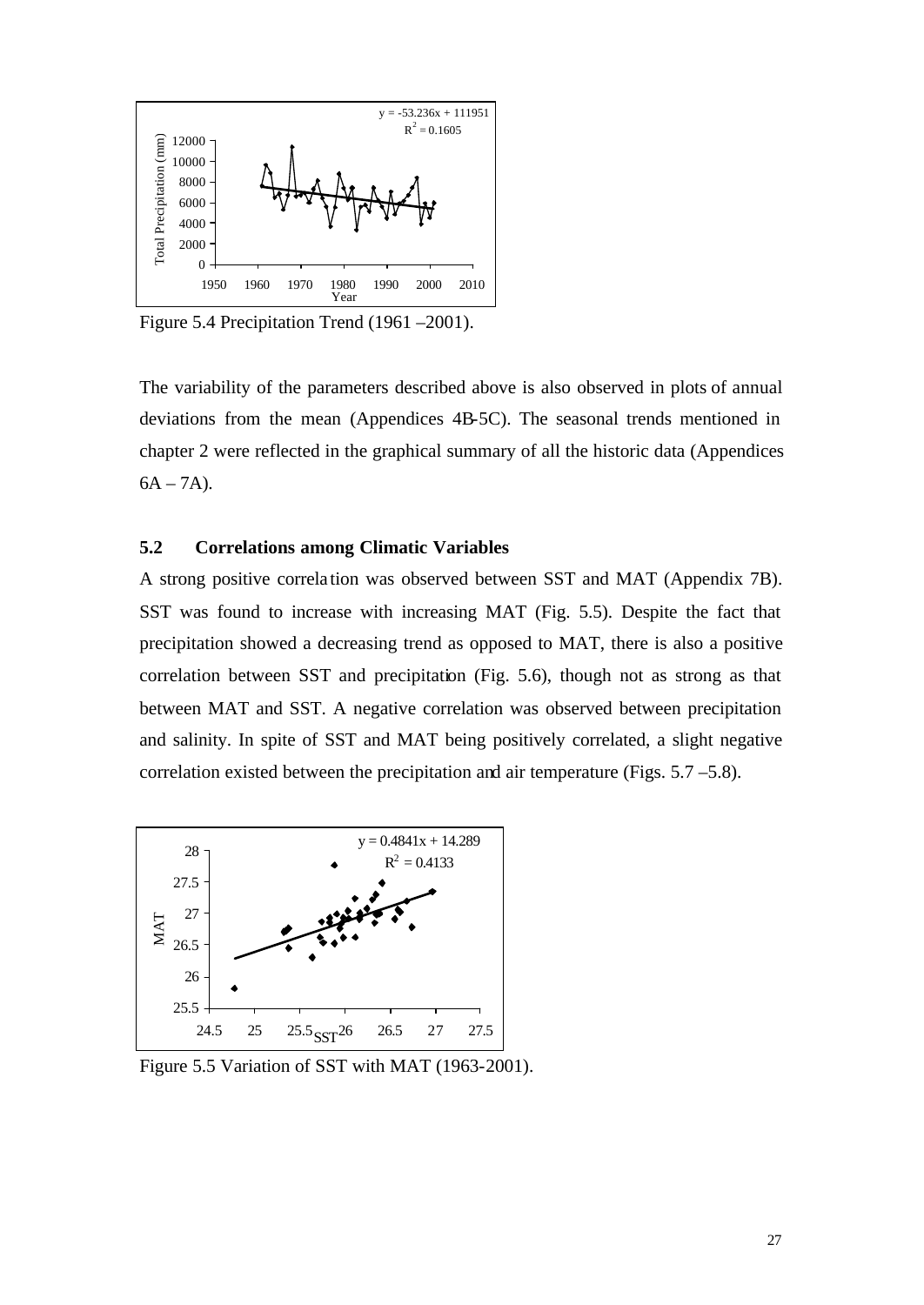

Figure 5.6 Variation of Coastal Precipitation with SST



Figure 5.7 Variation of Precipitation with Mean Air Temperature



Figure 5.8 Variation of Salinity with Changes in Precipitation

These relationships were confirmed by the PCA and RDA in CANOCO 4 and are summarised in the multivariate analysis biplots (Figures.  $5.9 - 5.12$ ).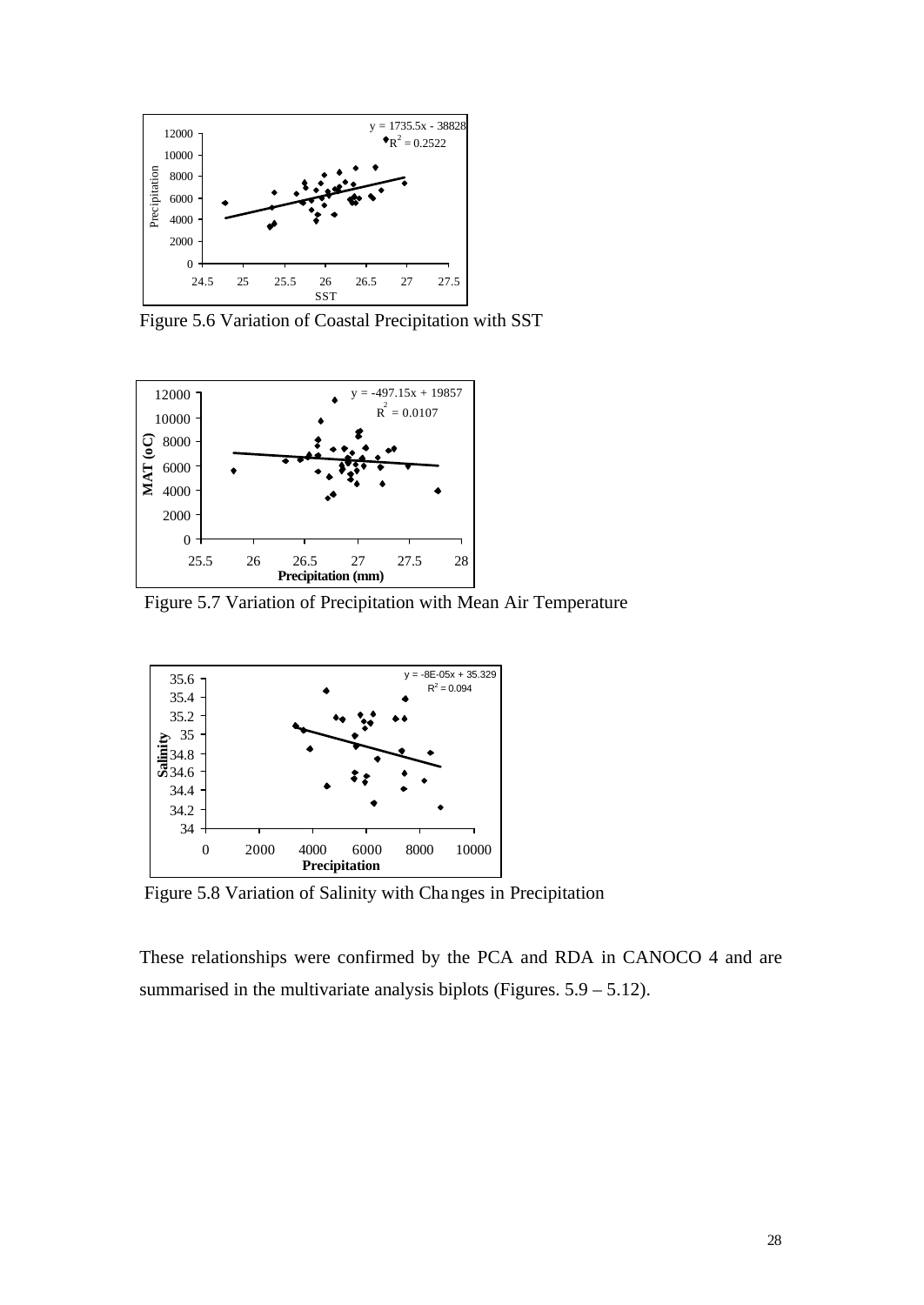

Fig 5.9 PCA Showing Correlation among Climatic Variables (Log-transformed Species from 1970 to 2001). SAL = Salinity,  $MAT = Mean Air Temperature, PPN =$ Precipitation, SST = Sea Surface Temperature



Figure 5.10 PCA Showing Correlation among Climatic Variables from 1970 -2001 (Log-transformed Series with Year as Covariate).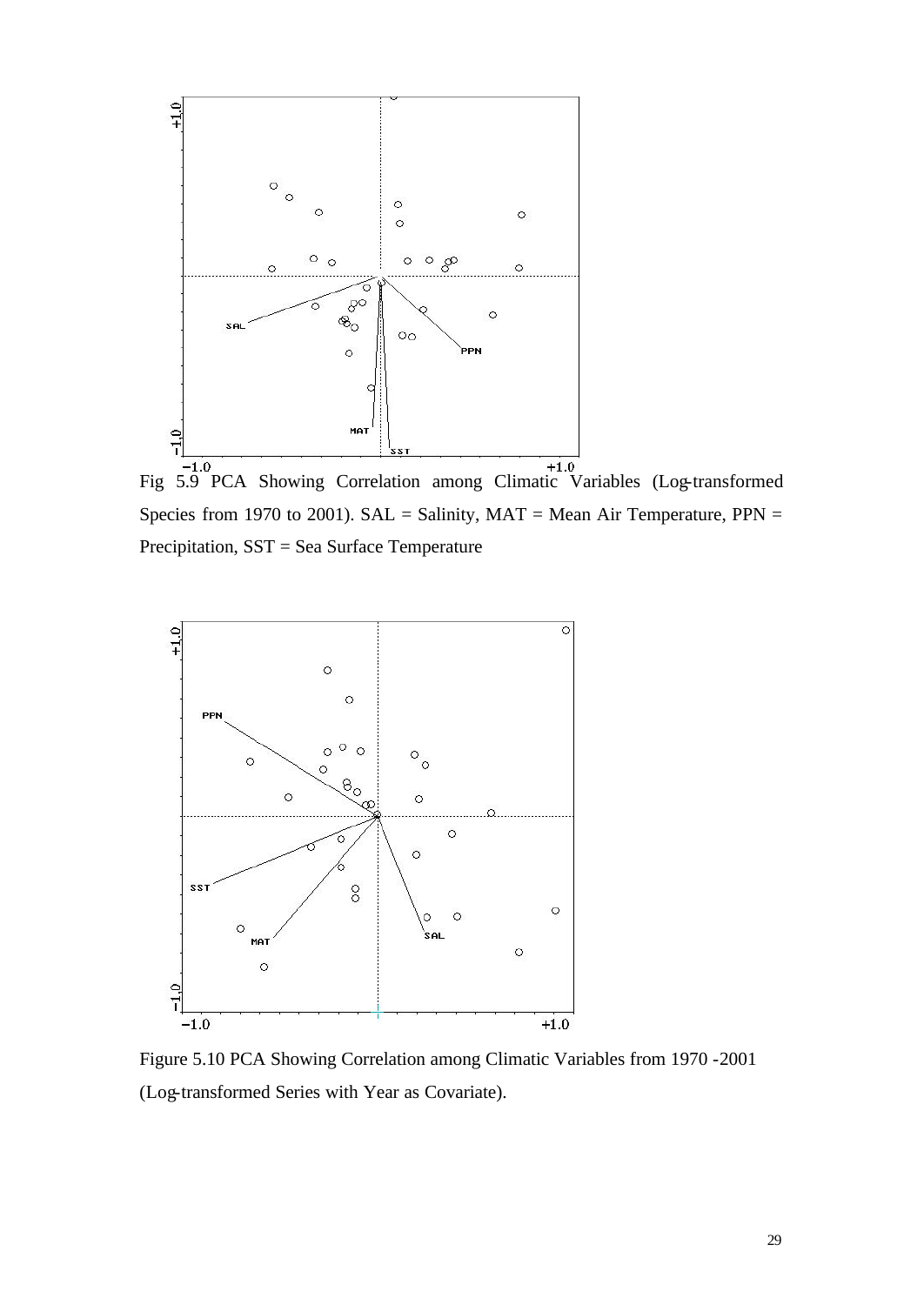

Figure 5.11 RDA Showing Correlation among Climatic Variables (Log-transformed Data with the Previous Year's Temperature (MAT-1) as an Explanatory Variable).



Figure 5.12. RDA Showing Correlation among Climatic Variables (Log-transformed Data with Year as a Covariate to Filter the Annual Trends.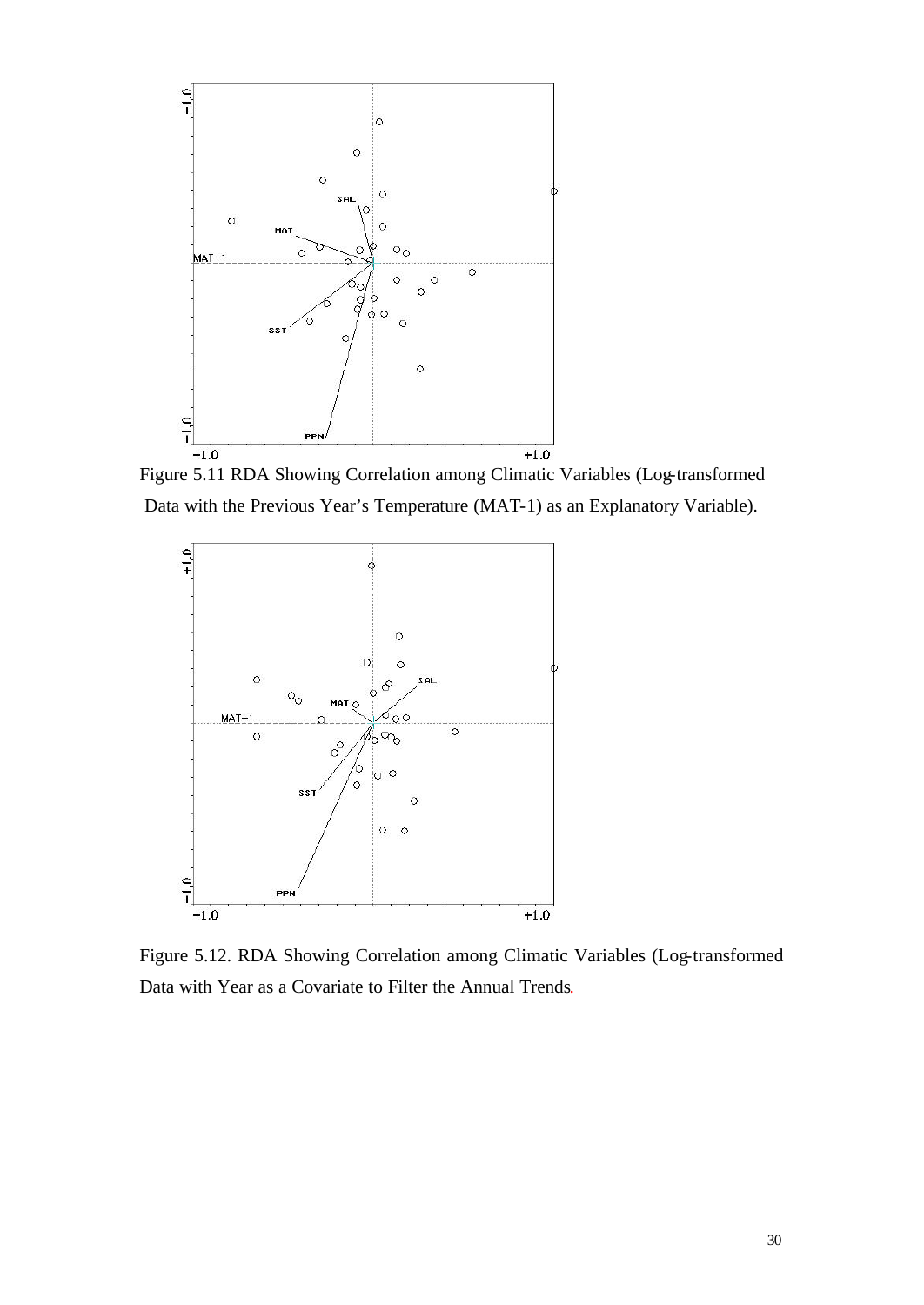The pattern of residuals remained the same even after removal of the major time trends (figure 5.11- 5.12). SST showed a strong positive correlation with the MAT and PPN showed a strong negative correlation with salinity. Simultaneously, years of high SST and MAT corresponded to years of higher salinity. These correlations were also observed in plots of the seasonal variability (Appendices 6A-7A). The mean air temperature of the previous year also seemed to determine the magnitude of the parameters in the current year. The higher the MAT in the previous year, the higher the current SST and precipitation and the lower the salinity and MAT.

#### **5.3 Projected Climatic Scenarios**

Forecasts for the next 20 years indicated that a continual decrease in the precipitation would result if the current climatic trend were maintained (Figure 5.13). By 2021, the precipitation could fall to an average value of 4361 cm with 6005 and 2718 cm being the upper and lower 95% confidence limits respectively. Figure 5.13. Projected



Rainfall for the Coast of Ghana for 2002 – 2021, Based on Regression of Historical Data (1961 – 2001).

For the forecasts of SST two scenarios could be envisaged:

(a) The observed increasing trend could not be statistically demonstrated owing to undue variability of the historical data (type II statistical error). In the case of type II error, avoidance, the regression line could be extrapolated (Figure 5.14). There is considerable uncertainty about future values in year 2021 with the confidence limits varying from 25.9 to 26.9  $\rm{^{\circ}C}$  (95% lower and upper confidence limits). The best estimate for 2021 would be  $26.40^{\circ}$ C.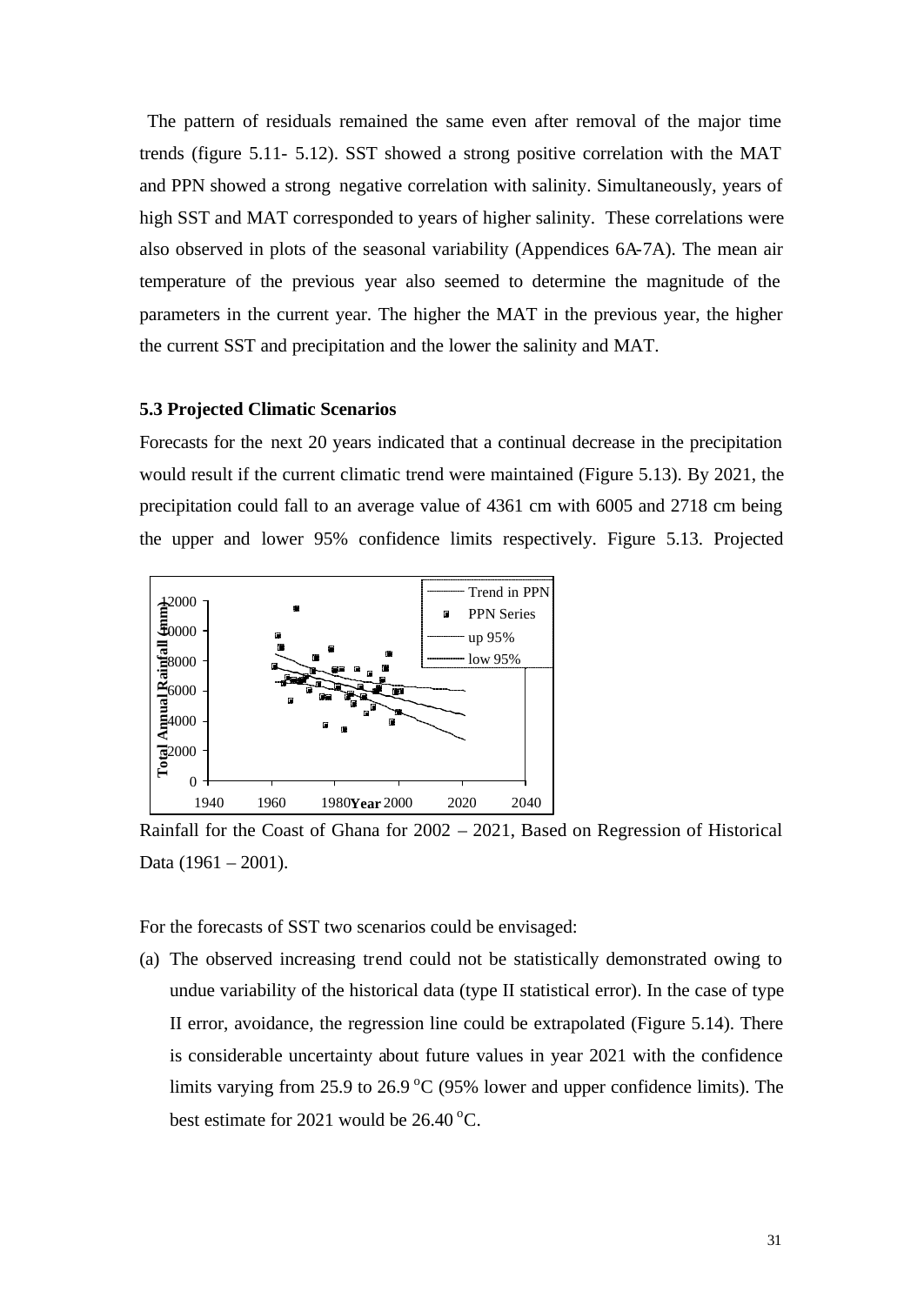

Figure 5.14 Projected SST Scenario for the Coast of Ghana for years 2002 –2021 Based on Regression of Historical Data (1961-2001)

(b) If the mean trend of historical is rejected to avoid type I statistical error, the mean of the historical data can give an indication of the expected mean temperature in the future.  $(5.15)$ .

For 2021, the expected mean SST is  $26.1^{\circ}$ C with the 95% lower and upper confidence limits of 26.2 and  $25.9^{\circ}$ C (5.15).



Figure 5.15 Projected Mean SST Scenario for the Coast of Ghana Based on Regression of Historical Data (1961 –2001).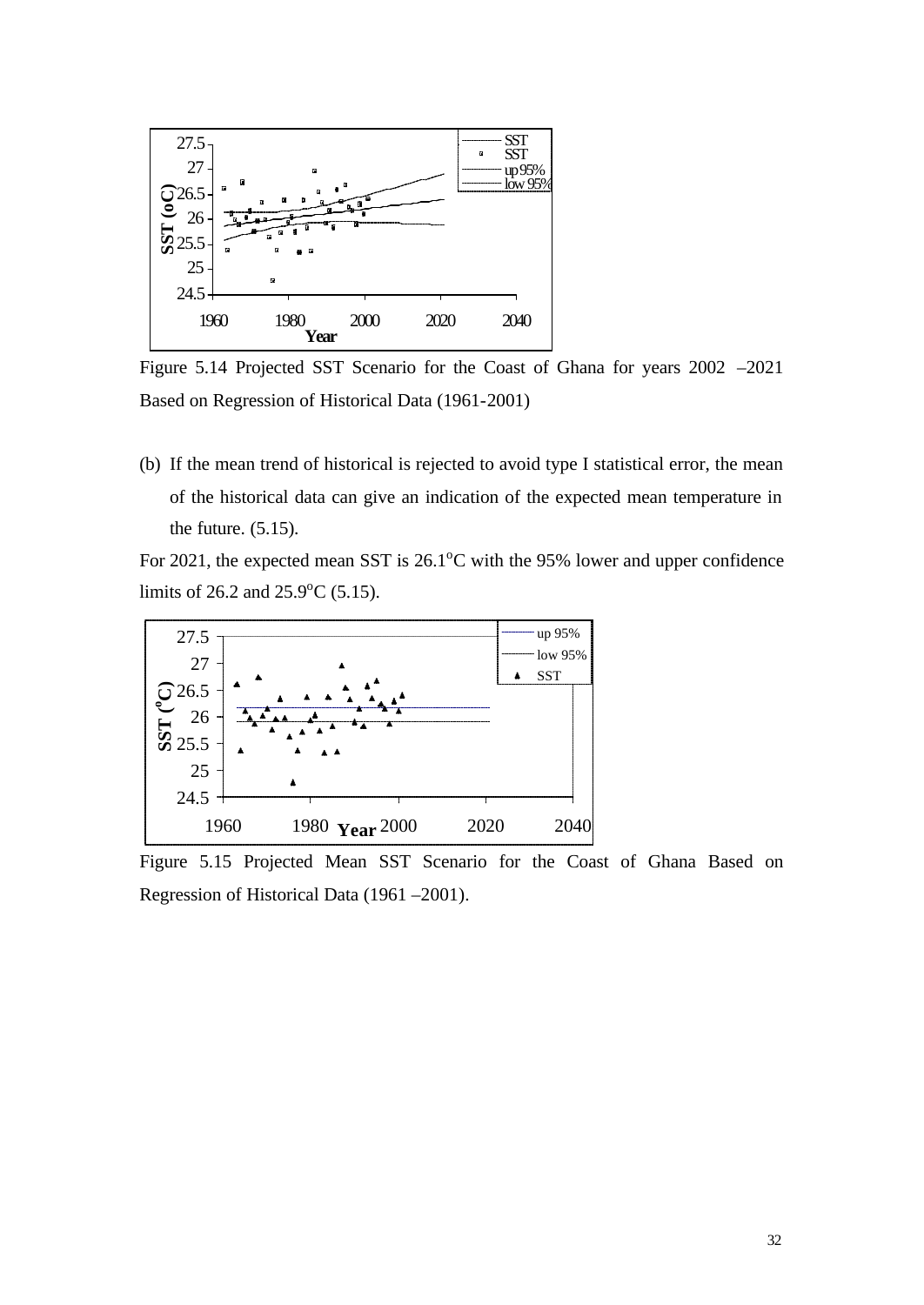# **5.4 Production Trends of the Canoe Fishery**

 The most significant contributors to revenue were the round sardine, flat sardine and anchovy (decreasing order of significance). Of the average annual revenue obtained from the five species under study between 1980 and 2001 (C46,939,615), the Round Sardinella, Flat Sardinella, Anchovy, Chub Mackerel and Guinea Shrimp constituted 57%, 24%, 11%, 7% and 1% respectively. The most significant stock in terms of yield was the Anchovy followed by the Round Sardinella, Flat Sardinella, Chub mackerel and the Guinea Shrimp (Figures 5.16 - 5.17). The prices of each species and revenues obtained are summarised in Appendix 13.



Figure 5.16 Relative Significance of the Five Species in Terms of Revenue to the Canoe Fleet (1980 –2001)



Figure 5.17 Relative Significance of the Five Species in Terms of Yield to the Canoe Fleet (1980-2001)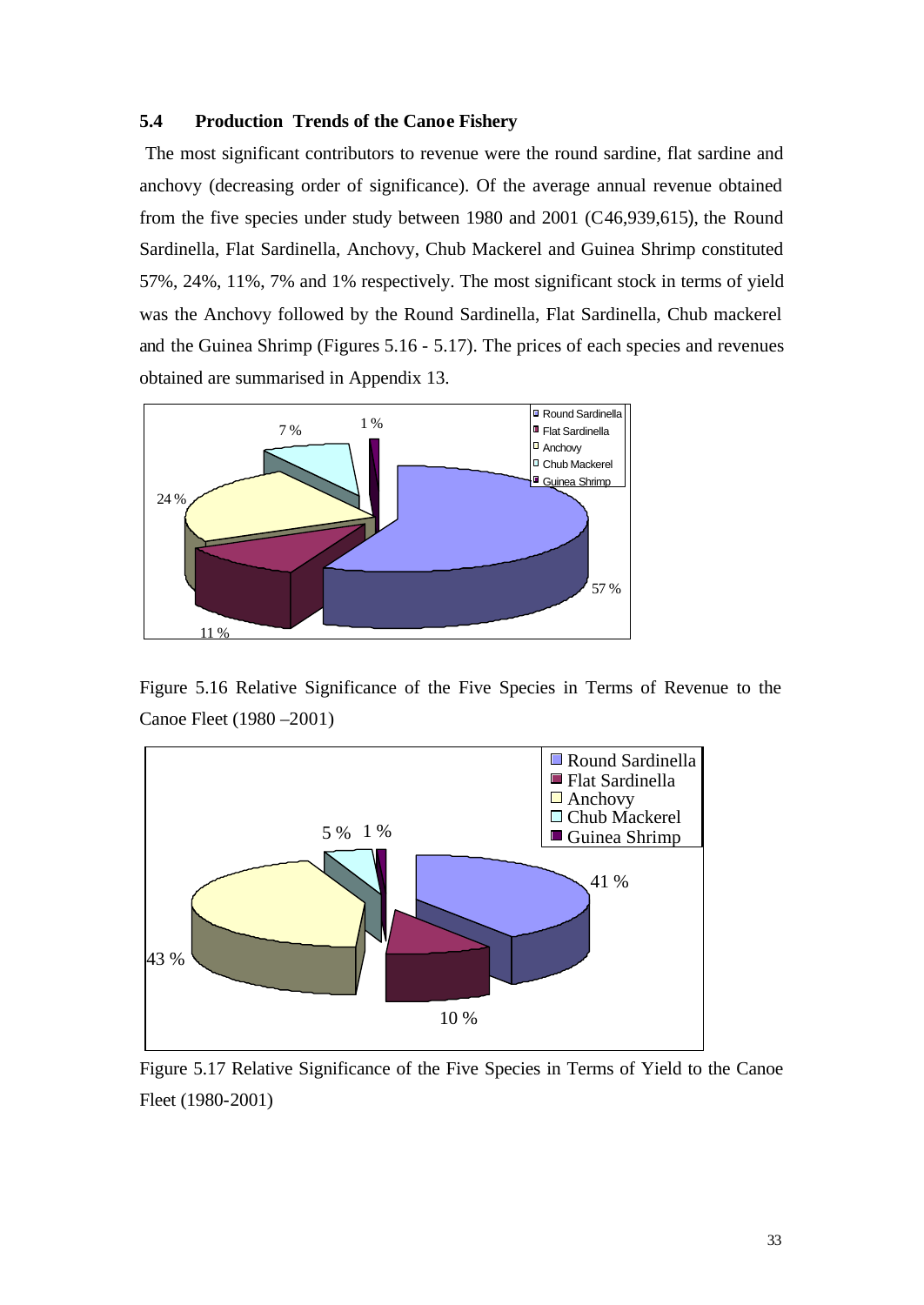### **5.5 Dynamic Production Model**

The effect of fishing effort coupled with climate on the catch dynamics were best observed for the anchovy, Round Sardinella and Flat Sardinella. The observed parameters are presented in Tables 5.1-5.3.

The first fit performed concerned the base model. Climatic forcing was introduced in the CPUE-based model and r-based models. In the CPUE based models, the base model was combined with a function (equation 3) that modified catchability and thereby expected CPUE in terms of SST, PPN or both (CPUE f (T, P)). Another family of models utilised these covariates to change the population growth rate (rf (T,P)) in agreement with equation 4, combined in the base model. This gave rise to seven models fitted to each species.

Table 5.1 Production Model Estimates for the Anchovy (1974 –2001)

| Parameter         | $\mathsf{r}$ | Κ         | MSY             | qinc | a                       | b            | <b>AIC</b>        | BIC.              |
|-------------------|--------------|-----------|-----------------|------|-------------------------|--------------|-------------------|-------------------|
| Base model        | 0.13         | 1.010.162 | 32447           | 1.04 | 0                       | $\Omega$     | 45.47961          | 52.14064          |
| CPUE f (T)        | 0.12         | 1036443   | 30502           | 1.05 | 0.028246                | $\Omega$     |                   | 48.23129 56.22452 |
| CPUE f (T,        | 0.12         | 1036581   | 30498           | 1.03 | 0.02983                 | $9.66E - 07$ |                   | 49.11555 58.44098 |
| $\vert P \rangle$ |              |           |                 |      |                         |              |                   |                   |
| CPUE f (P)        | 0.13         | 1012795   | 32976.74 1.04 0 |      |                         | 1.3E-05      | 47.26677          | 55.26             |
| r f $(T)$         | 0.05         | 679641.7  | 7869.94         | 1.01 | 1.690865                | 0            | 31.74402 39.73725 |                   |
| rf(T, P)          | 0.38         | 206581.3  | 19563.63        | 0.96 | 0.954672                | $-5.5E - 06$ | 33.64584 42.97127 |                   |
| rf(P)             | 0.00         | 2042.547  | 0.18            | 1.11 | $\overline{\mathbf{0}}$ | $-0.00293$   |                   | 42.28003 50.27326 |

Table 5.2 Production Model Estimates for the Round Sardinella (1973 –2001)

| Parameters     |      | K       | MSY     | ainc | a       | b             | <b>AIC</b> | <b>BIC</b> |
|----------------|------|---------|---------|------|---------|---------------|------------|------------|
| Base model     | 0.36 | 620953  | 56174   | 1.17 | 0.00    | 0.00          | 59.50      | 66.34      |
| CPUE $f(T)$    | 0.36 | 626315  | 56022   | 1.17 | $-0.04$ |               | 61.28      | 69.48      |
| CPUE $f(T, P)$ | 0.35 | 630736  | 55677   | 1.16 | 0.15    | $-9E-05$      | 62.08      | 71.65      |
| CPUE f(P)      | 0.35 | 630736  | 55189   | 1.17 | 0.00    | $-3E-05$      | 60.73      | 68.93      |
| r $f(T)$       | 1.50 | 3551752 | 1331907 | 0.98 | $-1.02$ | 0.00          | 41.68      | 49.88      |
| r $f(T,P)$     | 1.50 | 8650234 | 3243838 | 0.98 | $-0.86$ | $-2.3E - 0.5$ | 42.81      | 52.38      |
| r $f(P)$       | 0.68 | 712838  | 121477  | 1.01 | 0.00    | $-7.9E - 05$  | 47.86      | 56.06      |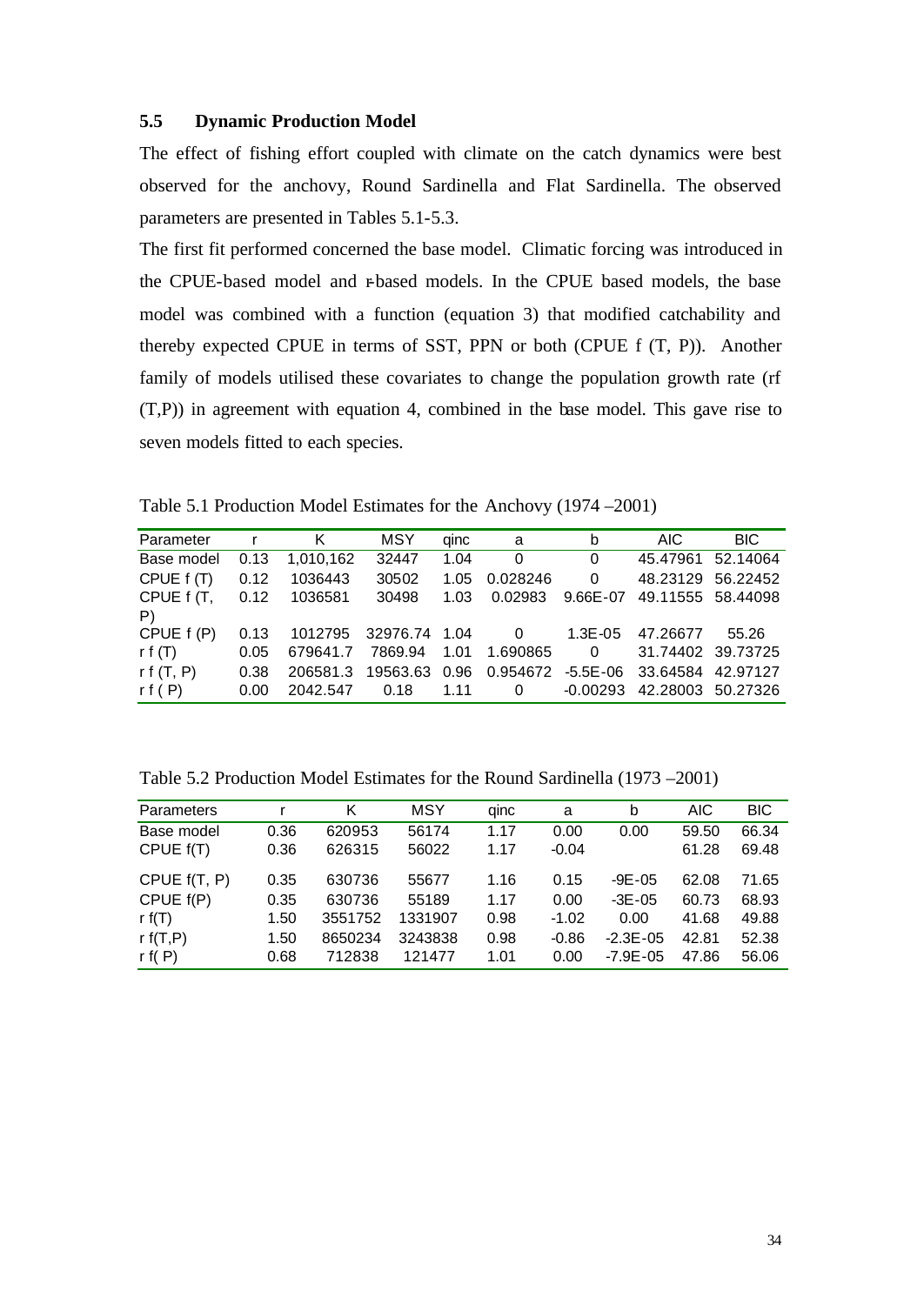| Parameter        | r        | Κ       | MSY   | qinc | a      | b             | <b>AIC</b> | <b>BIC</b> |
|------------------|----------|---------|-------|------|--------|---------------|------------|------------|
| Base model       | 0.336    | 500,000 | 42058 | 1.04 | 0      | 0             | 46.91      | 53.57      |
| CPUE f (T)       | 0.336    | 500,000 | 42058 | 1.04 | 0.0073 | 0             | 48.90      | 56.89      |
| CPUE f (T,<br>P) | 0.336    | 500,000 | 42058 | 1.04 | 0.028  | $-1.57E - 05$ | 51.28      | 60.60      |
| CPUE $f(P)$      | 0.5      | 600000  | 75000 | 1.00 | 0      | $2.97E -06$   | 51.41      | 59.41      |
| r f $(T)$        | 0.322    | 549959  | 44245 | 0.99 | 0.115  | 0             | 44.43      | 52.42      |
| rf(T, P)         | 5.99E-05 | 405489  | 6.073 | 1.04 | 0.028  | $-1.6E - 0.5$ | 36.81      | 46.13      |
| rf $(P)$         | 0.5      | 600000  | 75000 | 0.97 | 0      | 0.00203       | 35.43      | 43.42      |

Table 5.3 Production Model Estimates for the Flat Sardinella (1972 –2001)

In most cases the introduction of climatic variables improved the fit of the fishery model and this was reflected in both the distributions of residuals and fit statistics such as AIC and BIC (Figures 5.18-5.26). The increase in efficiency fishing effort (technological creep) was reflected in values of  $qinc > 1$ .

The Anchovy showed the highest variability in CPUE and sensitivity to climatic changes. Runs of the r-based model had MSY, BI, qinc, K and r, which showed much greater variation compared to the CPUE-based model. Catch rates could increase variably from 2.8% (for CPUE-base model) to about 169% (for r-based model) as a result of a <sup>1</sup>°C increase in temperature. Precipitation seemed to have a minimal positive effect on the production of the CPUE of anchovy and a slight negative effect on catches of the r-based model. The stock level fell gradually between 1974 to 1986 after which it shot from about 80000 to nearly 200000 mt by 1990. In 1992, it reduced to about 120000mt. Between then and 1999, there was little variation about 150000 mt until an eventual reduction to 117391 mt in 2001 (Figures 5.18-5.20). By virtue of the observed fluctuations the stock could not be described as an increasing or decreasing one. It would be more appropriate to call it a variable stock that responds to current climatic conditions.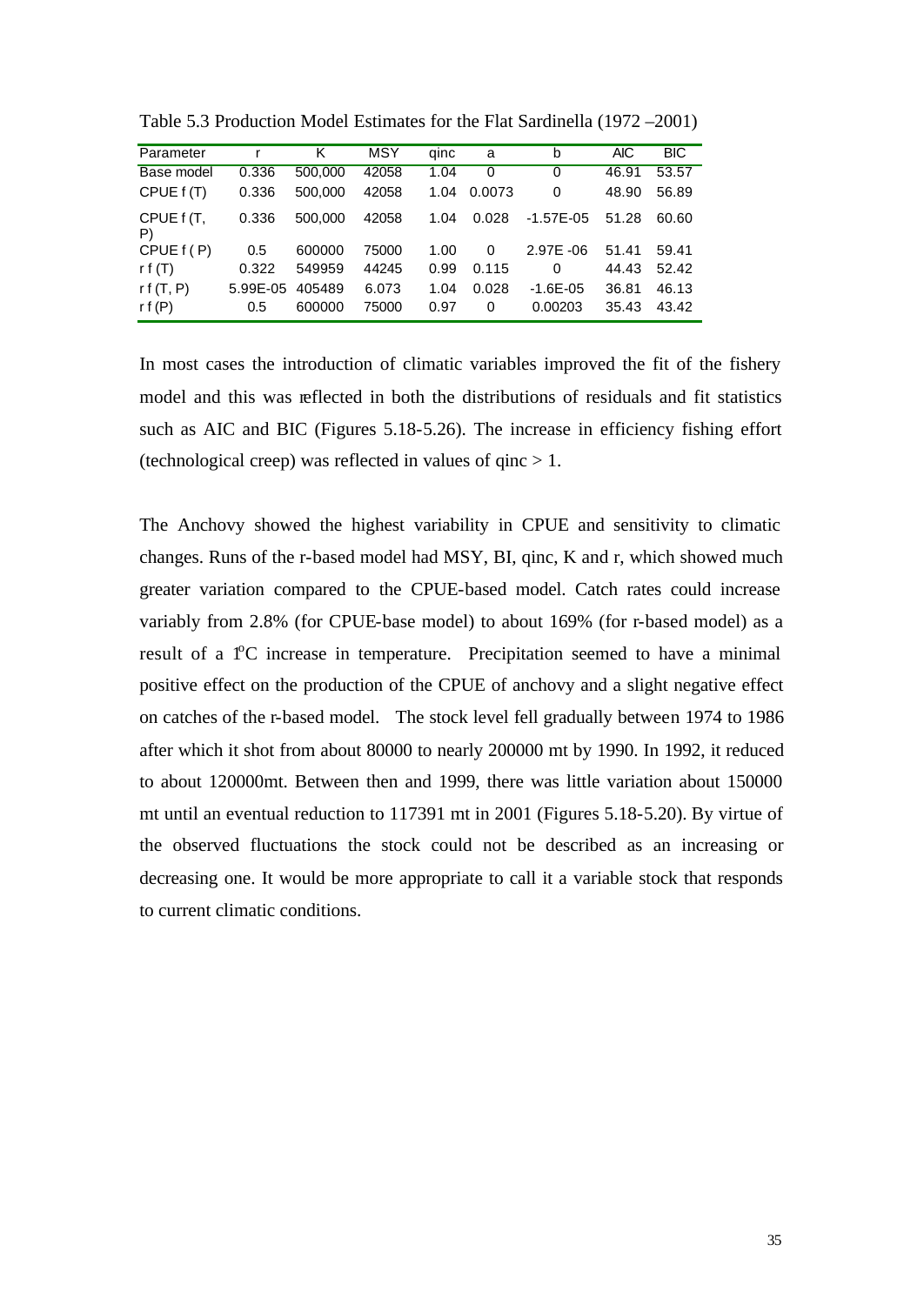

Fig. 5.18 Best Fit of the CPUE-based Model for the Anchovy (1974 –2001)



Figure 5.19 Best Fit of the r-based Model for the Anchovy (1974 –2001)



Figure 5.20 Catch & Biomass Curves of the r-based Model for the Anchovy (1974 – 2001).

For the round Sardinella, good fits were obtained for the two climate-forced models

 The r and qinc did not show wide variation between the two models under different climatic scenarios. However, SST seemed to have a negative effect on CPUE. Increasing the temperature by  $1^{\circ}$  resulted in a 4.2% (CPUE-based model) and 102% reduction in the catch rates for the r-based model. Precipitation seemed to have a very minimal negative effect on catch rates in both models.

 After the near-collapse in 1973, biomass and catch showed an almost parallel steady increase with little variation until the early nineties. A major peak was observed for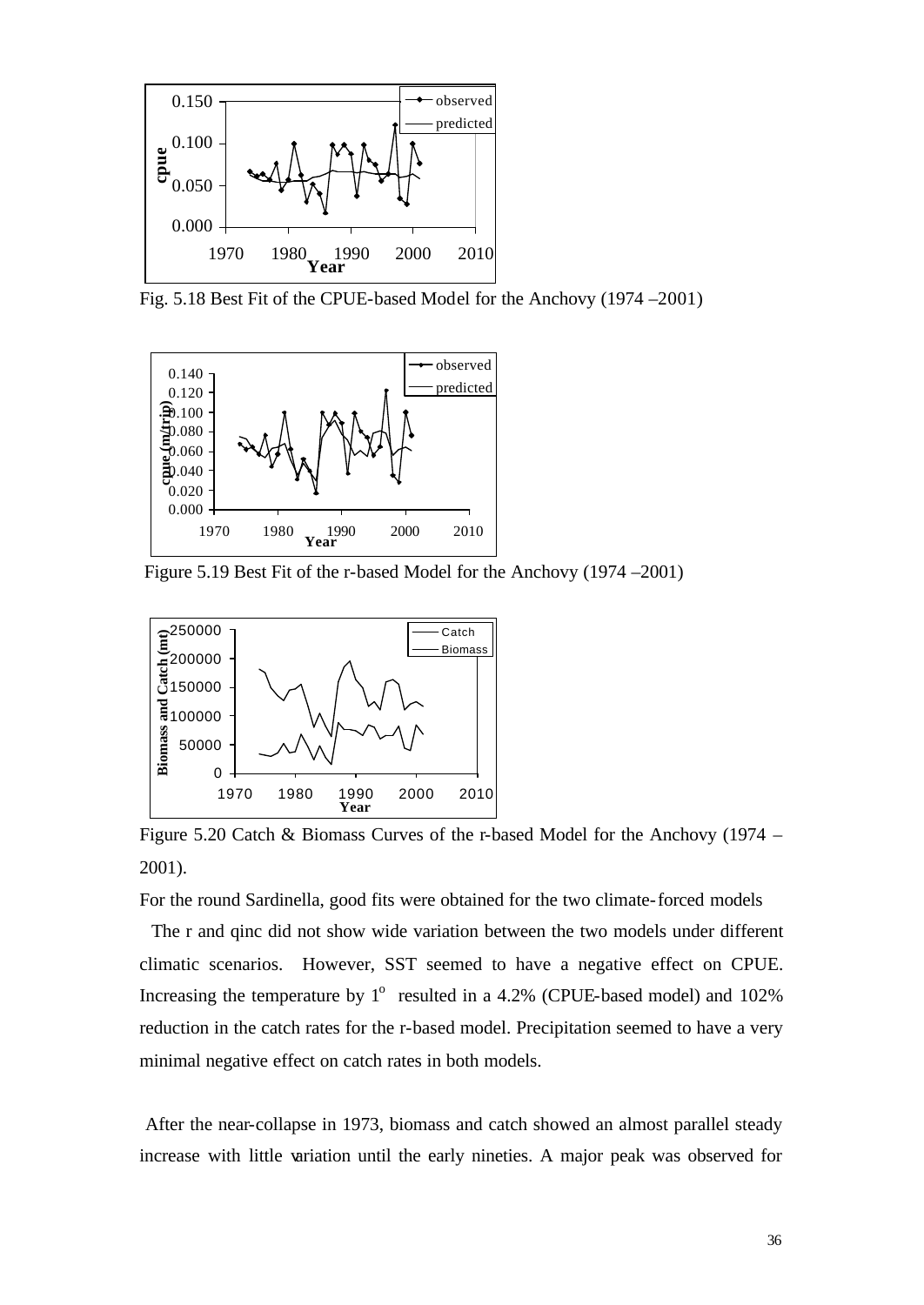both in 1992 followed by a decreasing trend with the exception of a lower peak in 2000. The biomass then declined to 233664 mt in 2001 (Figs. 5.21 -5.23). These variations were indicative of the matured fishery in which a further increase in effort could deplete the stock.



Figure 5.21 SST-Dependent Fit for the Round Sardinella in the CPUE- based model (1973-2001).



Figure 5.22 Best Fit for the Round Sardinella in the r-based Model (1973-2001).



Figure 5.23 Catch & Biomass curves of the r-based Model for the Round Sardinella  $(1973 - 2001)$ .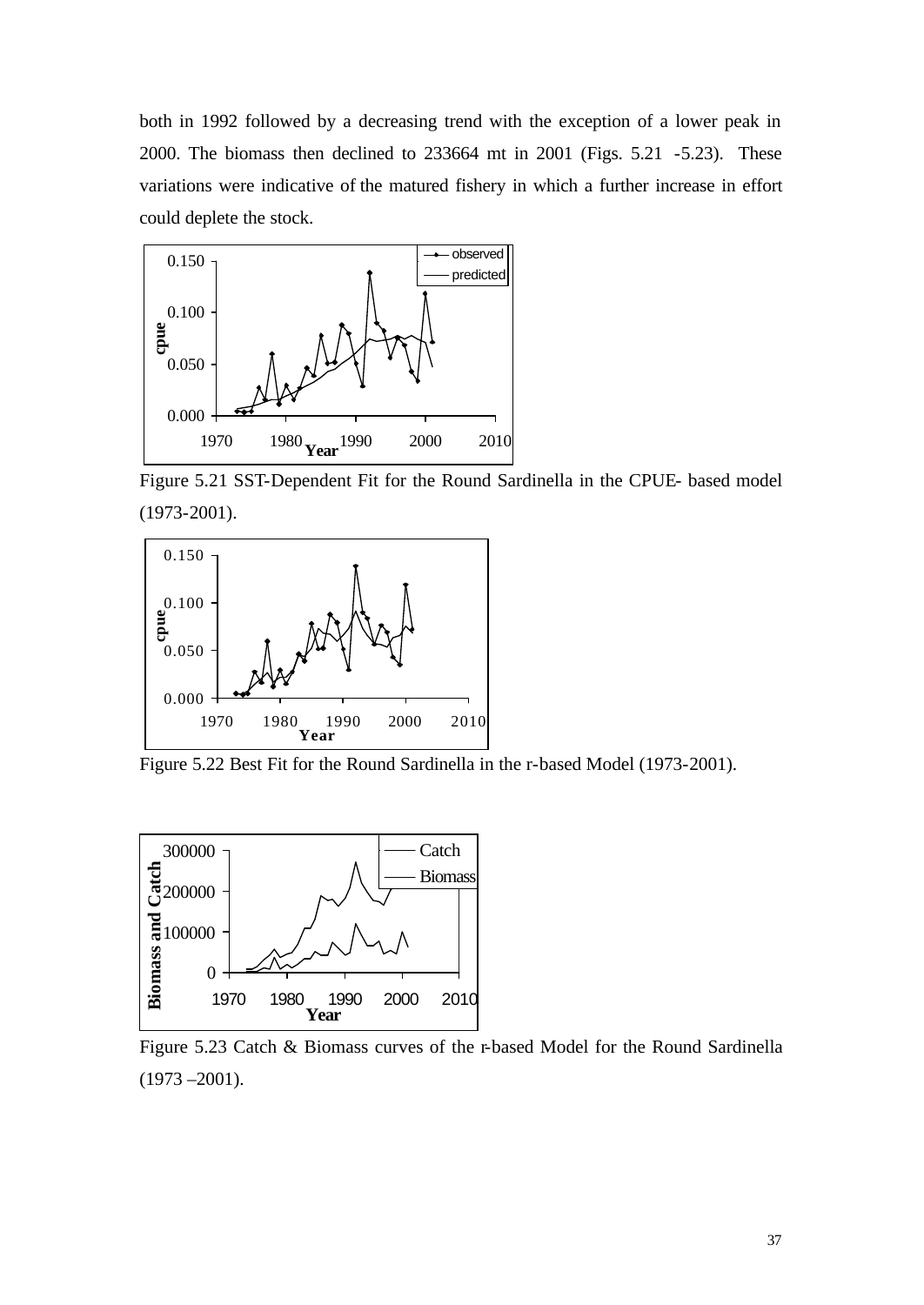However, for the CPUE –based model, the best fit was obtained with PPN as the covariate and suggests that precipitation had a greater effect on the distribution than the SST (Figure 5.24).



Figure 5.24 Best Fit of the CPUE-Based Model for the Round Sardinella (1973 – 2001).

The Flat Sardinella showed the least response to SST effects and the highest response to changes in precipitation. The catchability was best described with SST as covariate while the r-based model had the best fit when the population growth rate depended only on precipitation. Thus, distribution of the fish is more dependent on the temperature while the population growth rate is more influenced by precipitation. There seemed to be a general reduction in the CPUE. The highest was in 1976. This was followed by a sharp reduction the next two year and a more gradual continuation of the trend until 1985. There was a sharp increase to a peak in 1987. Thereafter the recorded peaks have been lower as observed in 1997 and 2000. The catch trends seem relatively constant and small when compared to the stock size. Peaks for the latter were recorded in 1974 and 1997 (Figs 5.25-5.27).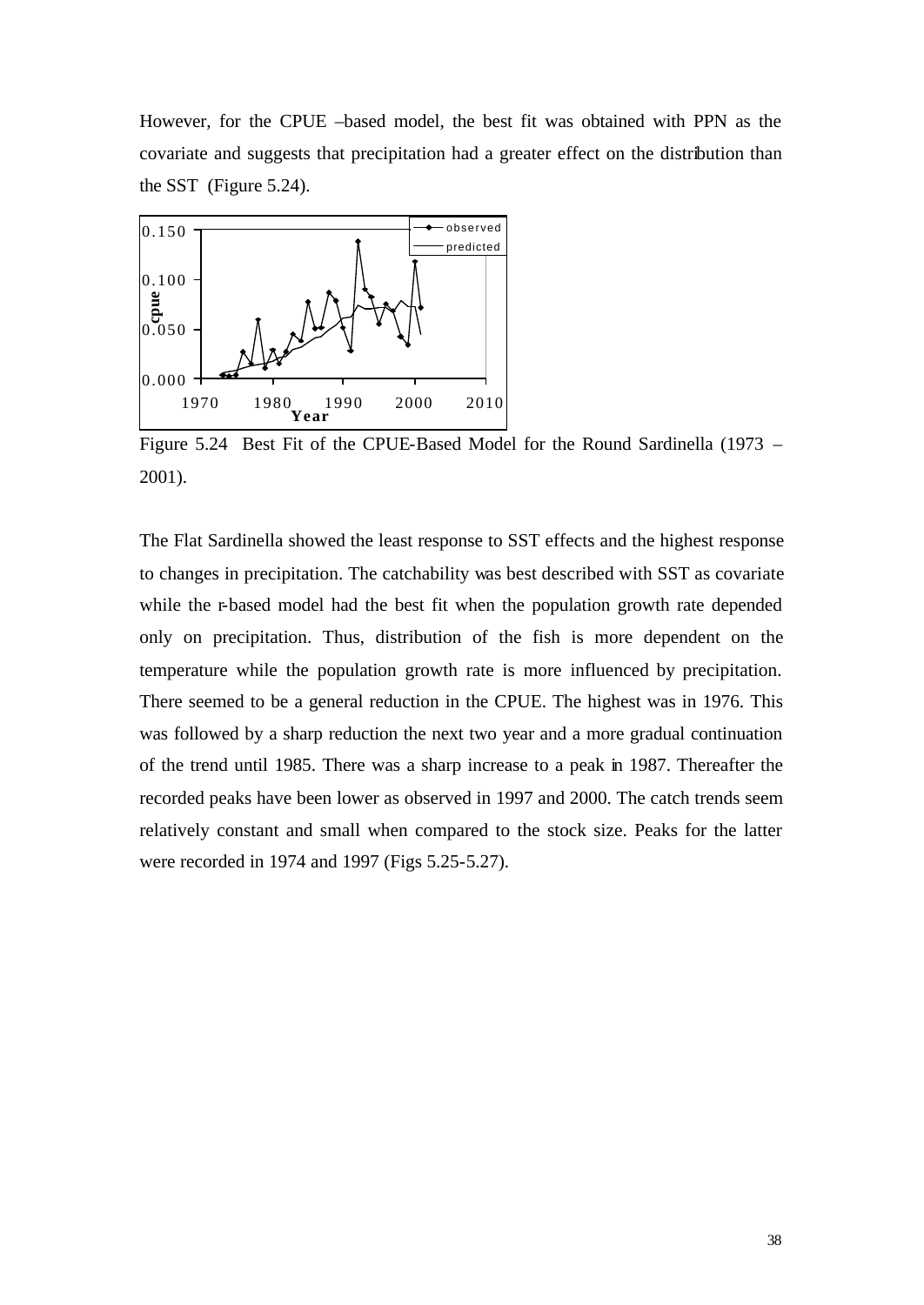

Figure 5.25 Best Fit of the CPUE-based Model for the Flat Sardinella (1972 –2001)



Figure 5.26 Best Fit of the Precipitation Dependent r-based Model for the Flat Sardinella (1972 –2001)



Figure 5.27 Catch & Biomass Curves of the r-based Model for the Flat Sardinella  $(1972 - 2001)$ .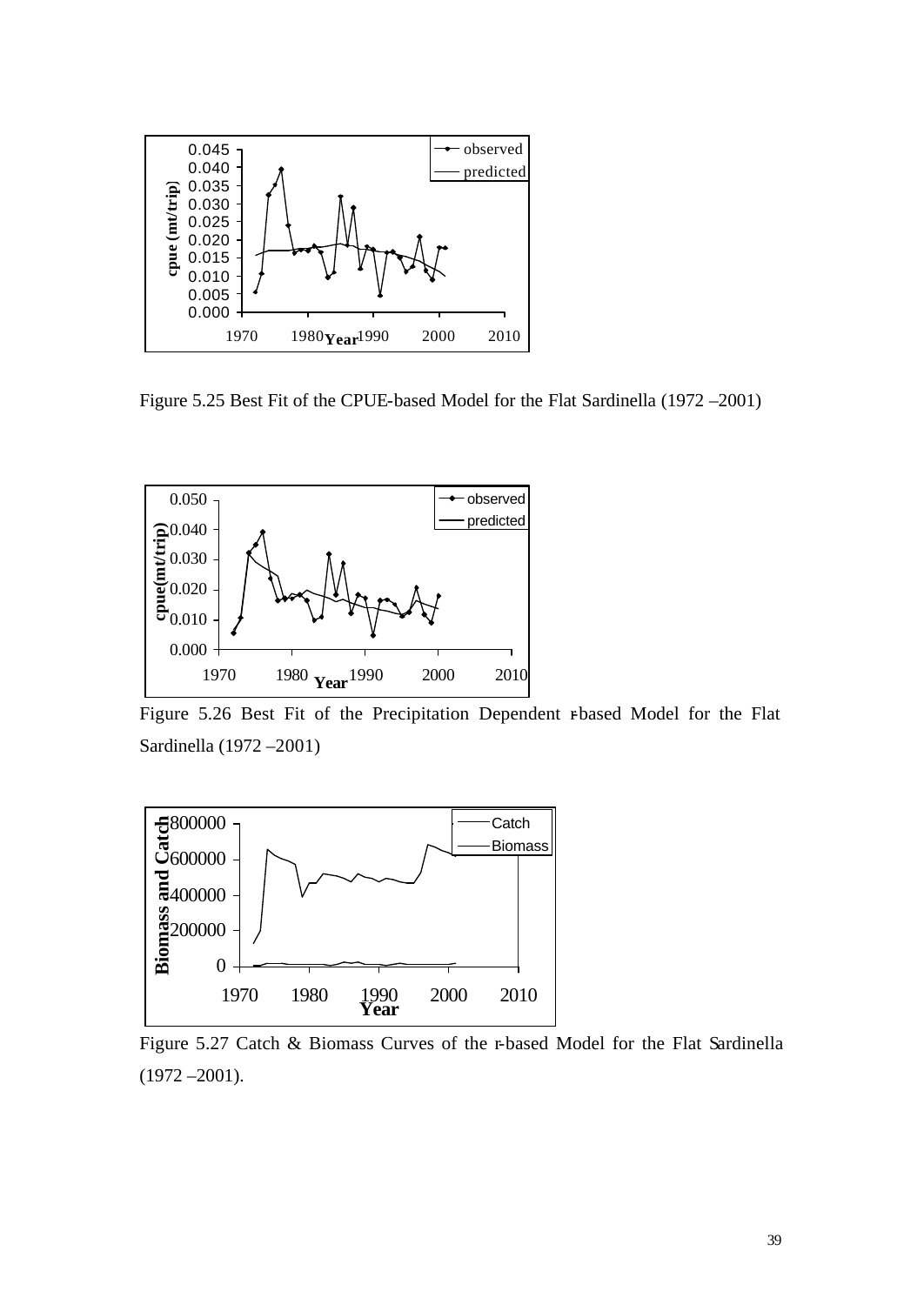The best fits for the shrimp *P. atlantica* were obtained for both models with precipitation as the only covariate (Appendix 12A). However, the second best fit was obtained with SST as covariate had little variation in the fit statistics from the best fit. Thus, temperature also seemed to significantly influence the catchability.



Figure 5.28 Best Fit of the CPUE-based Model for the Guinea Shrimp (1980-2001)



Figure 5.29 Best Fit of the r-based model for the Guinea Shrimp (1980-2001)



Figure 5.30 Catch-Biomass curves of the r-based model for the Guinea Shrimp (1980- 2001)

The shrimp stock started from a low level of 193m in 1980 and increased steadily to 1336 in 1993. More drastic increases were then recorded until 1997(4867 mt) after which the stock level dropped to 1917 the following year. After this, there was a gradual increase to 2986 mt in 2001.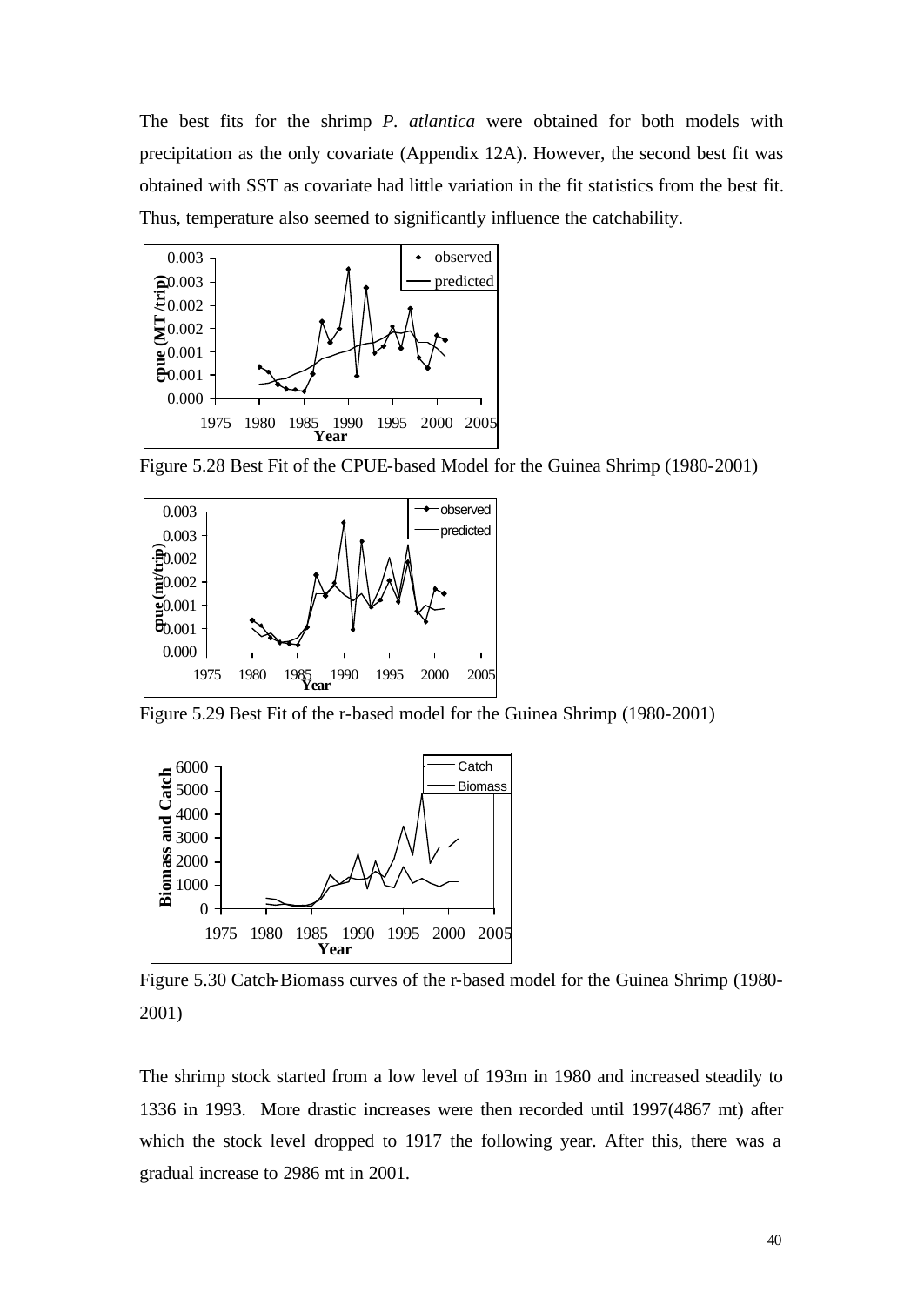The fishery model for the Chub Mackerel with and without the inclusion of environmental variables seemed to be inappropriate to explain stock dynamics. This contrasts with results obtained with the small pelagics (Figures 5.31 –5.33).



Figure 5.31 Best Fit of the CPUE-based production model for the Chub Mackerel (1972-2001)



Figure 5.32 Best Fit of the r-based production model for the Chub Mackerel (1972- 2001)



Figure 5.33 Catch & Biomass Curves of the r-based Production Model for the Chub Mackerel (1972-2001)

 The MSY as simulated by each family of models denotes the MSY under particular conditions of SST and PPN. Thus to the MSY for the species could be estimated by finding the average value of the Year-specific MSYs obtained after inclusion of the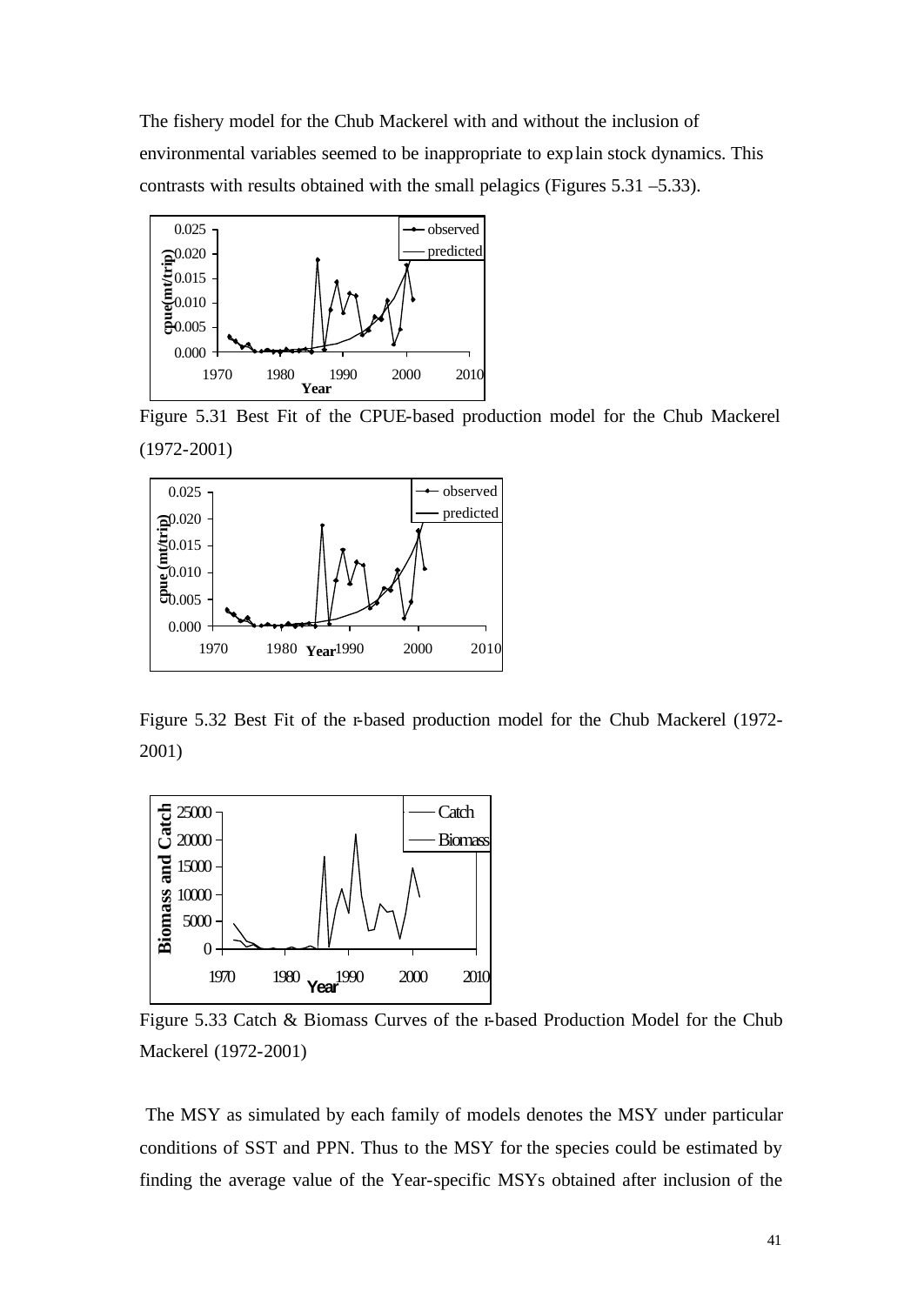SST into the fishery model. The level of fishing of the two most significant stocks can therefore be judged from the number of times they have been overfished.

Thus, whereas the cpue-based models for the Anchovy state that the stock is overfished, the r-based model (the best fit) says that the MSY has only been overshot during nine out of the 28 years (Appendix 14). This occurred in the particularly in early years of the series until the 1980's when there was a marked decline in the stock (cool period). This implies that SST mostly causes variations in landings in spite of the overfishing component. For the Round Sardinella, the cpue-based models indicate overfishing while the r-based model shows that the MSY has never been reached. That is, the SST has mostly caused the variations in the landings (Appendix 15).

From all the observations obtained, climatic factors seemed to exert a significant influence on the production of the three most significant small pelagics and the shrimp. Catches varied from year to year depending on the magnitude of SST and precipitation influence. This means that the MSY for each stock is not a constant value but varies from year to year depending on the climatic condition.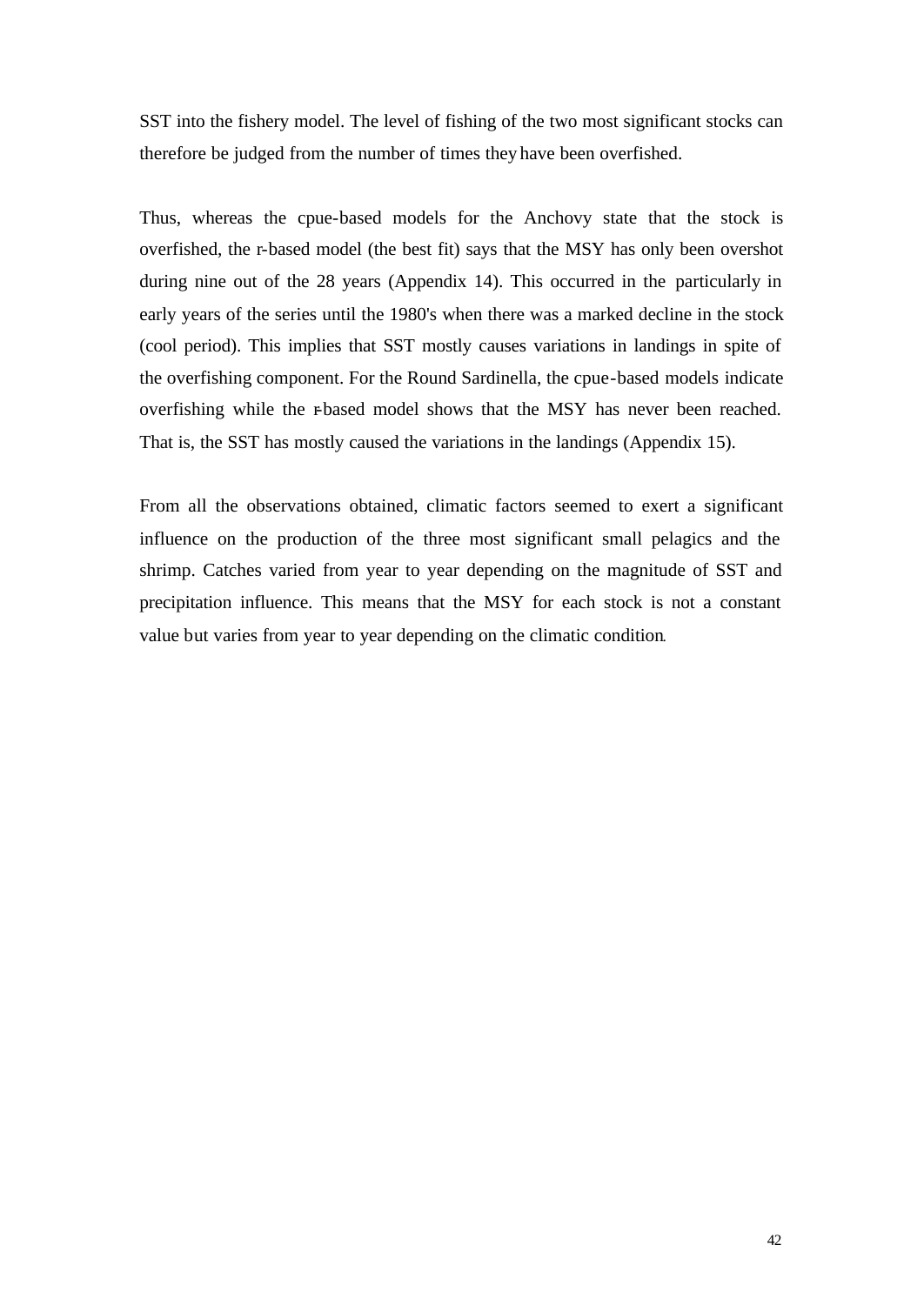#### **6.0 DISCUSSION**

The MAT and precipitation are the most significant indicators of change in the climate system. The SST and salinity seem to be direct responses of the ecosystem to variation of the former two factors. According to the multivariate analysis, years of higher SST should have corresponded to those of higher precipitation but this was not reflected in the rainfall pattern and forecasts.

#### **6.1 Climatic Trends: Merely Local Changes?**

The increases in the maximum, minimum and mean air temperatures may well be associated with the suspected trend for the sub-region or simply a result of long-term natural variability. The  $0.5^{\circ}$ C increase in average daily coastal temperatures was  $50\%$ lower than the value obtained for the national vulnerability assessment to climate change from 1961 to 1990 (Republic of Ghana, 2000). This could be attributed to the fact that the coastline falls under the coldest climatic zone.

The total decrease in precipitation (about 27.7%) was higher than the 20% observed for the whole country between 1961 and 1990. Again, this could be explained by the fact that the coastline is also the area with the highest precipitation. Although a decrease in rainfall has been projected for the inland areas, an almost contradictory increase has been predicted for the coast. This could be also be explained as follows:

- 1. The presence of the high forest zone near Axim implies a higher evapotranspiration rate during warmer temperatures, which would be accompanied by higher rainfall (Republic of Ghana, 2000).
- 2. The ocean influences the coastal atmosphere by affecting its moisture content. With atmospheric warming come greater currents and intensified upwelling. This causes higher evaporation of water and hence increased rainfall (Brown *et. al*., 1989).

However, there seems to be general conformity with predictions of overall or seasonal decreases in tropical areas as opposed to the reverse, which would occur at higher latitudes (IPCC, 2001).

 Despite a clear warming trend for MAT and its correlation with SST, there was no significant warming of water temperatures. This could be a reflection of the 'Latent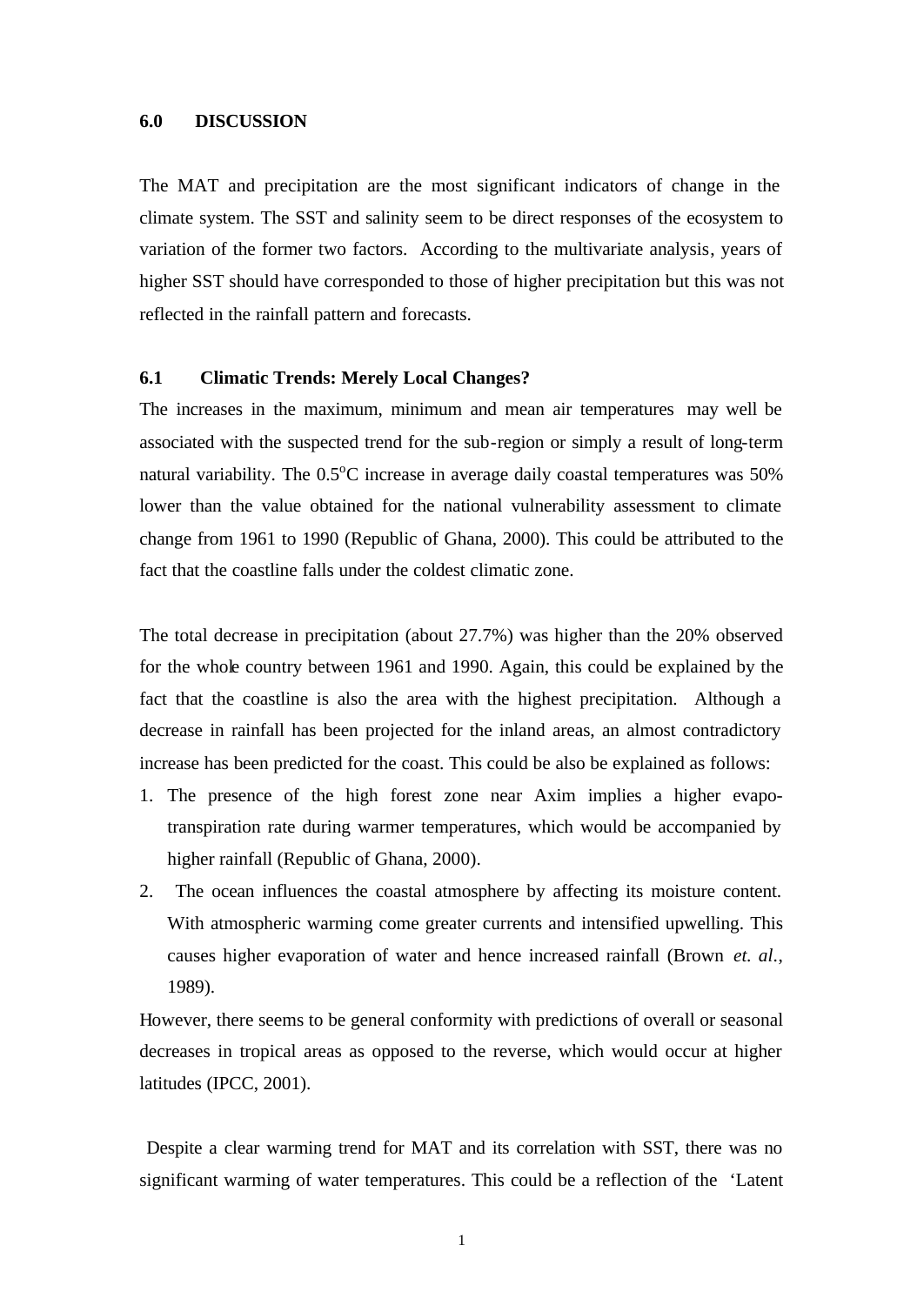Heat' effect. Oceans have a buffer effect that enables them to absorb and store heat much more effectively than the land. Thus heat uptake and loss result in a smaller surface temperature change than would occur on land. According to Banks and Wood (2002), SST is commonly useful in detecting changes in ocean climate because it provides a good signal-to-noise ratio. Its distribution is also a major factor influencing atmospheric circulation in the form of winds and precipitation (Brown *et. al.* 1989).

 The alternating pattern in SST was in conformity with the findings of Hardman-Mountford and McGlade (2002) for the interannual SST variations in the entire Gulf of Guinea. Cooling occured from 1982 to 1986 and warming from 1987-1990 with exceptional warming in 1984. By virtue of the frequency of occurrence, the 3-year peaks were linked to El Nino events, particularly in 1984. The upwelling index showed a similar inverse pattern with a weak upwelling in 1984 and between 1987 and 1990. An interannual variability of 3year-frequency indicative of the Atlantic El Nino was observed to impact on the interannual upwelling intensity. The trend in SST anomalies in Cananeia - Brazil observed by Koranteng (1998) in Tema- Ghana at a lag of three years, and the pattern of anomaly in precipitation and river discharge in the Ghanaian inshore area (decline between 1970 and 1983), also show that climatic trends in the Atlantic could be related to the Pacific ENSO.

Thus, previous postulates of interaction of the global climate system with the coastal one under study could be acceptable.

### **6.2 Yield-Climate Interactions**

The wide interannual variations for the individual species confirm that fishing effort alone does not account for the variations in CPUE. According to Koranteng (1991), the erratic fluctuations in abundance of the small pelagics are due to differences in the amounts of fish available to the fishermen, which in turn depend on coastal upwelling, rainfall, recruitment and migratory pattern of the fish. Mensah and Quaatey (2002) also reported that the increasing trend obtained for the small pelagics are due mainly to the intensity of upwelling. Hence, an assessment of and projections about the fishery cannot be made without due consideration of the climatic influences.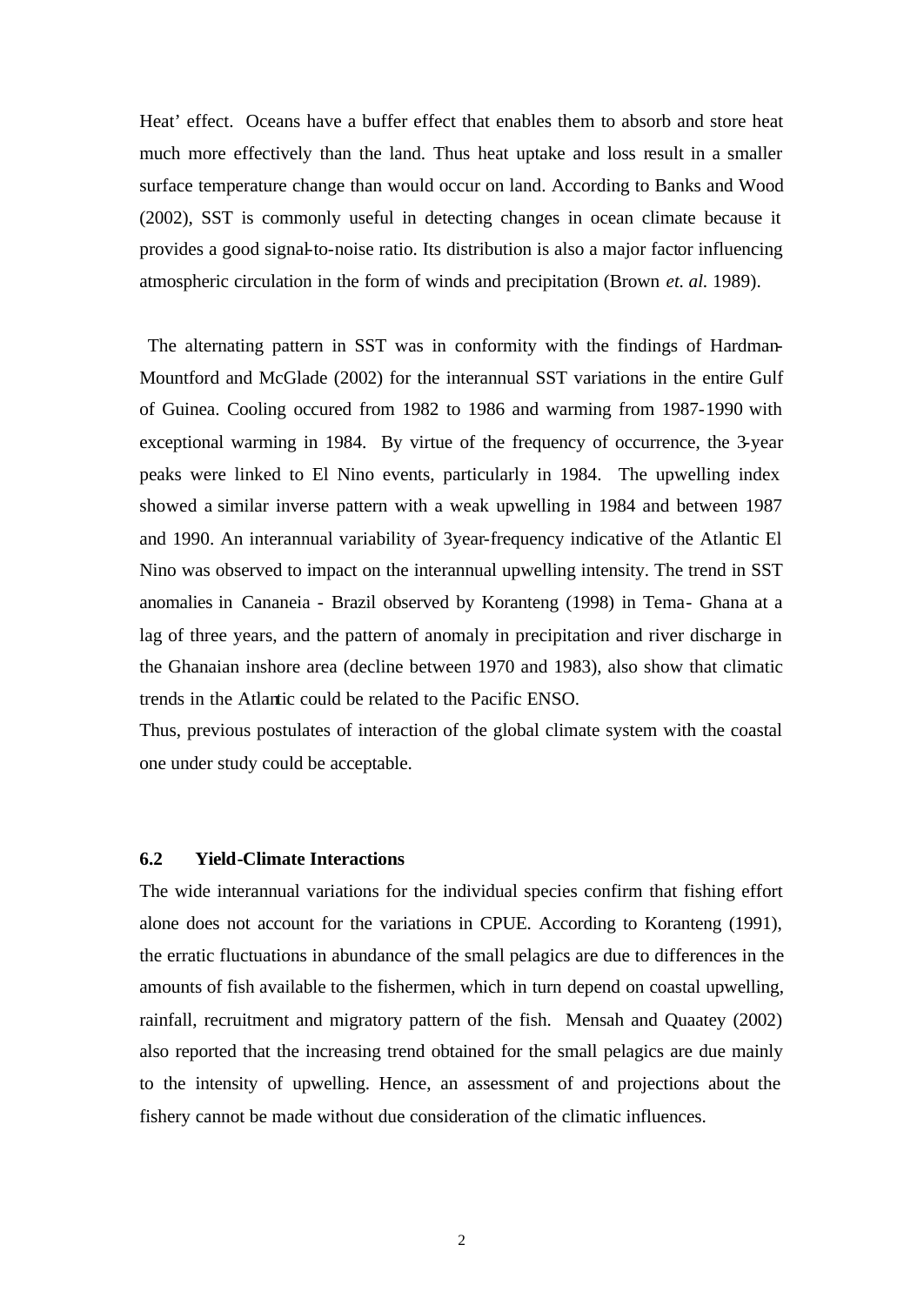The output of the dynamic production models confirms that the coastal climate as quantified by the SST closely regulates the production of the fishery. The climate of the current year does not only affect the distribution of fish populations to fishing areas but also regulates to a greater extent, the processes affecting the growth and production. This accounts for the high year to year fluctuations. Optimum temperatures enhance spawning and larval growth. Good precipitation and runoff also regulate feeding and recruitment while primary productivity is enhanced by rainfall and river-runoff (Mensah, 1991). However, since responses of species to the environment differ, a consideration of abundance and dynamics is necessary for clarification of this relation.

#### *6.2.1 Anchovy*

 Incorporating the SST factor into the models led to an increased production of the stock and also on catchability. In spite of the erratic changes in catch recorded, comparison of the a and b parameters for the two models in Table 5.1 show that the SST and precipitation affect the growth rate more than the catchability. SST changes seem to be the main factor behind the force behind the fluctuations. This is in conformity with observations by Allain *et al*. (2001). Warmer years are more favourable for the reproduction and growth of this species. More reproduction and growth would occur in warmer years leading to a healthier stock. To a smaller extent, migration would occur towards the shore thereby making the fish more likely to be caught by the gear. However, the effects on CPUE are minor when compared to those on the r (2.8% versus 102%). The second hypothesis was therefore more applicable to the stock.

## *6.2.2 Round Sardinella*

This species obviously thrives under lower SST conditions. Lower stock production and MSY resulted from increases in the SST and vice-versa. The decreased catchability and stock growth rate under the effect of SST seemed to echo the observations of Koranteng and McGlade (2002). According to them, three distinct environmental time blocks occurred in the Gulf of Guinea between the sixties and the nineties: the period before 1972, 1973 to 1982 and 1982 to 1992. The first period was characterised by relatively high SST that decreased by the end of the period, the second by lower SSTs and high but stable salinity and the third by a rising trend in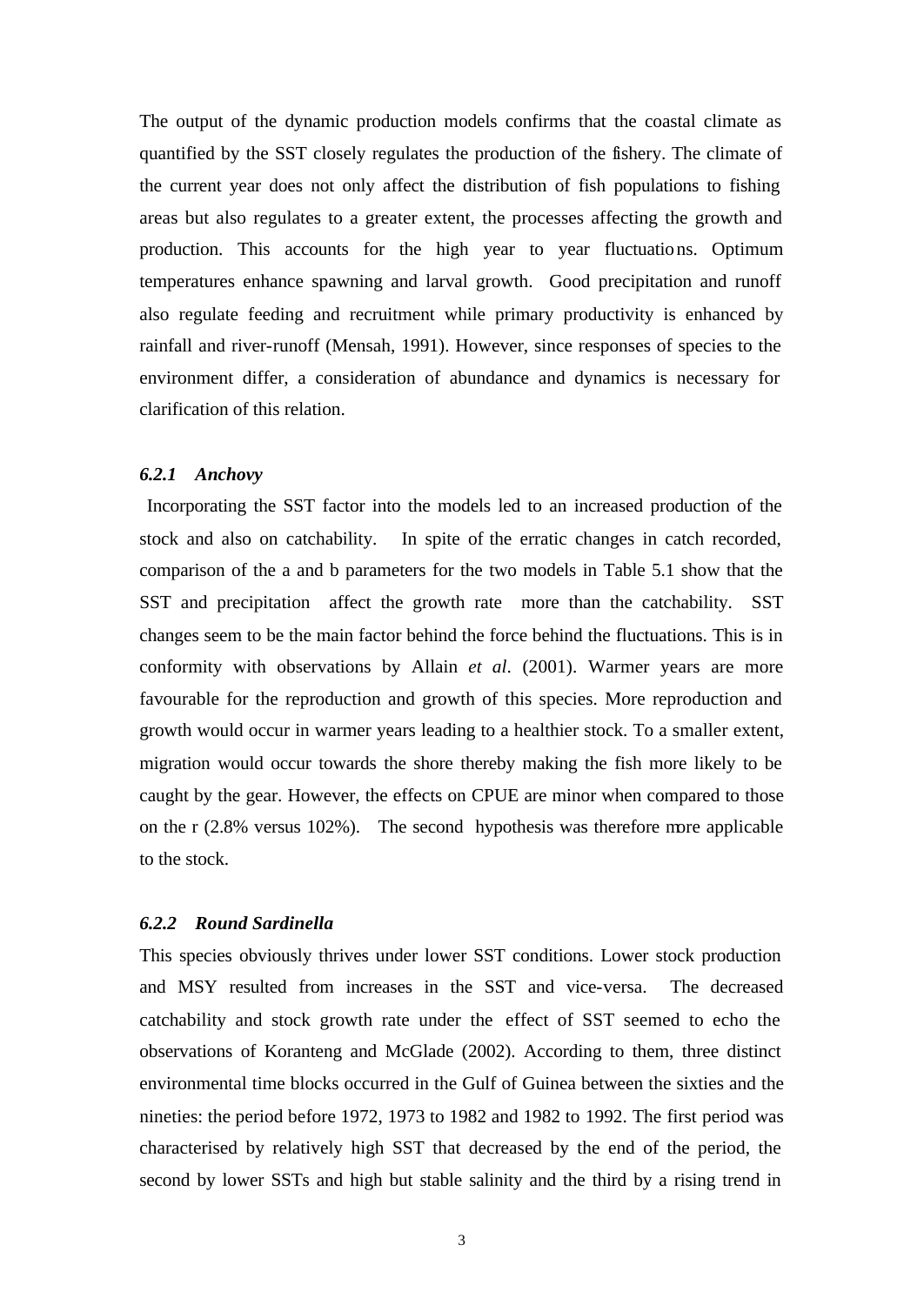SSTs. These time blocks are believed to have influenced the *S. aurita* fishery in Ghana and La Côte d'Ivoire as follows: a healthy phase before the high landings of 1972, a 'collapsed' phase from 1973 to 1982 and a phase of recovery from 1983 to 1992. These are clearly observed in the development of CPUE and stock biomass shown in Figures 5.21-5.24. The a components for the CPUE and r-based models (4% and 102%) also show that the population growth rate is much more variable to climate than the distribution. The second hypothesis is also more applicable to the round sardine than the first.

#### *6.2.3 Flat Sardinella*

The relative insensitivity of the stock to changes in SST (0.7%) as clearly reflected in the CPUE-based model indicates that the distribution and catchability of this species are hardly affected by changes in the ocean climate. The first hypothesis seems inappropriate to account for the changes in the production and can be rejected. On the other hand, the a component for the r-based model (11.5%) explains why this species thrives during the warm season and is more tolerable to changes in SST and salinity. The higher sensitivity of the r-based model to precipitation emphasizes the lower sensitivity of the growth rate to SST changes.

#### *6.2.4 Guinea Shrimp and Chub Mackerel*

Precipitation was the environmental variable that strongly influenced both the catchability and population growth rate of the guinea shrimp (Appendix 12A). Being an estuarine shrimp that spawns in the coastal lagoons and is washed out during adulthood into the ocean. Periods of higher precipitation are more favourable for its distribution or migration into the coastal fishing area. Increase in precipitation lead to higher river runoff and the washing of nutrients into coastal lagoons that harbour this species. Salinity is also regulated by precipitation. The fit statistics obtained with the SST as covariate also signify that the SST also affects the stock to some extent. Studies by Haas *et al.,* (2001) showed that 24% of the interannual variability in offshore catch of the brown shrimp (*Penaeus aztecus* Ives) was explained by environmental variables viz. water temperature, salinity, turbidity, river flow rate, acres of suitable habitat, and precipitation. Fifty-five percent of the remaining variation was accounted for by biological variables in the model that was used. Later, Haas *et al.*, (2001) confirmed that early juvenile abundance, salinity and temperature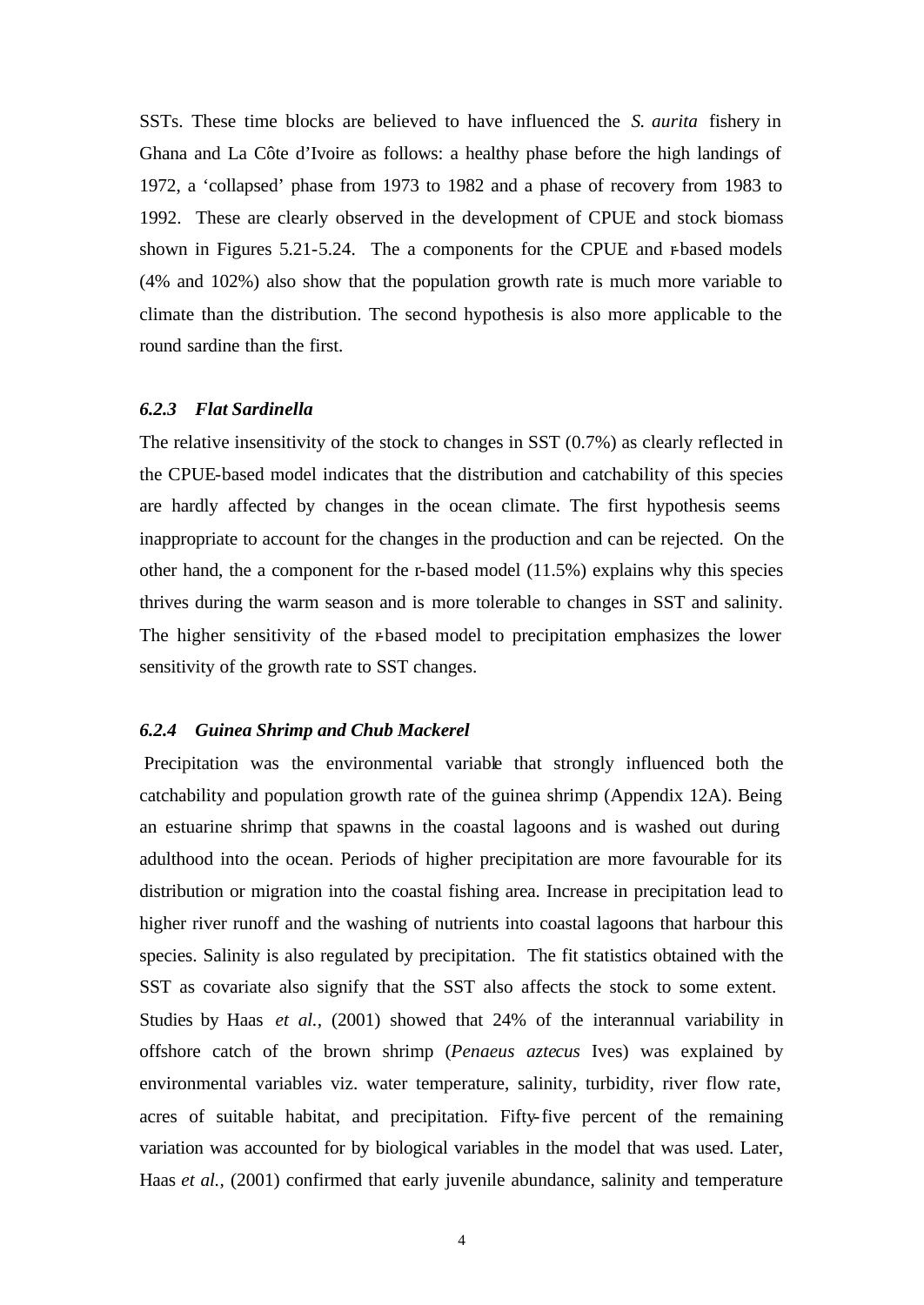are the key regulators of adult abundance. Childers *et al.* (1990) found that climatological forcing has direct effects on estuarine flooding regimes and consequently affects inshore shrimp harvests while Agbesi (2002) detected that the influence of salinity is in itself not a significant factor but becomes essential when in combination with other factors like temperature and precipitation. Thus observed precipitation effects rightly describe its significance with respect to shrimp production

 A stock assessment for the Chub mackerel based on the current analysis would be unrealistic. However, Perrotta *et al*., 2001 indicated that this species migrates from coastal waters at higher SST values. Cury and Roy (2002) also observed a similar behavioural pattern in *S. japonicus* as that in *S. aurita*. Migration occurs to deeper waters during the warm season. Thus a lower abundance would be expected in a warming climate.

#### **6.3 Future Production**

The differences in the CPUE-based models and the r-based models indicate that the influence of the climate is exerted more on the stock production than on the catchability. Cury and Roy (1987) studied the pelagic stocks off Côte d'Ivoire and suggested that the introduction of the SST into a Fox production model showed that the influence is exerted on the fish abundance rather than on their catchability. Thus the second hypothesis would be more acceptable than the first although the first is also applicable.

If the current trend of decrease in precipitation should continue, the yield is not expected to be affected significantly for the round sardine, flat sardine, anchovy and chub mackerel, though productivity will not be maximised. For the Guinea Shrimp, a decrease in precipitation is expected to result in a lower catch. If SST changes continue until a significant level, an increase in catch of the anchovy is expected while a decrease would be recorded for the chub mackerel, shrimp and most obviously in the round sardine. The flat sardine would record slight reductions in catch. Even if the fluctuations in SST remain insignificant, the various species populations are expected to exhibit variability according to the extent of their correlation with this variable. For the guinea shrimp, there seems to be an underexploitation. However, though usually harvested by the fleet, the stock seems to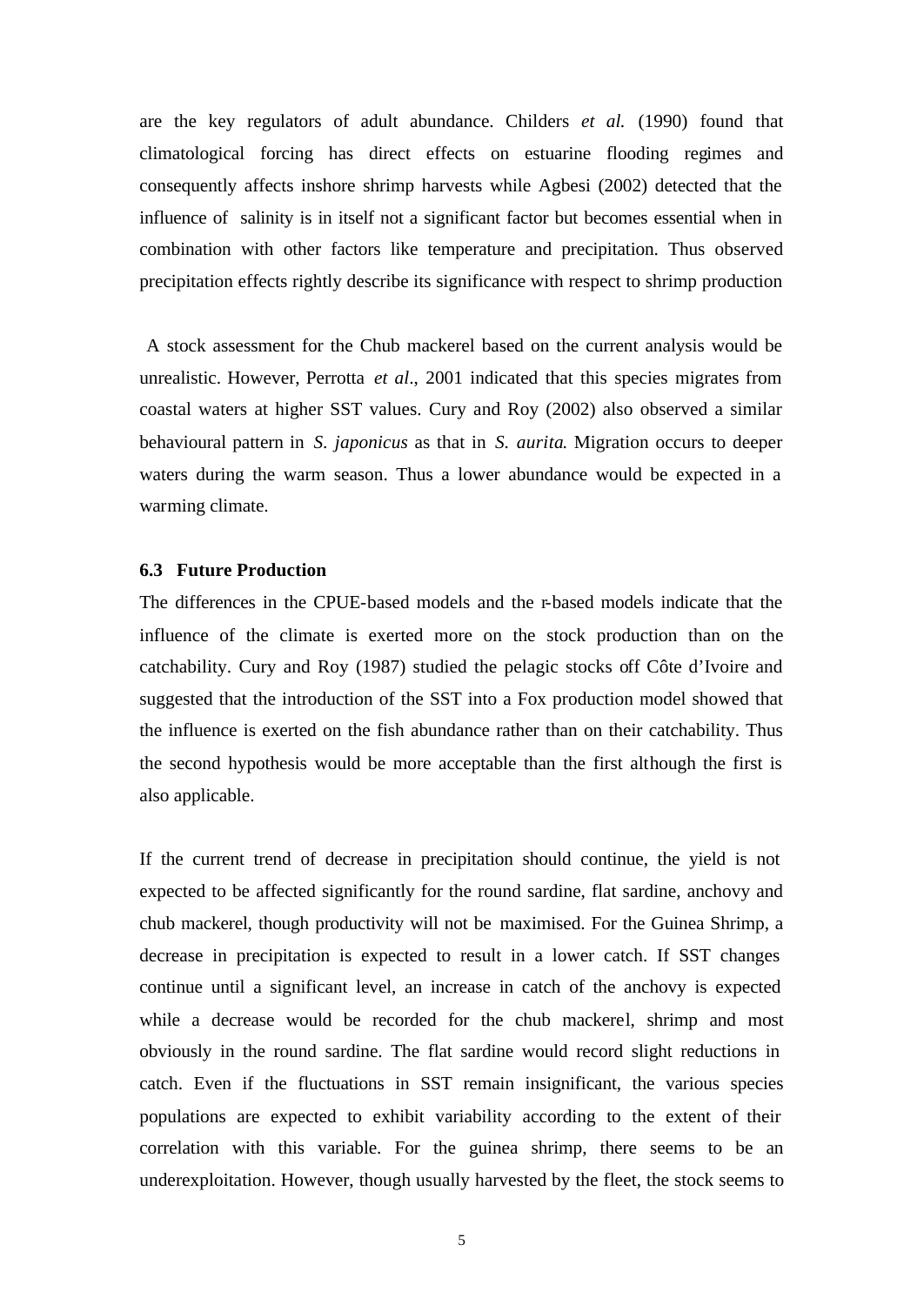have been underestimated since there are also commercial shrimpers operating in the fishing area.

It is necessary to note the positive value of  $q_{inc\ for}$  all the species reflects the continuing increase in effeciency of the effort, which was recorded for the entire canoe fleet. Mensah and Quaatey (2002) suggested that the small pelagics in the CECAF are overexploited but are still recording high catches as a result of the intensity of the upwellings. This inference seems to have been based on the CPUE as reflected in the CPUE-based model of this study. According to Cury and Roy (2002) the patterns of SST indicate a shift in the timing and intensity of the major upwelling. The rate of warming between August and September seems to have intensified with a more pronounced shift in the SST drop between June and July. The minor upwelling is also believed to have intensified in favour of the round sardine. Cury and Roy's assessment of the SST patterns showed that this effect was unnoticeable in the monthly SST time series but its consequence has led to the greatest changes in the pelagic fishery observed between 1975 and 1995. Even for the demersals, this relation was observed and attributed to 'an environmental forcing event' related to climate variability, which occurred between the sixties and the nineties. With the observations of the current study, it is obvious that SST changes and upwelling impact more on the population growth rate thereby compensating for the any effect of overfishing. It can therefore be accepted that the influences of climate underplay the effect of fishing effort and should be seriously considered if any fishery is to be managed sustainably.

 If these 'small' changes in the ocean climate (as measured by the SST) can induce such variability, then in the face of warming climate, the fishery would expected to experience changes which would impact on the biology of the species as well as on the socio-economic lives of its dependants. For the Round Sardine, Chub Mackerel and Shrimp, revenue would be expected to decrease while that for the Anchovy would be expected to increase. Small changes would be recorded for the flat sardine. In the face of changing precipitation, the guinea shrimp and the flat sardine would be most affected. The decreasing trend of precipitation implies that lower catches would be obtained for both species. These estimates are based on the assumption that pricing of the species and factors that determine it remain constant in the future. Further, it is assumed that the trends observed in this simple study of historical climate (a slight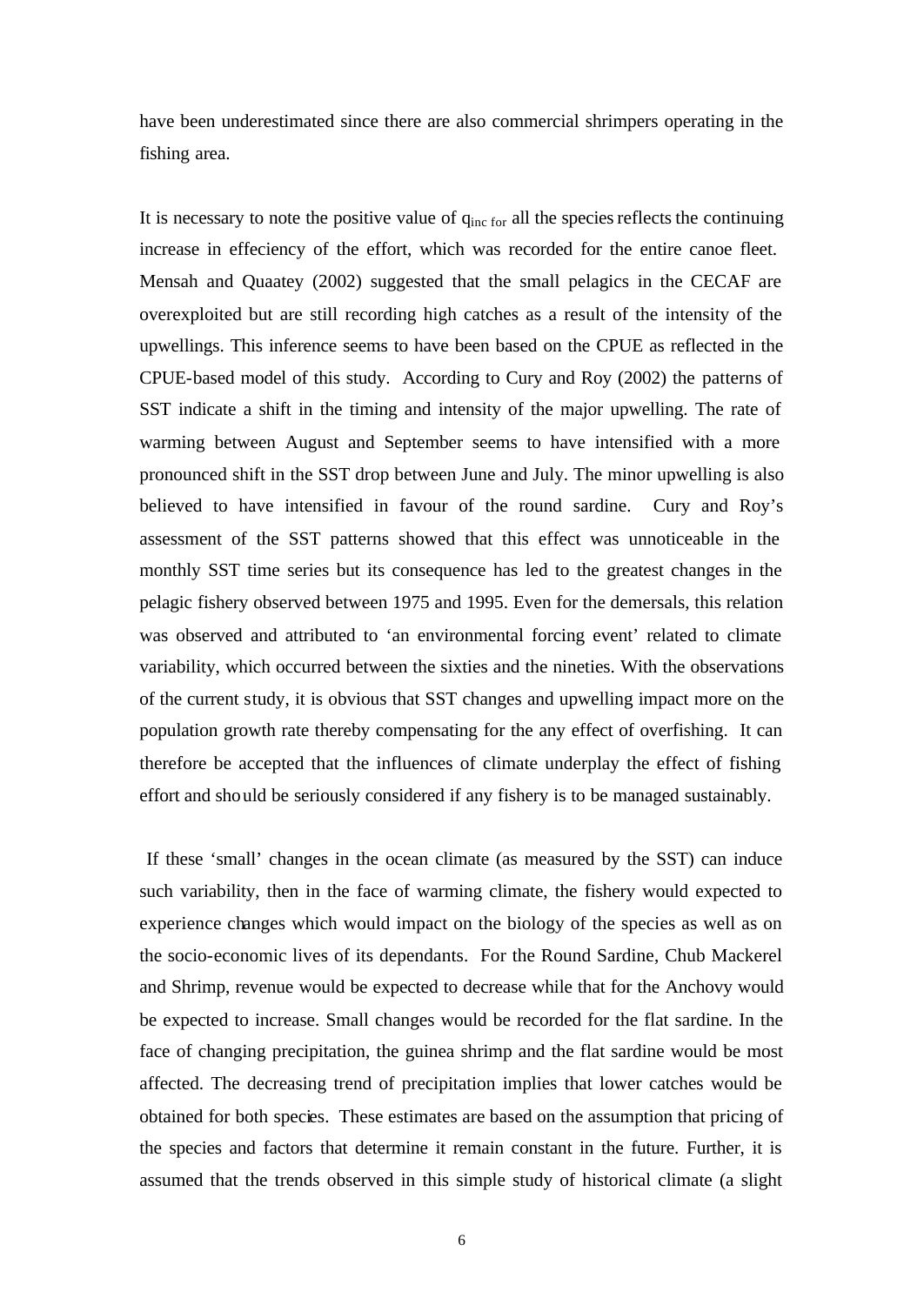increase in SST and a significant decrease in the precipitation) are quantitative in nature. Should a climate change in the next 20 years bring about changes of predictive nature, such as reversal of ocean currents, these empirical fishery models would be poorly suited to forecast ecosystem changes.

### **6.4 Limitations of the Study**

- 1. The major limitation in this study was the inability to obtain a longer time series for fish yield to match the climatic parameters. Most related studies have spanned longer periods for example but data series up to 50 years could not be obtained. A longer series of fishing effort and salinity to match that of the MAT and precipitation would have been more useful for assessing the historic fishery-climate relation.
- 2. Owing to the nature of the available data (catch rates) the fishery-environment models had simple logistic formulations.
- 3. The fish yield was not representative of the entire coast since it constitutes records from only 54 out of about 200 landing sites. Thus estimates for the MSY and CPUE may well be underestimated.
- 4. It would have been useful to underline the influence of precipitation by assessing the rate of river discharge into the sea. Data on this could not be obtained due to time and logistic constraints.
- 5. An exponential relationship was assumed between production and the climatic variables, which might not necessarily be true.
- 6. Complete monthly records of some of the meteorological data were not available for some stations and the averages were only based on readings for the other stations.
- 7. Good theoretical models for prediction of the climate in the sea, particularly in the Gulf of Guinea are still unavailable. Forecasts were based on simple empirical analysis of a short series of climate data.
- 8. The model parameters obtained in this are with uncertainty. The impact on future states of the stocks and corresponding catch rates, should be the target of simulation studies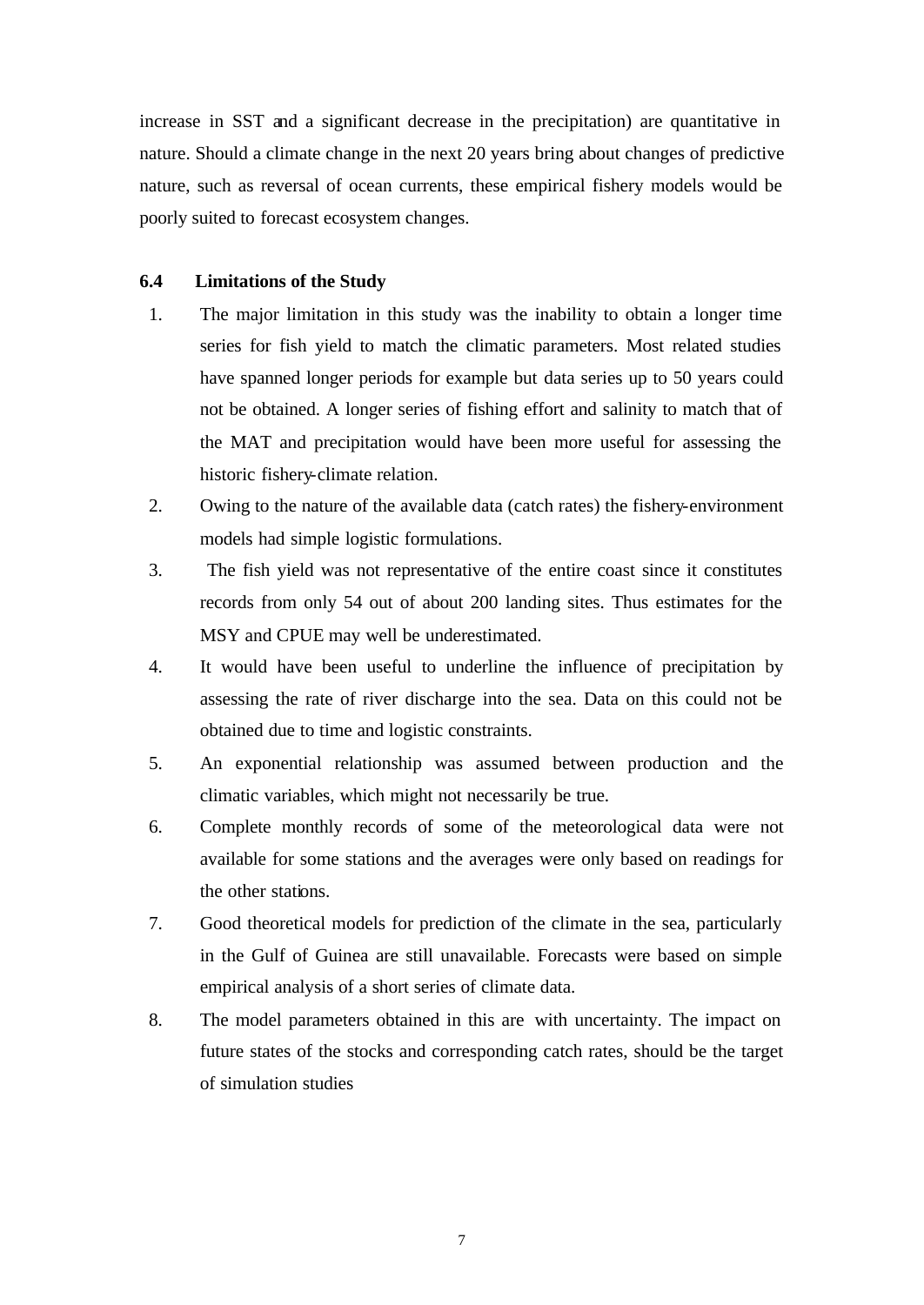#### **7.0 CONCLUSION**

#### **7.1 Lessons**

The facts discussed show that the stocks exploited by the canoe fishery are not completely immune to changes in the climate. The SST has quite a dramatic effect on the production of the coastal fishery and its minor interannual variations should never be dismissed as insignificant. The influence of precipitation is also essential and cannot be ruled out. An adverse effect on the ocean climate leading to changes in these factors would only add to the current problem of overfishing. Since variations in the stocks are subject to global climatic changes, management of the fishery would require a holistic approach with due consideration of the changes in the ecosystem.

# **7.2 Recommendations**

The first step towards the solution from the scientific point of view would be to step up the monitoring of these and other selected environmental factors on a regular basis. Oceans and their ecosystems, as stated earlier are relatively 'conservative and regulative with respect to changes. A longer time is thus needed for observable responses to atmospheric forcing. This seems a tough challenge considering the lack of logistics and human resource demands of the management organisations in developing countries like Ghana. However, this and the previous studies undertaken in the Gulf of Guinea provide a firm grounding on which to base future studies.

With the current high dependence of coastal communities on the fishery it is tasking to effectively monitor catches completely let alone to introduce controls on the effort and the catch. However, funding by the government and international management organisations that recognise the importance of these shared *Sardinella* and Anchovy stocks could make this more practical. Innovation through research on the ecosystem should be strongly promoted while aquaculture activities are expanded to stabilise seafood and employment. The data, financial and human resource requirements of the Integrated Coastal Zones Management Program should be met to ensure the incorporation of fisheries management with other uses of the coastal area. Close cooperation with forestry, water and other resource managers will ensure the adequacy of management practices in all sectors affecting the fishery. Since most people in the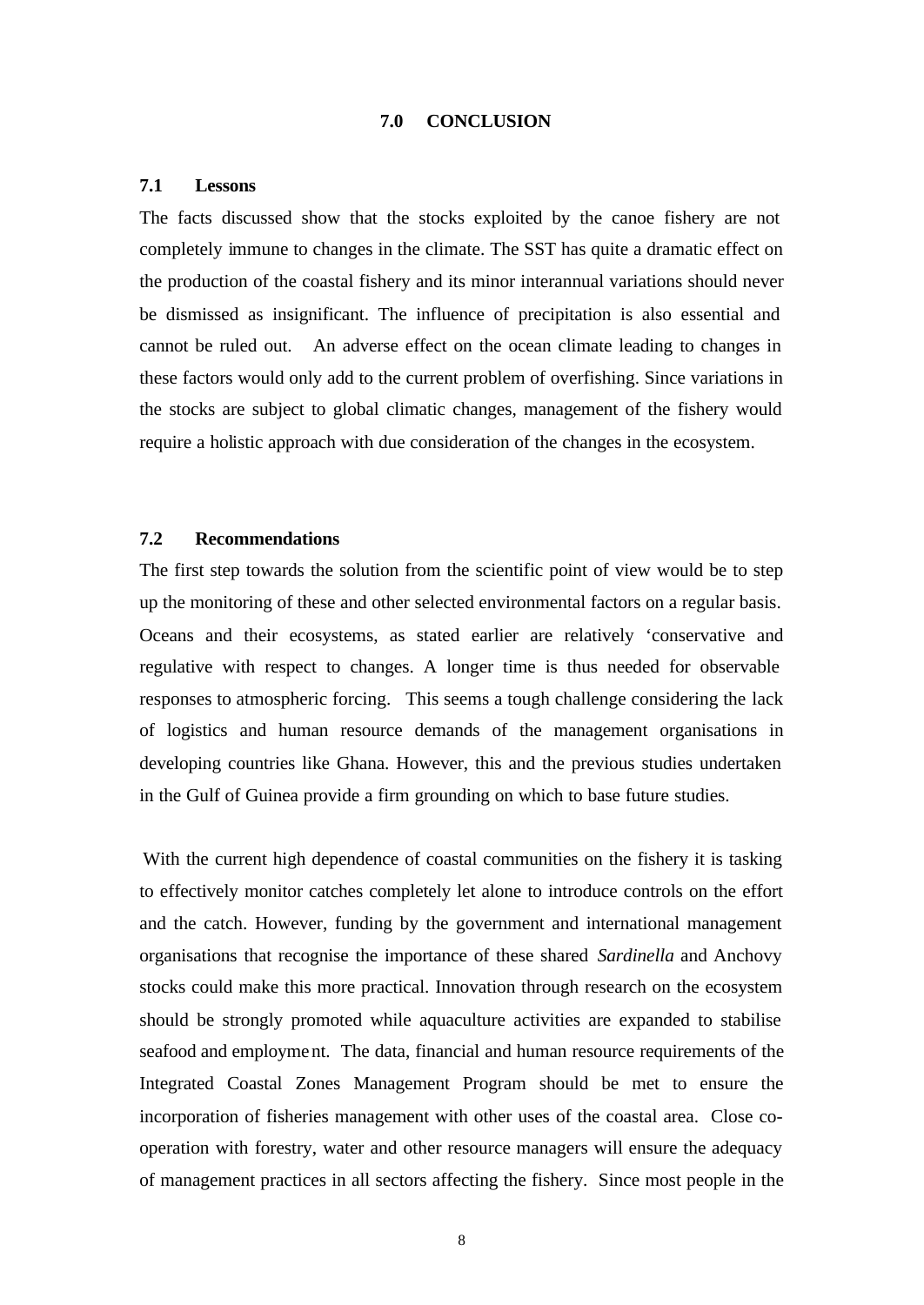fishing communities are ignorant of the problems accompanying overfishing and climate change, programmes of education and capacity building should be initiated in this regard.

 Considering the uncertainties that still surround the stock-climate relation, the management policies should be flexible enough to adapt to potential changes in the resource and market conditions. This means that the exploitation of lesser-known species should be encouraged to ease the pressure on the main stocks.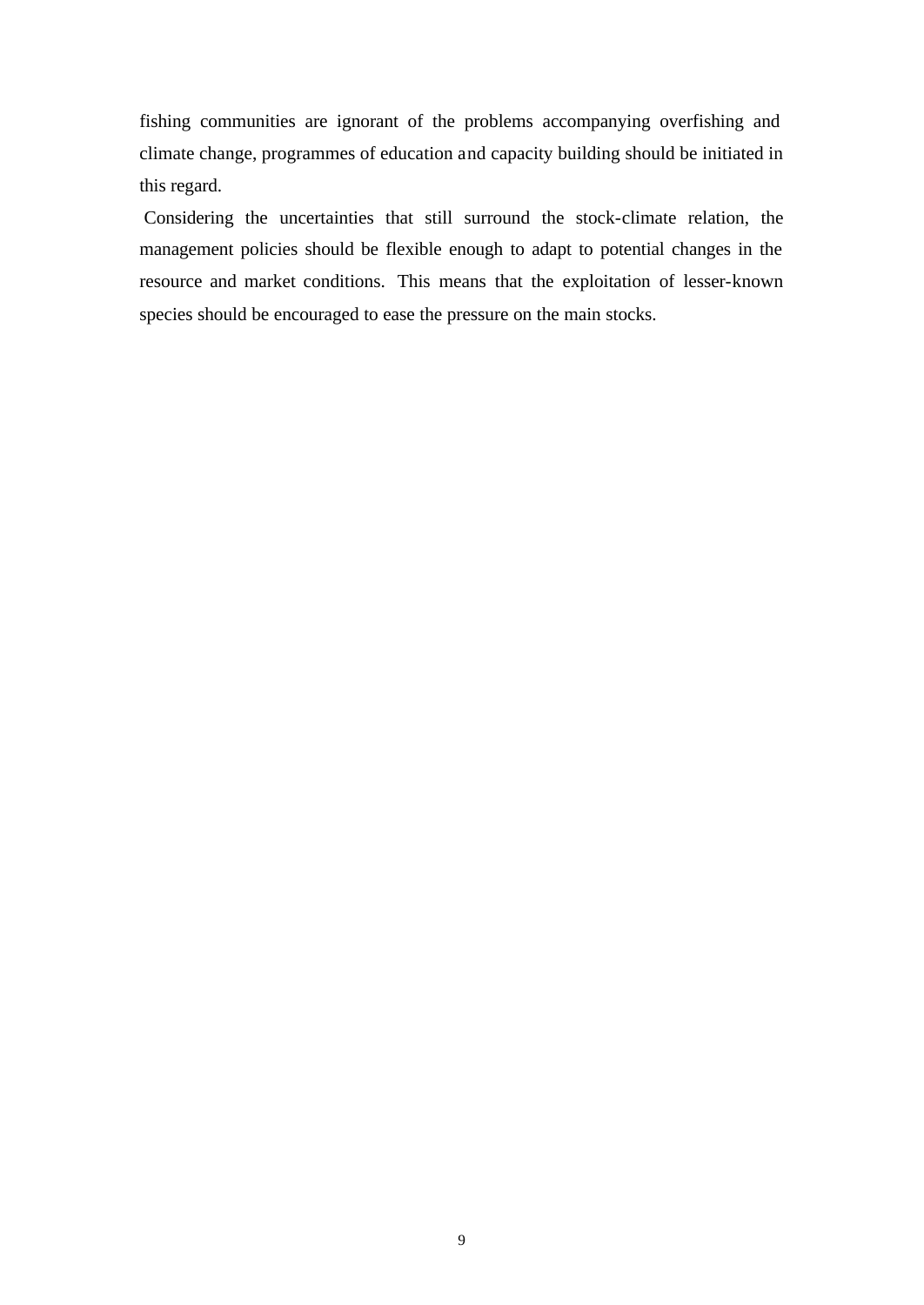#### **REFERENCES**

- Agbesi E. N., 2002. Environmental Influence on Marine Pelagic Fish: Evidence from Bioeconomic Modelling. PhD. Department of Economics University of Portsmouth CEMARE, UK.
- Allain G., P. Petitgas and Lazure P. 2001. The Influence of Mesoscale Ocean Processes on Anchovy (*Engraulis encrasicolus*) Recruitment in the Bay of Biscay Estimated with a Three-dimensional Hydrodynamic Model. *Fisheries Oceanography* Volume 10 No.2 pp. 151-163. Blackwell and Sons.
- Allersma E. and M. K.W. Tilman, 1993. Coastal Conditions in West Africa- A Review in *Ocean and Coastal Management* Vol., pp 199- 240.
- Aman A, 1999. A Multi-Data Approach to Assess the Spatio-Temporal Variability of The Ivorio-Ghanaian Coastal Upwelling, Ocean Circulation Science derived from the Atlantic, Indian and Arctic Sea Level Networks ed. Mitchum, G. 2000. No. 171 pp76-80
- Anakwah E and. Santos J. 2002. Department of Aquatic Biosciences, Norwegian College of Fishery Science (NFU), University of Tromsø. Norway.
- Arfi R, Bouvy M, and Ménard F. 2002. Environmental Variability in a Coastal station near Abidjan: Oceanic and continental influences *in* the Gulf of Guinea Large Marine Ecosystem. Environmental Forcing & Sustainable Development of Marine Resources. Eds. J. M. McGlade, P. Cury, K. A. Koranteng, N. J Hardman-Mountford. The Gulf of Guinea Large Marine Ecosystem. Environmental Forcing & Sustainable Development of Marine Resources. Ed. K. Shemann. Elsevier Series Amsterdam, Netherlands. 391pp
- Bages, M. And A. Fonteneau, 1980. Catches of the Franco-Ivory Coast Senegal Tuna Fleet, and Surface Temperatures in 1997. Meeting of the Standing Committee on Research and Statistics, ICCAT- Madrid, Spain. November. 1979.Collect-Vol-Sci-Pap-Iccat; Recl-Doc-Sci-Cicta; Colecc-Doc-Cient-Cicaa 9(1): 180-198.
- Bakun, A., 1993. Global Climate Variations and Potential Impacts on the Gulf of Guinea *Sardinella* Fishery *in* Dynamics and Use of Sardinella Resources from Upwelling off Ghana and Ivory Coast. Eds. Bard, F. X.; Koranteng, -K. A. eds. Paris France. Orstom 1995 pp 60-85.

Banks K. & R. Wood, 2002. Where to look for Anthropogenic Climate Change in the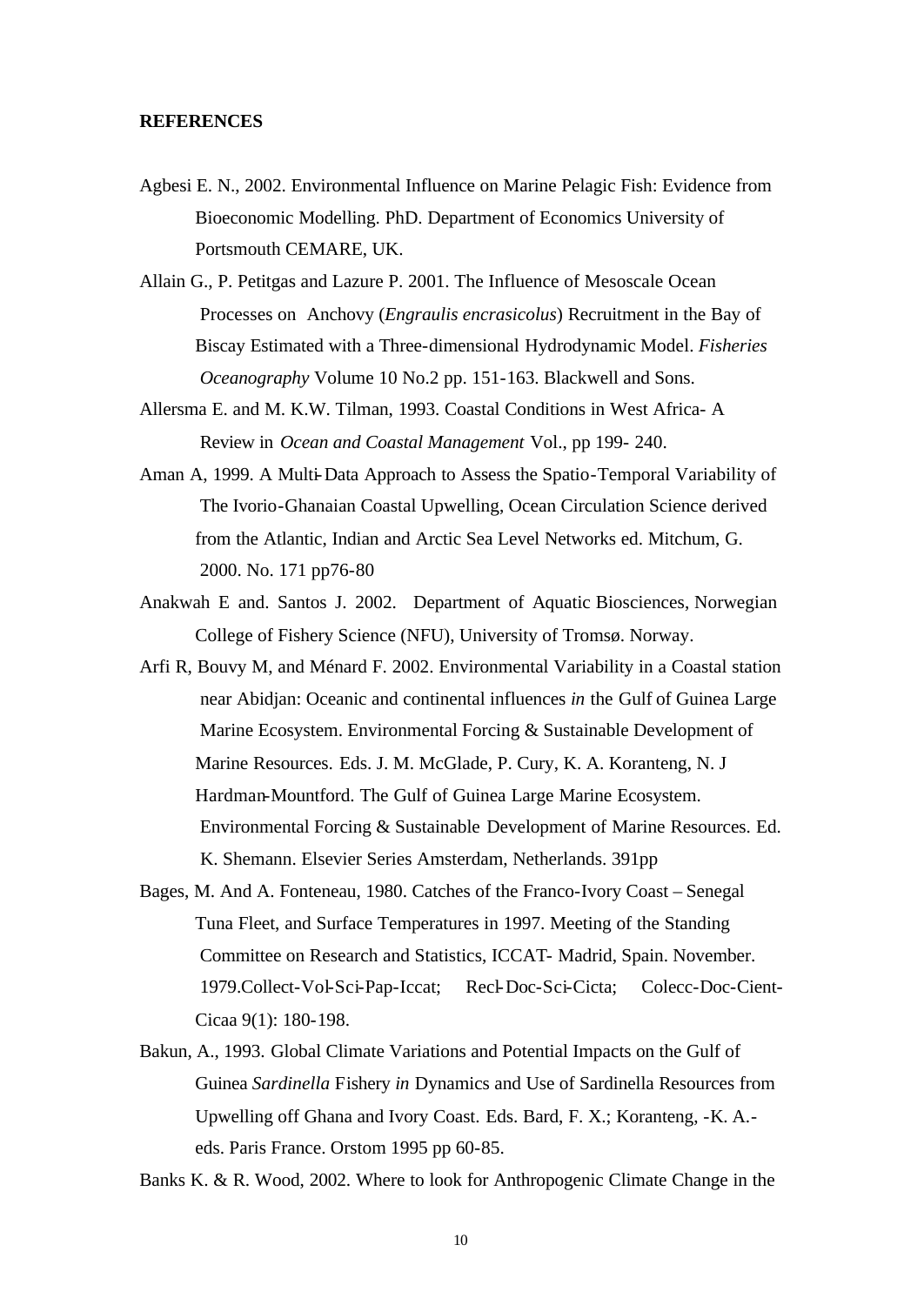Ocean, Journal *of Climate* Vol. 15, no. 8, pp. 879-891. American Meteorological Society, USA.

- Berger A., R. E. Dickinson, John W. Kidson (1989) Eds. Understanding Climate Change. American Geophysical Union : International Union of Geodesy and Geophysics (IUGG) Vol .7, Washington. 187pp
- Binet,-D..1997 Climate and pelagic fisheries in the Canary and Guinea currents 1964- 1993: the role of trade winds and the Southern Oscillation *in* LONG-TERM-CHANGES-IN-MARINE-ECOSYSTEMS. -LES-CHANGEMENTS-A-LONG-TERME-DANS-LES-ECOSYSTEMES-MARINS Castel, -J.-eds. PARIS-FRANCE GAUTHIERS-VILLARS 1997 vol. 20, no. 1 pp. 177-190.
- Brown J., A. Colling, D. Park, J. Phillips, D. Rothery & J. Wright, 1989. Ocean Circulation. Oceanography Course Series, The Open University, England. Ed. G. Bearman. Butterworth Heinemann, United Kingdom. 238 pp.
- Childers DL, JW Day and RA Muller. Relating Climatological Forcing to Coastal Water Levels in Louisiana Estuaries and the Potential Importance of El Nino-Southern Oscillation Events *in* Climate Research. Oldendorf / Luhe [CLIM. RES.], Vol. 1, no. 1, pp. 31-42.
- Condrey R. and D. Fuller, 1992. The US. Gulf shrimp Fishery. Ch. 5 *in* Climate Variability, Climate Change and Fisheries, ed. M. H. Glantz, Cambridge University Press, ISBN, UK. 450 pp.
- Cury, P. And C. Roy, 1987. Upwelling et Peches des Espèces Pélagique Cotieres de la Cote d'Ivoire: Une approche globale. Oceanol. -Acta. 10 (3): 347-357
- Cury P. and C. Roy, 2002. Environmental Forcing and Fisheries Resources in Côte d'Ivoire and Ghana: Did Something Happen? pp. 241-274 *In* McGlade J. M, Cury P, Koranteng K .A, Hardman-Mountford N.J, 2002 The Gulf of Guinea Large Marine Ecosystem. Environmental Forcing & Sustainable Development of Marine Resources. Ed. K. Shemann. Elsevier Series Amsterdam.
- Demarcq H and Aman A .2002 A Multi-Data Approach for assessing the Spatio-Temporal variability of the Ivorian-Ghanaian Coastal Upwelling: Understanding Pelagic Fish Stock Dynamics *in* The Gulf of Guinea Large Marine Ecosystem. Environmental Forcing & Sustainable Development of Marine Resources. Eds. J. M. McGlade, P. Cury, K. A. Koranteng, N. J. Hardman-Mountford. The Gulf of Guinea Large Marine Ecosystem.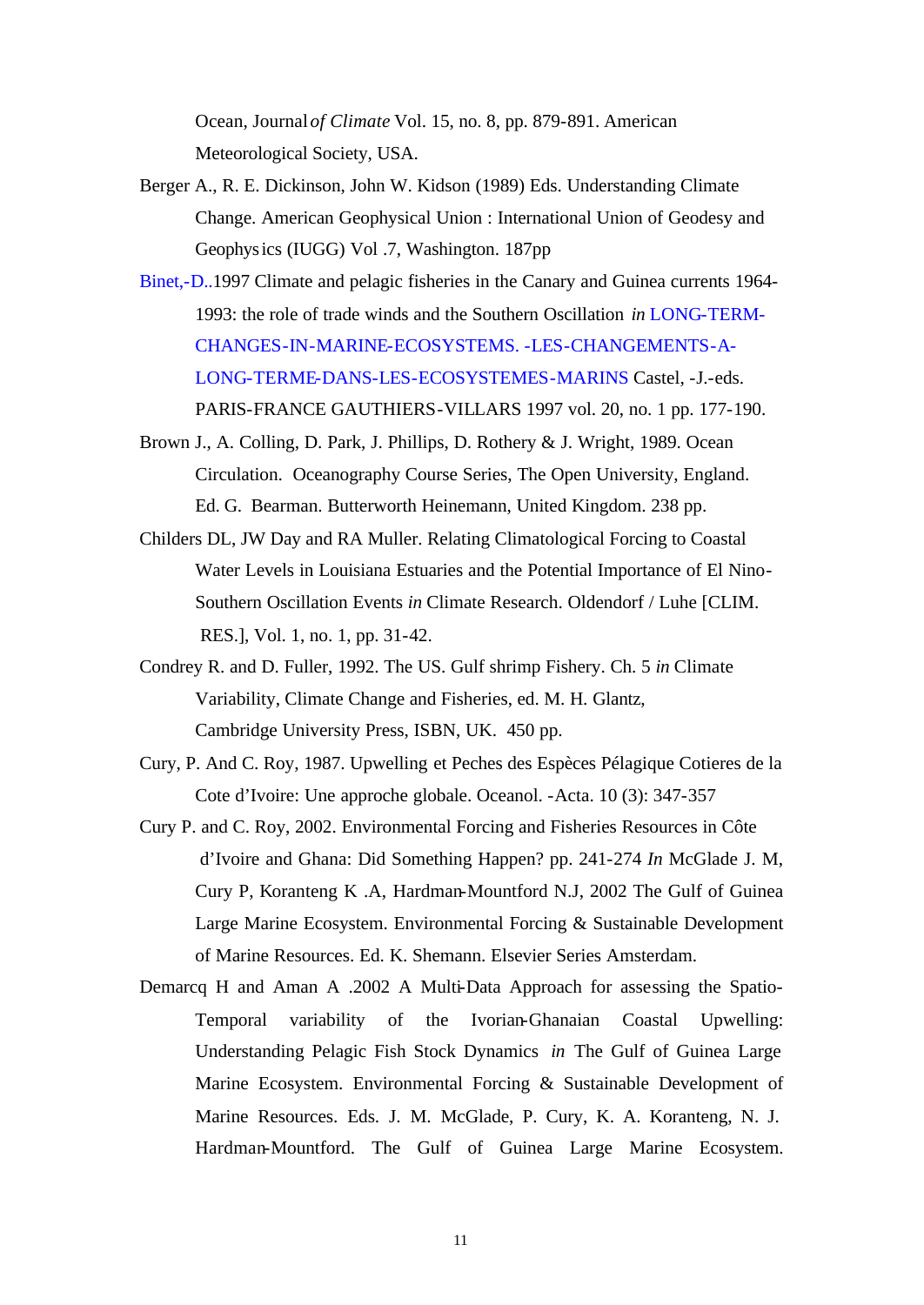Environmental Forcing & Sustainable Development of Marine Resources. Ed. K. Shemann. Elsevier Series Amsterdam, Netherlands. 391pp

- Dykhuizen P and Zei M, 1970.Clupeid Fisheries in the Eastern Atlantic. Information Report No.3, Fisheries Research Unit, Tema, Ghana
- F.A.O. 1986. Guia Campo Para as Especies Comercais Marinhas de Aguas Salobras de Angola Fichas de Identificacao de Especies Para Actidades de Pesca. Organizacao das Nacoes Unidas Para a Agrucultura e a Alimentacao Rome.
- FAO, 1997. Review of the State of the World Fishery Resources: FAO Fisheries Circular No. 920 FIRM/C920, Marine Resources Services, Fishery Resources Division, FAO, Rome.
- Froese R. and D. Pauly. 2002. FishBase. World wide Web Electronic Publication. (www.fishbase.org)
- Glantz, M: H., 1992. Climate Variability, Climate Change and Fisheries, Cambridge University Press, ISBN, UK. 450 pp.
- Haas, HL, R. F Shaw. K A Rose, MC Benfield, WR Keithly 2001. Regression Analysis of the Relationships among Life-stage Abundances of Brown Shrimp (*Penaeus aztecus*) and Environmental Variables in Southern Louisiana, USA *in* Proceedings of the Gulf and Caribbean Fisheries Institute [Proc. Gulf Caribb. Fish. Inst.]. No. 52, pp. 231-241.
- Haas HL, E C. Lamon III, KA Rose, RF Shaw, 2001. Environmental and Biological Factors Associated with the Stage-specific Abundance of Brown Shrimp (*Penaeus aztecus*) in Louisiana: Applying a New Combination of Statistical Techniques to long-term monitoring data. *Canadian Journal of Fisheries and Aquatic Sciences [Can. J. Fish. Aquat. Sci./J. Can. Sci. Halieut. Aquat.]. Vol. 58, no. 11, pp. 2258-227*

Haddon, N., 2001. Modelling and Quantitative Methods in Fisheries. Chapman and Hall/CRC, USA

Hardman-Mountford, N. J. and J.M. McGlade 2002. Variability of Physical Environmental Processes in the Gulf of Guinea and Implications for Fisheries Recruitment. An Investigation Using Remotely Sensed SST. *In* The Gulf of Guinea Large Marine Ecosystem. Eds. J. M: McGlade, P. Cury, K: A. Koranteng & N. J. Hardman-Mountford. The Gulf of Guinea Large Marine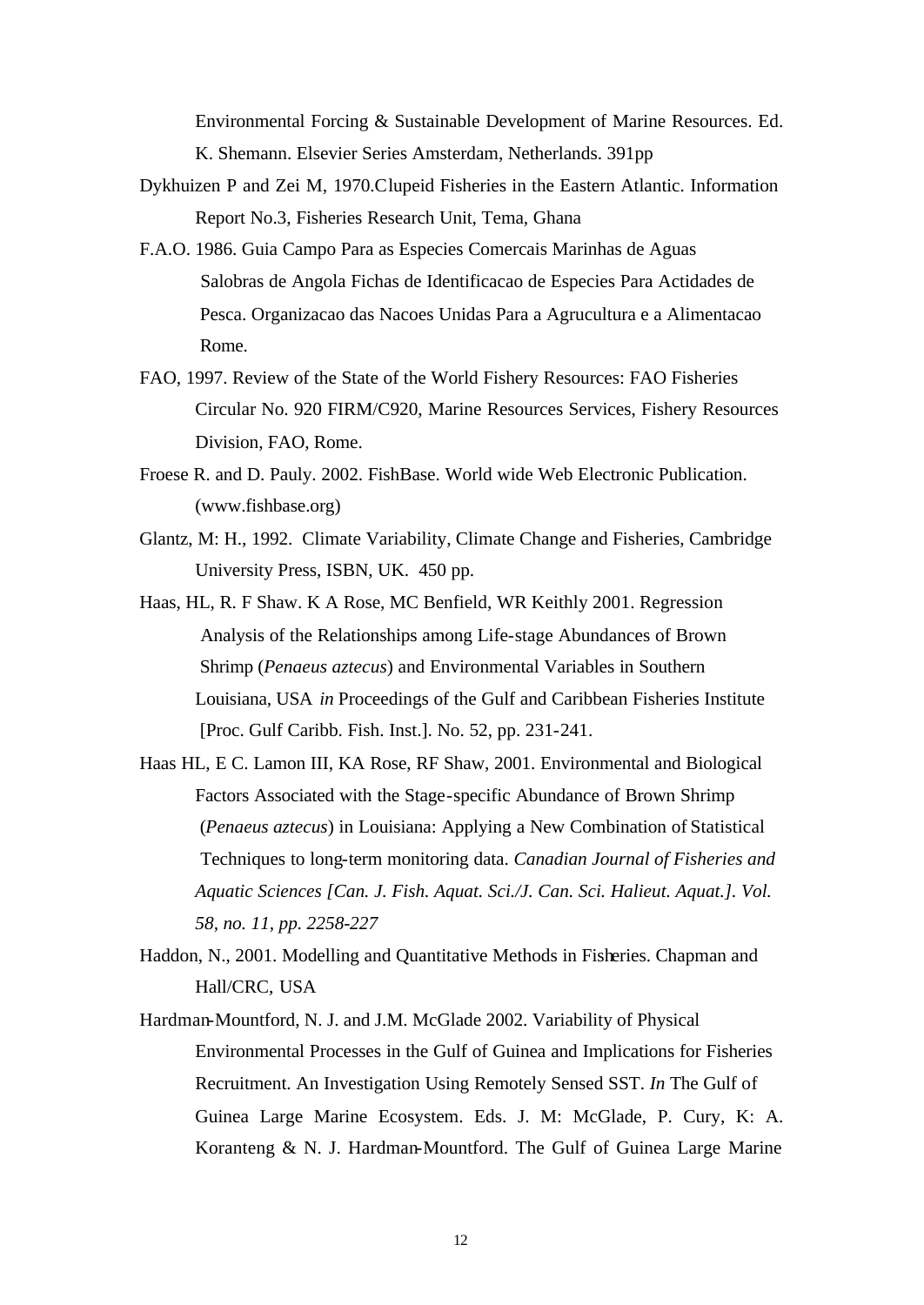Ecosystem. Environmental Forcing & Sustainable Development of Marine Resources. Ed. K. Shemann. Elsevier Series Amsterdam, Netherlands. 391pp

- HillBorn and Waters, 1992. Quantitative Fisheries Stock Assessment: Choice, Dynamics and Uncertainty. Chapman & Hall, London.
- Horton R W., R F Shaw, J C Cope and C Benfield, 1997. Atmospheric Cold Fronts and Coastal Ocean-estuarine Physical Forcing as a Brown Shrimp (*Penaeus aztecus*) Recruitment Enhancement Mechanism. Midyear Meeting of the Southern Division of the American Fisheries Society. San Antonio, Texas. (www.sdafs.org/meetings/97sdafs/pollute/horton1.htm)
- Houghton, J.T, 1997 An Introduction to simple climate models used in the IPCC Second Assessment Report, IPCC Technical paper; Vol. II
- IPCC, 2001. Climate Change: Impacts Adaptation and Vulnerability. A Report of Working Group II. Technical Summary pp. 35 – 36, Summary for Policy Makers, pp.  $11 - 12$ . (www.ipcc.org).
- Isaka, D., S. O. Minta, V. Obeng and J Sackey, 2002 A Report on Ghana's Fisheries. Norwegian College of Fishery Science, University of Tromsø, Norway.
- Kattenberg, -A. J.; Giorgi, -F.; Grassl, -H.; Meehl, -G.A.; Mitchell,-J.F.B.; Stouffer,- R.J., Tokioka, -T.; Weaver, -A. J.; Wigley, -T.M.L. Climate models— Projections of Future Climate *in* Climate Change 1995- The Science of Climate Change. Houghton, J. T.; Meira – Filho, L. G.; Callander, B. A.; Harris, N.; Kattenberg, A.; Maskell, Eds. Cambridge University Press, New York, USA
- Kawasaki, T., 1992. Effects of Global Climate Change on Marine Ecosystems and Fisheries *in* Climate Change: Science, Impacts and Policy, Proceedings of the Second World Climate Conference*,* Ed. J. Jager and H. L. Ferguson, Cambridge University Press, U.K.
- Kerr, R. A., 1984. Computer Models Gain on El Nino. Science Wash., Vol. 225, No. 4657, pp. 37-38
- King M., 1995. Fisheries Biology, Assessment and Management. Fishing News Books, Oxford. 341pp.
- Koranteng, K: A., 1991. Some Aspects of the *Sardinella* Fishery in Ghana. *in* Pêcheries Ouest Africaines Variabilité, Instabilité et Changement. Pp. 269 – 277 Editeurs Scientifique Philippe Cury et Claude Roy ORSTOM Ed. Institut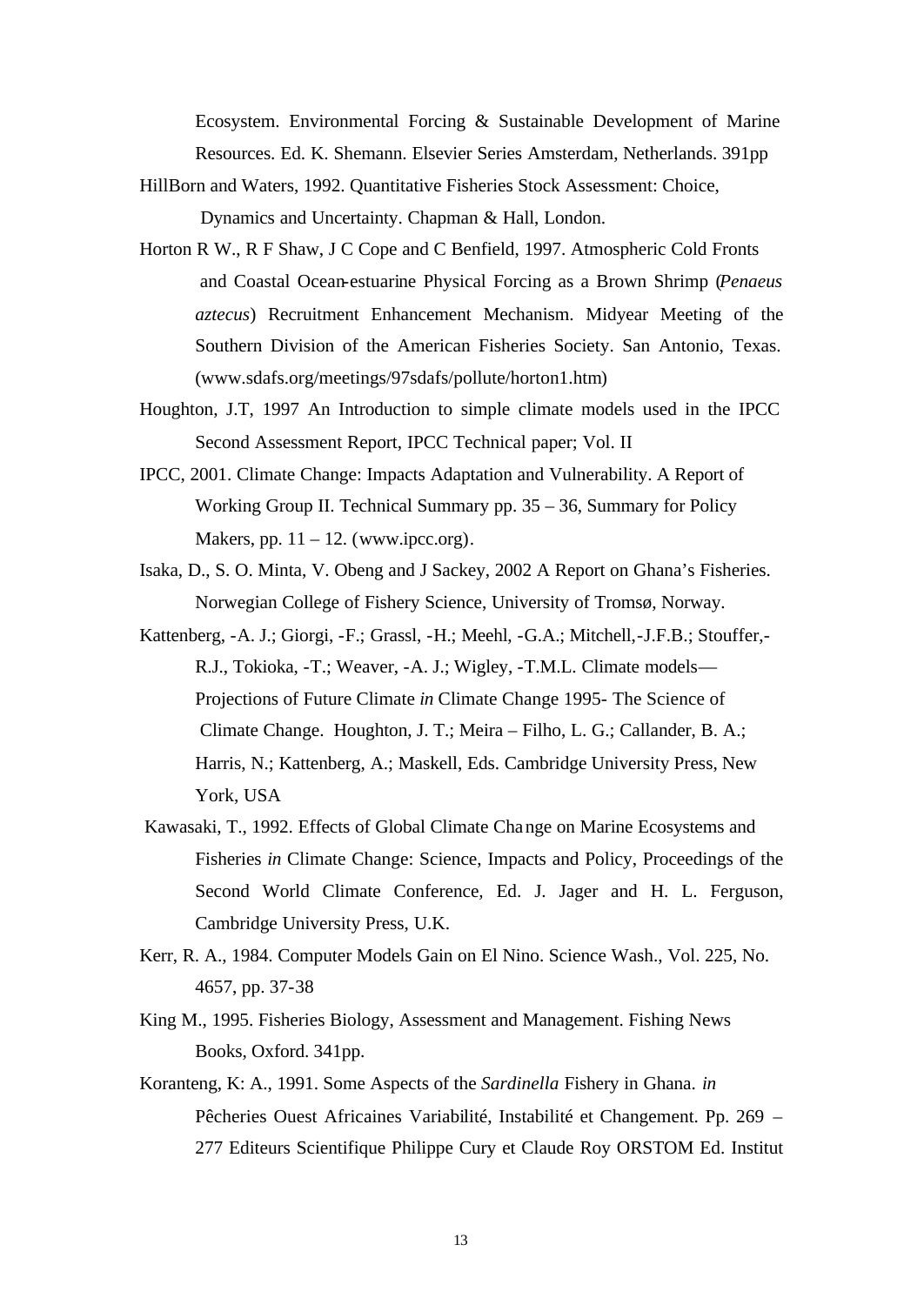Français De Recherche Scientifique Pour Le Development Et Cooperation, Paris.

- Koranteng, K.A.1999. Biodiversity Status and Threats on Demersal Fish Communities in continental Shelf Waters of the Gulf of Guinea *in* International-Workshop-on-status-of-the-freshwater; coastal; marine-livingresources-with-particular-emphasis-on-threats-and-options-in-coastal-areas, - 15-18-november-1999-in-Montpellier,-France Vidy,-G.-(ed.); Albaret,-J.J.- (ed.); Baran,-E.-(ed.) Montpellier-France IRD 1999 pp. p. A.3.15-16.
- Koranteng K.A and McGlade J .M, 2002. Physico-Chemical Changes in Continental Shelf Waters of the Gulf of Guinea and Possible Impacts on Resource Variability *in* the Gulf of Guinea Large Marine Ecosystem. Environmental Forcing & Sustainable Development of Marine Resources. Eds. J. M. McGlade, P. Cury, K. A. Koranteng, N. J. Hardmann-Mountford. Elsevier Series, Amsterdam, Netherlands. 391pp.
- Laevastu T. and M. L. Hayes, 1988. Fisheries Oceanography and Ecology, 3rd Ed. Fishing News Books Ltd. England. 199 pp.
- Marine Fisheries Research Division (MFRD), 2001. Summary of Total Marine Fish Production for Ghana. Fisheries Directorate of the Ministry of Food and Agriculture, Tema, Ghana
- McGlade J. M, Cury P, Koranteng K .A, Hardman-Mountford N.J, 2002 The Gulf of Guinea Large Marine Ecosystem. Environmental Forcing & Sustainable Development of Marine Resources. Eds. J. M. McGlade, P. Cury, K. A. Koranteng, N. J. Hardmann-Mountford. Elsevier Series Amsterdam. 391p.
- Mendelssohn, R. 1988 Relating Fisheries to the Environment in the Gulf of Guinea: Information, Causality and Long-Term Memory. *in* Pêcheries Ouest Africaines Variabilité, Instabilité et Changement. Pp. 269 –277 Editeurs Scientifique Philippe Cury et Claude Roy ORSTOM Ed. Institut Français De Recherche Scientifique Pour Le Deve loppement Et Cooperation, Paris
- Mensah, M. A. and Koranteng, K. A., 1988. A Review of the Oceanography And Fisheries Resources in the Coastal Waters of Ghana, 1981 –1986. Marine Fisheries Research Report No. 8, Fishery Research Unit, 35pp.
- Mensah M. A. & S.N.K Quaatey, 2002. An Overview of Fishery Resources and Fishery Research in the Gulf of Guinea. *in* The Gulf of Guinea Large Marine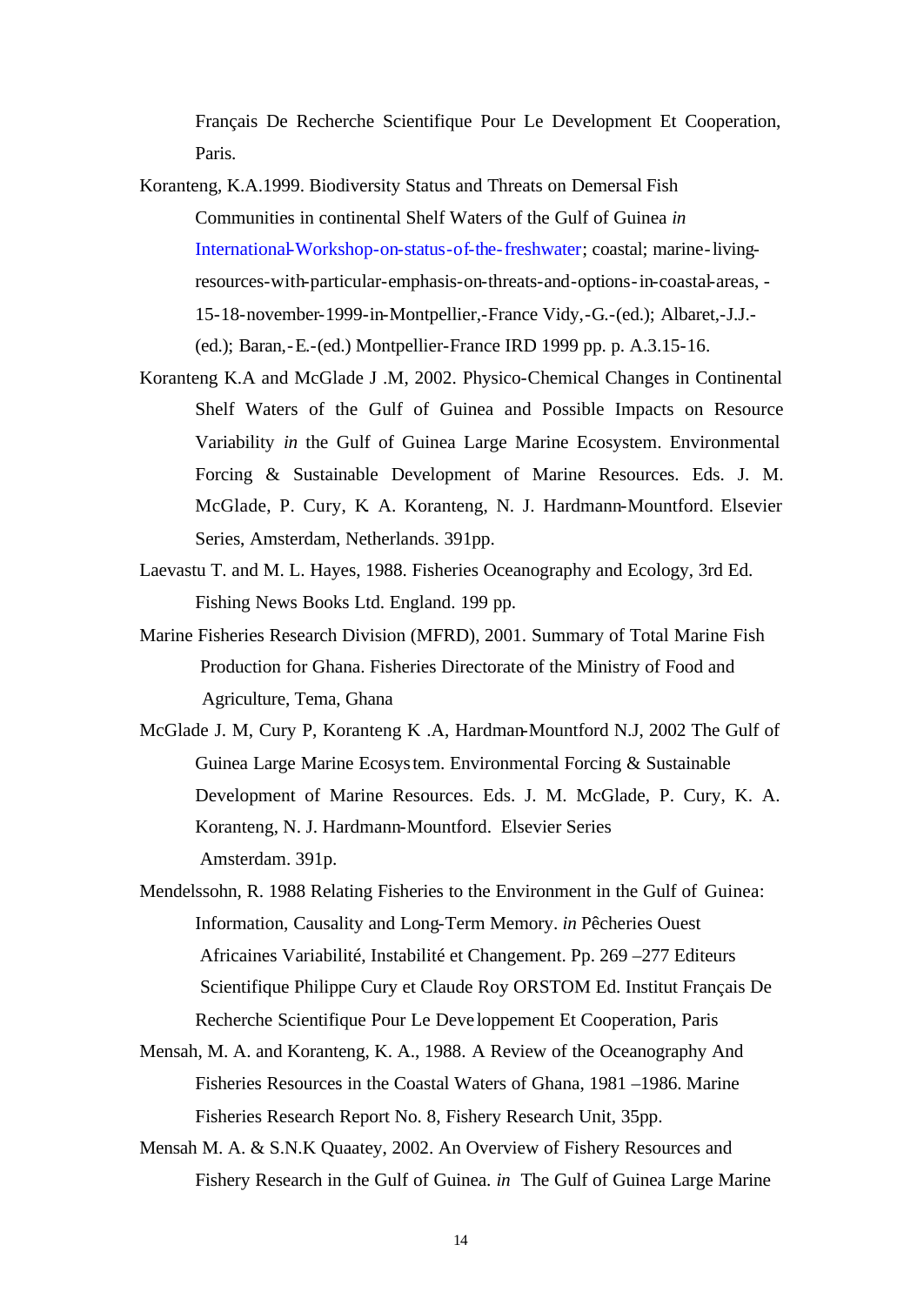Ecosystem. Environmental Forcing & Sustainable Development of Marine Resources. Eds. J. M. McGlade, P. Cury, K. A. Koranteng, N. J. Hardman-Mountford. The Gulf of Guinea Large Marine Ecosystem. Environmental Forcing & Sustainable Development of Marine Resources. Ed. K. Shemann. Elsevier Series Amsterdam, Netherlands. 391pp

- Mensah, M. A.1991. The Influence of Climatic Changes in the Coastal Oceanography of Ghana *in* Pêcheries Ouest Africaines Variabilité, Instabilité et Changement. Pp. 67 –79. Editeurs Scientifique Philippe Cury et Claude Roy ORSTOM Ed. Institut Français De Recherche Scientifique Pour Le Developpement Et Cooperation, Paris
- Nkansah A, 2002. Meteorological Services Department, Accra, Ghana.
- Perrotta RG, MG Vinas, Hernandez DR, Trigali L. 2001 Temperature conditions in the Argentine chub mackerel (*Scomber japonicus*) fishing ground: implications for fishery management Fisheries Oceanography [Fish. Oceanography.]. Vol. 10, no. 3, pp. 275-283
- Quaatey, S. N. K., 1996. Report on the Synthesis of Recent Evaluations Undertaken On the Major Fish Stock in Ghanaian Waters, Marine Fisheries Research Division, Fisheries Directorate of the Ministry of Food and Agriculture, Tema, Ghana.
- Quaatey S. N. K., 2002. Marine Fisheries Research Division, Fisheries Directorate of the Ministry of food and Agriculture, Tema, Ghana.
- Quinn T. S. II and Deriso R. B.1999. Quantitative Fish Dynamics. Oxford Univerity Press. New York
- Republic of Ghana, 2000. Ghana's Initial National Communication under the United Nations Framework Convention on Climate Change, Environmental Protection Agency, Accra- Ghana.
- Rothschild, B. 1996. How Bountiful are Ocean Fisheries? *CONSEQUENCES*: 2. No1. (www. gcrio.ciesin.org/CONSEQUENCES/winter96/oceanfish.html)
- Roy,-C..1993. The Cote-d'Ivoire and Ghana Coastal Upwellings Dynamics and Changes Dynamics-and-use-of-Sardinella-resources-from-upwelling-off-Ghana-and-Ivory-coast.-DYNAMIQUE-ET-USAGE-DES-RESSOURCES-EN Bard,-F.X.-eds.; Koranteng -K.A.-eds. Paris-France ORSTOM 1995 pp. 346-361.
- Roy, C. 1996. An Upwelling Induced Retention Area off Senegal: A Mechanism to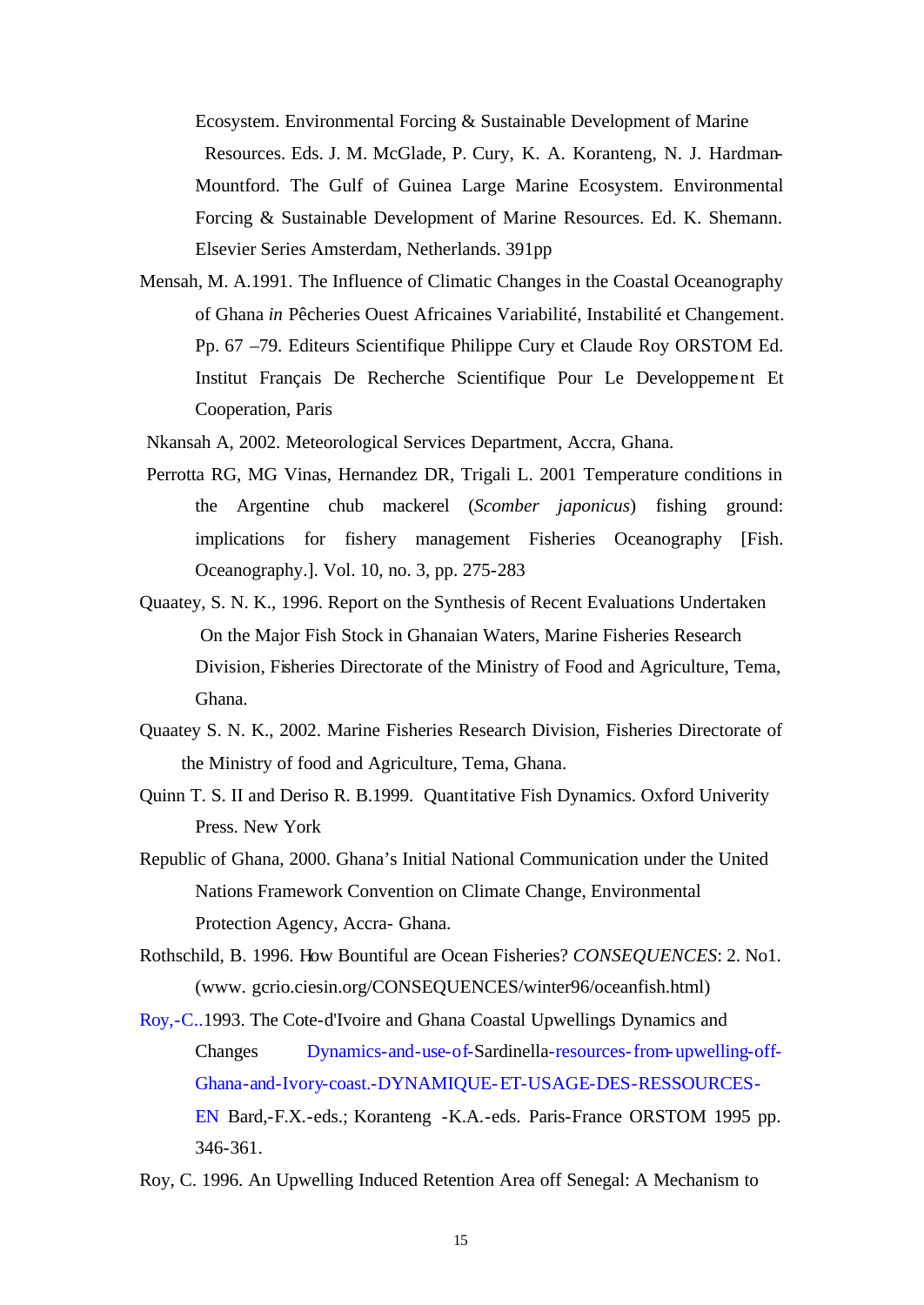Link Upwelling and Retention Processes in *South African Journal of Marine Science* 1998. Vol. 19 pp. 89-98.

- Schnur R, 2002 Climatic Science: The forecast*. Nature* Vol.415, No.6871. pp 483- 484.ccc Mac Millan publishers
- Sharp G., 1992. Climate Change, the Indian Ocean Tuna Fishery, and Empiricism. Ch. 16 *in* Climate Variability, Climate Change and Fisheries, ed. M. H. Glantz, Cambridge University Press, ISBN, UK. 450 pp.
- Sloane, Christine S and Tesche T.W, c1991, Atmospheric Chemistry: Models and Predictions for Climate and Air Quality, Lewis Publishers, 169pp
- Spencer W., 2001. The Discovery of Global Warming: General Circulation Models of the Atmosphere Based on Edwards, P., 2000. A Brief History of Atmospheric General Circulation Modelling in General Circulation Model Development, Ed. David A. Randall, pp67-90. San Diego, CA: Academic Press
- ter Braak CJF and Petr Smilauer, 1998. CANOCO Reference Manual and User's Guide to CANOCO for Windows. Software for Canonical Community Ordination (Version 4) Centre for Biometry, Wageningen, and Nederlands. pp15-301
- Verstraete, -J. -M.; Picaut, -J. 1983. Variation of Sea Level, Sea Surface Temperature and Dynamic Height along the Northern Coast of the Gulf of Guinea. OCEANOGR.-TROP. 1983. Vol. 18, no. 2, pp. 139-162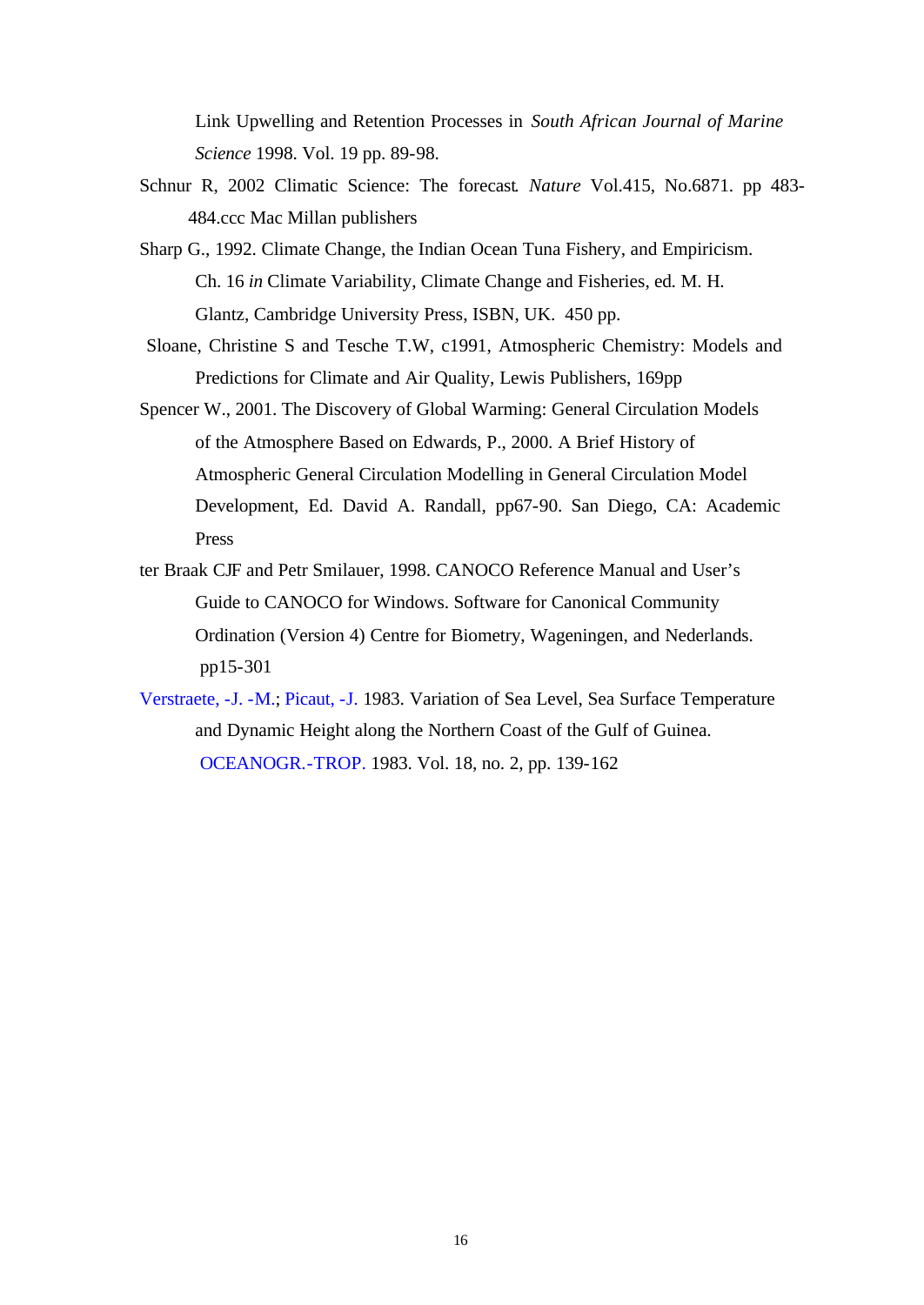|      | Ghana<br>* Data Unavailable |        |                                    |                              |                               |                               |  |  |
|------|-----------------------------|--------|------------------------------------|------------------------------|-------------------------------|-------------------------------|--|--|
|      |                             |        | YEAR SST(°C MAT(°C) SALINITY (ppt) | <b>PRECIPITATION</b><br>(mm) | <b>MINIMUM</b><br>TEMPERATURE | <b>MAXIMUM</b><br>TEMPERATURE |  |  |
| 1960 | $\ast$                      | $\ast$ | $\ast$                             | $\ast$                       | 23.2                          | 29.9                          |  |  |
| 1961 | $\ast$                      | 26.6   | $\ast$                             | 7602.7                       | 23.2                          | 30.0                          |  |  |
| 1962 | $\ast$                      | 26.6   | $\ast$                             | 9651                         | 23.2                          | 30.1                          |  |  |
| 1963 | 26.6                        | 27.0   | $\ast$                             | 8857.7                       | 23.5                          | 30.5                          |  |  |
| 1964 | 25.4                        | 26.5   | *                                  | 6501.2                       | 23.0                          | 29.9                          |  |  |
| 1965 | 26.1                        | 26.6   | $\ast$                             | 6864.8                       | 23.3                          | 30.1                          |  |  |
| 1966 | 26.0                        | 26.9   | $\ast$                             | 5324.7                       | 23.6                          | 30.0                          |  |  |
| 1967 | 25.9                        | 26.5   | $\ast$                             | 6711.4                       | 23.2                          | 29.9                          |  |  |
| 1968 | 26.7                        | 26.8   | 31.10                              | 11426.5                      | 23.6                          | 30.1                          |  |  |
| 1969 | 26.0                        | 27.0   | 32.95                              | 6594.2                       | 23.9                          | 30.3                          |  |  |
| 1970 | 26.2                        | 26.9   | 33.67                              | 6696.9                       | 23.6                          | 30.5                          |  |  |
| 1971 | 25.8                        | 26.5   | 33.69                              | 6928.5                       | 23.1                          | 30.0                          |  |  |
| 1972 | 26.0                        | 26.8   | 34.56                              | 6014.9                       | 23.4                          | 30.1                          |  |  |
| 1973 | 26.3                        | 27.3   | 34.82                              | 7303.4                       | 23.9                          | 30.7                          |  |  |
| 1974 | 26.0                        | 26.6   | 34.51                              | 8155.7                       | 23.2                          | 29.9                          |  |  |
| 1975 | 25.6                        | 26.3   | 34.73                              | 6411.1                       | 22.9                          | 29.7                          |  |  |
| 1976 | 24.8                        | 25.8   | 34.59                              | 5586.7                       | 23.0                          | 29.2                          |  |  |
| 1977 | 25.4                        | 26.8   | 35.05                              | 3667.4                       | 23.7                          | 30.0                          |  |  |
| 1978 | 25.7                        | 26.6   | 34.53                              | 5534.5                       | 23.5                          | 29.7                          |  |  |
| 1979 | 26.4                        | 27.0   | 34.22                              | 8766.6                       | 23.9                          | 30.1                          |  |  |
| 1980 | 25.9                        | 26.8   | 34.42                              | 7370.3                       | 23.7                          | 29.9                          |  |  |
| 1981 | 26.0                        | 26.9   | 34.27                              | 6270.6                       | 23.8                          | 30.2                          |  |  |
| 1982 | 25.7                        | 26.9   | 34.59                              | 7426.4                       | 24.0                          | 30.8                          |  |  |
| 1983 | 25.3                        | 26.7   | 35.09                              | 3352.2                       | 24.4                          | 30.8                          |  |  |
| 1984 | 26.4                        | 27.0   | 34.98                              | 5569.5                       | 24.2                          | 31.0                          |  |  |
| 1985 | 25.8                        | 26.9   | 35.21                              | 5778.8                       | 24.2                          | 30.9                          |  |  |
| 1986 | 25.4                        | 26.7   | 35.16                              | 5115.7                       | 23.7                          | 30.1                          |  |  |
| 1987 | 27.0                        | 27.3   | 35.17                              | 7422.1                       | 24.1                          | 30.2                          |  |  |
| 1988 | 26.6                        | 26.9   | 35.22                              | 6235.1                       | 23.1                          | 30.1                          |  |  |
| 1989 | 26.3                        | 26.9   | 34.87                              | 5602                         | 23.2                          | 30.3                          |  |  |
| 1990 | 25.9                        | 27.0   | 35.46                              | 4492.6                       | 23.3                          | 30.1                          |  |  |
| 1991 | 26.2                        | 27.0   | 35.17                              | 7077.3                       | 23.5                          | 29.8                          |  |  |
| 1992 | 25.8                        | 26.9   | 35.18                              | 4877.9                       | 23.6                          | 30.3                          |  |  |
| 1993 | 26.6                        | 27.1   | 35.06                              | 5947.8                       | 23.8                          | 30.5                          |  |  |
| 1994 | 26.4                        | 27.0   | 35.12                              | 6137.8                       | 23.7                          | 30.3                          |  |  |
| 1995 | 26.7                        | 27.2   | $\ast$                             | 6715.6                       | 23.9                          | 30.7                          |  |  |
| 1996 | 26.2                        | 27.1   | 35.38                              | 7460.4                       | 24.0                          | 30.3                          |  |  |
| 1997 | 26.2                        | 27.0   | 34.81                              | 8405.12                      | 23.9                          | 30.3                          |  |  |
| 1998 | 25.9                        | 27.8   | 34.84                              | 3893.5                       | 24.6                          | 31.1                          |  |  |
| 1999 | 26.3                        | 27.2   | 35.14                              | 5901.7                       | 23.9                          | 30.5                          |  |  |
| 2000 | 26.1                        | 27.2   | 34.45                              | 4519.6                       | 24.0                          | 30.4                          |  |  |
| 2001 | 26.4                        | 27.5   | 34.49                              | 5953.7                       | 25.4                          | 32.5                          |  |  |

Summary of Annual Variation in Climatic Variables Source MSD Database, MFRD,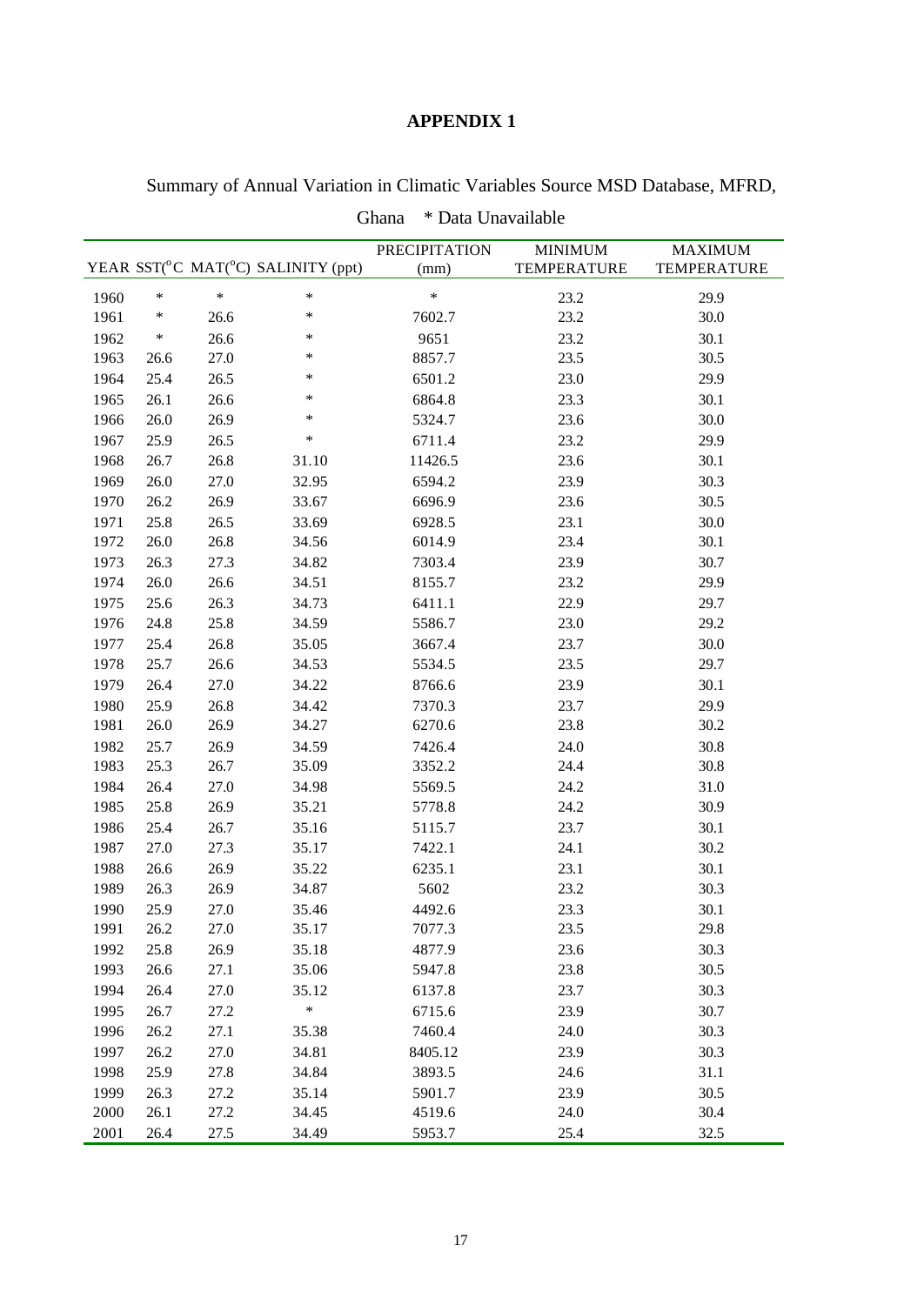

Appendix 2A Trends in Maximum & Minimum Air Temperature

### **SUMMARY OUTPUT**

| Regression        |          |  |  |  |  |  |  |  |  |
|-------------------|----------|--|--|--|--|--|--|--|--|
| <b>Statistics</b> |          |  |  |  |  |  |  |  |  |
| Multiple 0.573844 |          |  |  |  |  |  |  |  |  |
| R                 |          |  |  |  |  |  |  |  |  |
| R Square          | 0.329297 |  |  |  |  |  |  |  |  |
| Adjusted          | 0.3121   |  |  |  |  |  |  |  |  |
| R Square          |          |  |  |  |  |  |  |  |  |
| Standard 0.274785 |          |  |  |  |  |  |  |  |  |
| Error             |          |  |  |  |  |  |  |  |  |
| Observati         | 41       |  |  |  |  |  |  |  |  |
| ons               |          |  |  |  |  |  |  |  |  |

ANOVA

|           | df | SS                   | MS | н | Significance F                              |
|-----------|----|----------------------|----|---|---------------------------------------------|
| Regressio |    |                      |    |   | 1 1.445796 1.445796 19.14794956 8.76378E-05 |
| n         |    |                      |    |   |                                             |
| Residual  |    | 39 2.944756 0.075507 |    |   |                                             |
| Total     |    | 40 4.390552          |    |   |                                             |
|           |    |                      |    |   |                                             |

|             |     |             |  | Coefficie Standard t Stat P-value Lower 95% Upper 95% Lower 95.0% Upper                      |  |       |
|-------------|-----|-------------|--|----------------------------------------------------------------------------------------------|--|-------|
|             | nts | <b>Emor</b> |  |                                                                                              |  | 95.0% |
|             |     |             |  | Intercept -4.55428 7.18503 -0.63386 0.529874569 -19.0873623 9.978801023 -19.0873623 9.978801 |  |       |
| $X$ and $X$ |     |             |  | 0.015871 0.003627 4.375837 8.76378E-05 0.008534649 0.023206857 0.008534649 0.023207          |  |       |
| Variable    |     |             |  |                                                                                              |  |       |
|             |     |             |  |                                                                                              |  |       |

Appendix 2B Autocorrelation Analysis: Mean Air Temperature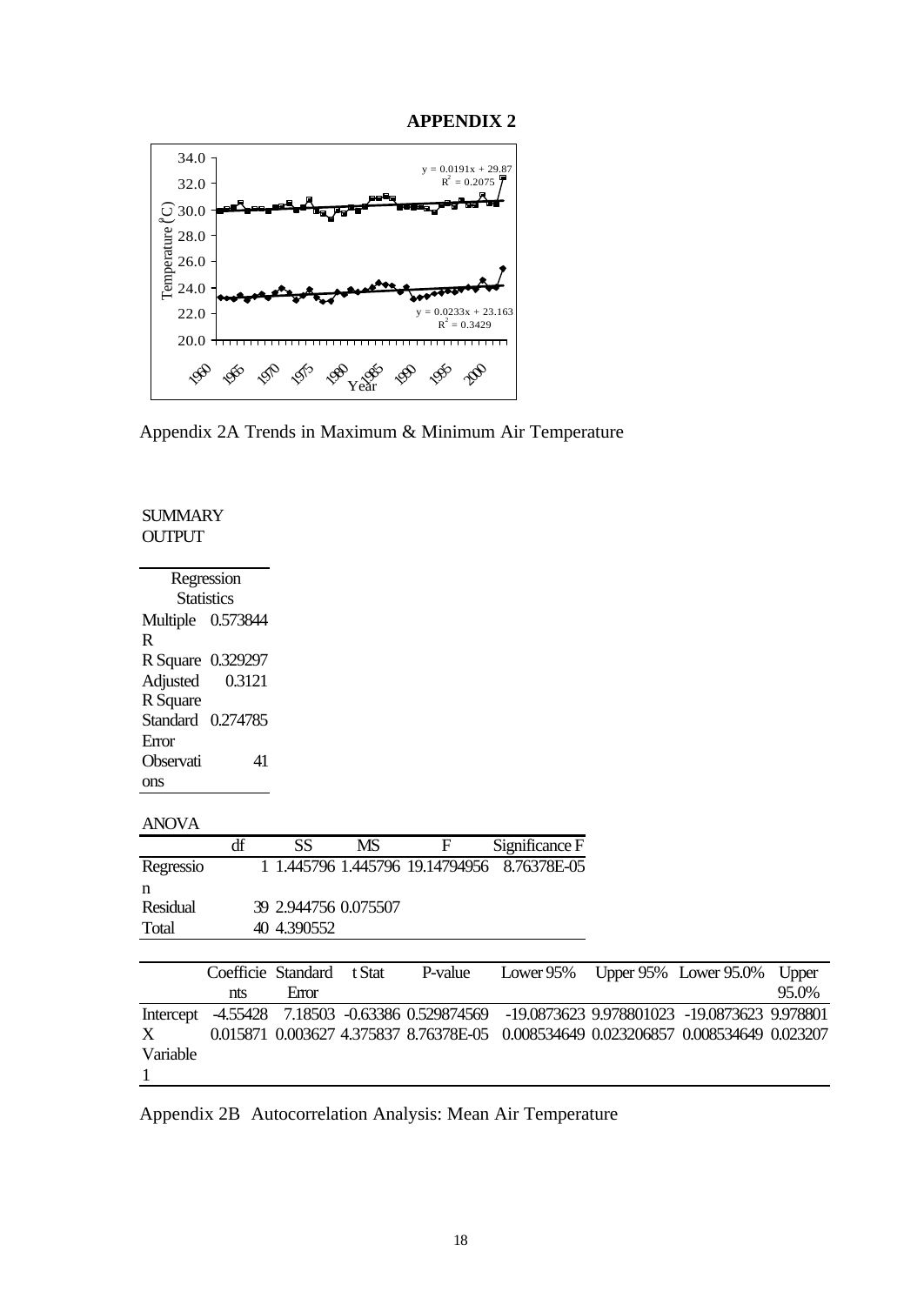### **SUMMARY** OUTPUT

|              | Regression        |                      |           |                                        |                                                       |                             |                       |                |
|--------------|-------------------|----------------------|-----------|----------------------------------------|-------------------------------------------------------|-----------------------------|-----------------------|----------------|
|              | <b>Statistics</b> |                      |           |                                        |                                                       |                             |                       |                |
| Multiple     | 0.23332           |                      |           |                                        |                                                       |                             |                       |                |
| R            |                   |                      |           |                                        |                                                       |                             |                       |                |
|              | R Square 0.054438 |                      |           |                                        |                                                       |                             |                       |                |
| Adjusted     | 0.028882          |                      |           |                                        |                                                       |                             |                       |                |
| R Square     |                   |                      |           |                                        |                                                       |                             |                       |                |
|              | Standard 0.437952 |                      |           |                                        |                                                       |                             |                       |                |
| Error        |                   |                      |           |                                        |                                                       |                             |                       |                |
| Observati    | 39                |                      |           |                                        |                                                       |                             |                       |                |
| ons          |                   |                      |           |                                        |                                                       |                             |                       |                |
|              |                   |                      |           |                                        |                                                       |                             |                       |                |
| <b>ANOVA</b> |                   |                      |           |                                        |                                                       |                             |                       |                |
|              | df                | <b>SS</b>            | <b>MS</b> | F                                      | Significance F                                        |                             |                       |                |
|              |                   |                      |           |                                        |                                                       |                             |                       |                |
| Regressio    |                   |                      |           | 1 0.408572 0.408572 2.130174334        | 0.152863077                                           |                             |                       |                |
| n            |                   |                      |           |                                        |                                                       |                             |                       |                |
| Residual     |                   | 37 7.096679 0.191802 |           |                                        |                                                       |                             |                       |                |
| Total        |                   | 38 7.505252          |           |                                        |                                                       |                             |                       |                |
|              |                   |                      |           |                                        |                                                       |                             |                       |                |
|              | Coefficie         | Standard             | t Stat    | P-value                                | Lower 95%                                             |                             | Upper 95% Lower 95.0% |                |
|              | nts               | Error                |           |                                        |                                                       |                             |                       | Upper<br>95.0% |
|              |                   |                      |           |                                        |                                                       |                             |                       |                |
| Intercept    | 8.024258          |                      |           |                                        | 12.3502 0.649727 0.519882167 -16.99959529 33.04811107 |                             | 16.99959529           | $-33.04811$    |
| X            |                   |                      |           | 0.009094 0.006231 1.459512 0.152863077 |                                                       | $-0.00353102$ $0.021719686$ | $-0.00353102$         | 0.02172        |
| Variable     |                   |                      |           |                                        |                                                       |                             |                       |                |

Appendix 3A Autocorrelation Analysis: Sea Surface Temperature



Appendix 3B Comparison of SST values used by Anakwah and Santos, 2002 & Minta, 2003, 1975-1999.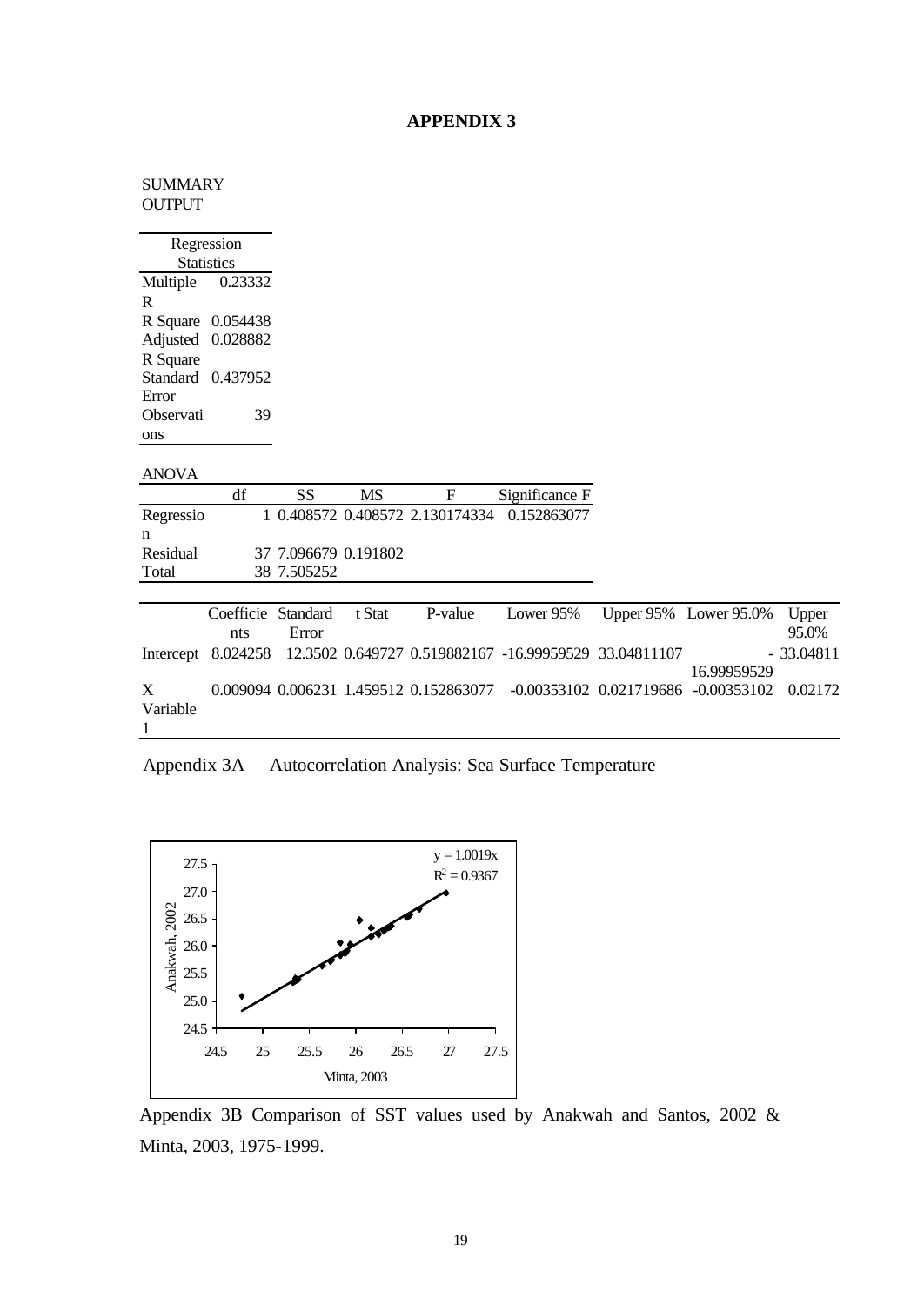| SUMMARY                      |
|------------------------------|
| OUTPUT                       |
|                              |
| <b>Regression Statistics</b> |

|           | www.namman |
|-----------|------------|
| Multiple  | 0.400684   |
| R         |            |
| R Square  | 0.160548   |
| Adjusted  | 0.139023   |
| R Square  |            |
| Standard  | 1476.808   |
| Error     |            |
| Observati | 41         |
| ons       |            |

|           | df | SS                  | MS | ы                               | Significance F |
|-----------|----|---------------------|----|---------------------------------|----------------|
| Regressio |    |                     |    | 1 16267523 16267523 7.458871388 | 0.009429756    |
| n         |    |                     |    |                                 |                |
| Residual  |    | 39 85057557 2180963 |    |                                 |                |
| Total     |    | 40 1.01E+08         |    |                                 |                |
|           |    |                     |    |                                 |                |

|            | Coefficien Standard |       | t Stat | P-value | Lower 95% Upper 95% Lower 95.0%                                                        |  | Upper |
|------------|---------------------|-------|--------|---------|----------------------------------------------------------------------------------------|--|-------|
|            | ts                  | Error |        |         |                                                                                        |  | 95.0% |
| Intercept  |                     |       |        |         | 111951.2 38615.39 2.899135 0.006114997 33844.30409 190058.148 33844.30409 190058.1     |  |       |
| X          |                     |       |        |         | -53,2359 19,49253 -2,73109 0,009429756 -92,66324381 -13,80859591 -92,66324381 -13,8086 |  |       |
| Variable 1 |                     |       |        |         |                                                                                        |  |       |

Appendix 4A Autocorrelation Analysis: Total Coastal Precipitation



Appendix 4.B Fluctuations in Historic MAT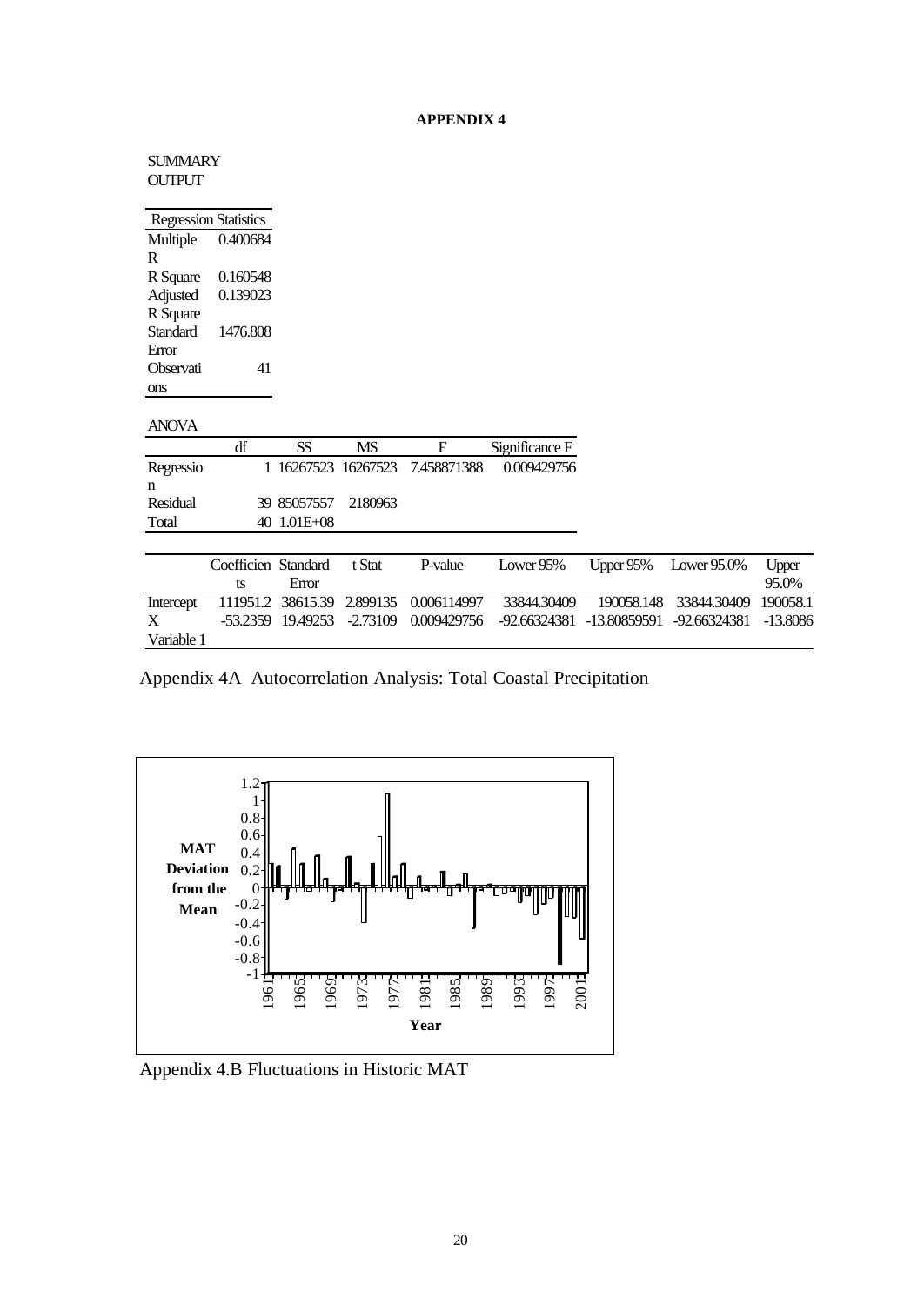



Appendix 5A Fluctuations of Historic SST about the Mean



Appendix 5B Fluctuations of Historic Salinity about the Mean



Appendix 5C Fluctuations of Historic Precipitation about the Mean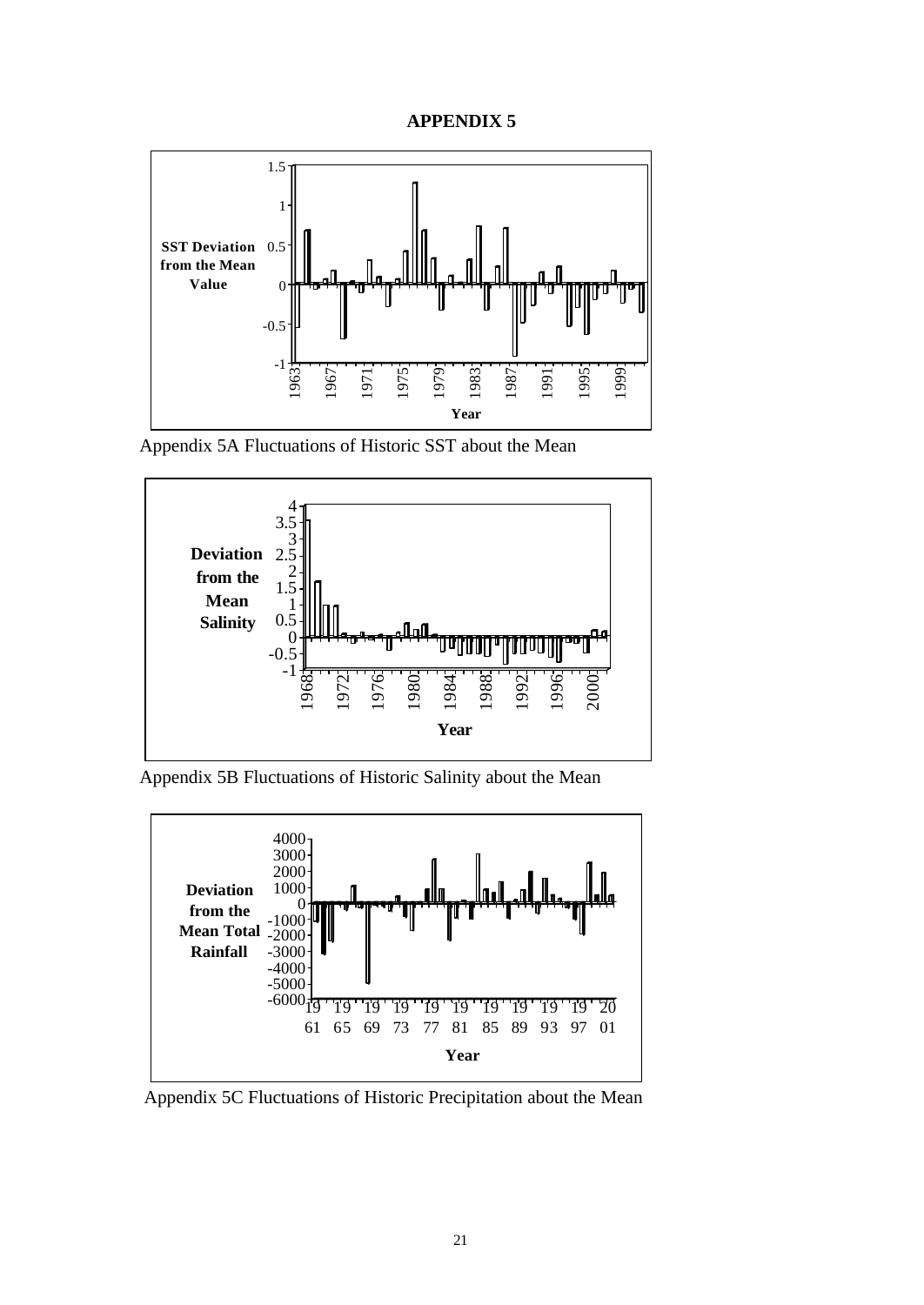

Appendix 6A Seasonal Variation of MAT (based on 1961-2001)



Appendix 6B Seasonal Variation of Precipitation (Based on 1961-2001)



Appendix 6C Seasonal Variation of Salinity (Based on 1968-2001)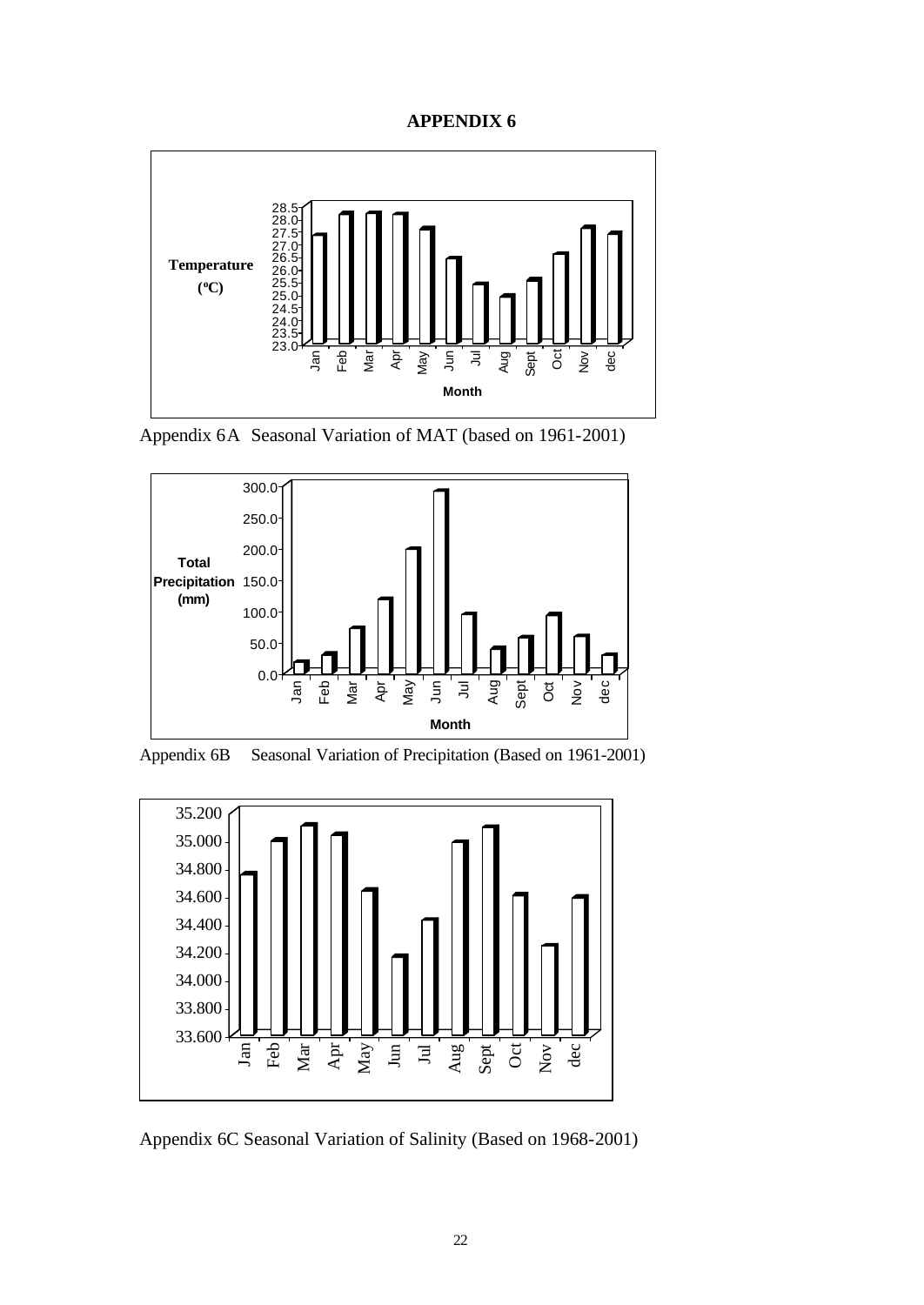## **Appendix 7**



Appendix 7A Seasonal Variation of Maximum and Minimum Temperature (Based on 1960 – 2001)

Appendix 7B Results of Correlation Analysis for Climatic Variables Measured along the Coast of Ghana

| I GALSOIL COLLEIAUOIIS |            |       |            |            |  |  |  |  |  |
|------------------------|------------|-------|------------|------------|--|--|--|--|--|
|                        | <b>SST</b> | MAT   | <b>SAL</b> | <b>PPN</b> |  |  |  |  |  |
| <b>SST</b>             | 1.000      | 0.643 | $-0.167$   | 0.502      |  |  |  |  |  |
| <b>MAT</b>             |            | 1.000 | 0.134      | $-0.103$   |  |  |  |  |  |
| <b>SAL</b>             |            |       | 1.000      | $-0.593$   |  |  |  |  |  |
| <b>PPN</b>             |            |       |            | 1.000      |  |  |  |  |  |

### **Pearson Correlations**

Pearson Probabilities

| <b>Propabilities</b> |            |       |            |            |  |  |  |  |  |
|----------------------|------------|-------|------------|------------|--|--|--|--|--|
|                      | <b>SST</b> | MAT   | <b>SAL</b> | <b>PPN</b> |  |  |  |  |  |
| <b>SST</b>           | 0.000      | 0.000 | 0.317      | 0.001      |  |  |  |  |  |
| <b>MAT</b>           |            | 0.000 | 0.424      | 0.536      |  |  |  |  |  |
| <b>SAL</b>           |            |       | 0.000      | 0.000      |  |  |  |  |  |
| <b>PPN</b>           |            |       |            | 0.000      |  |  |  |  |  |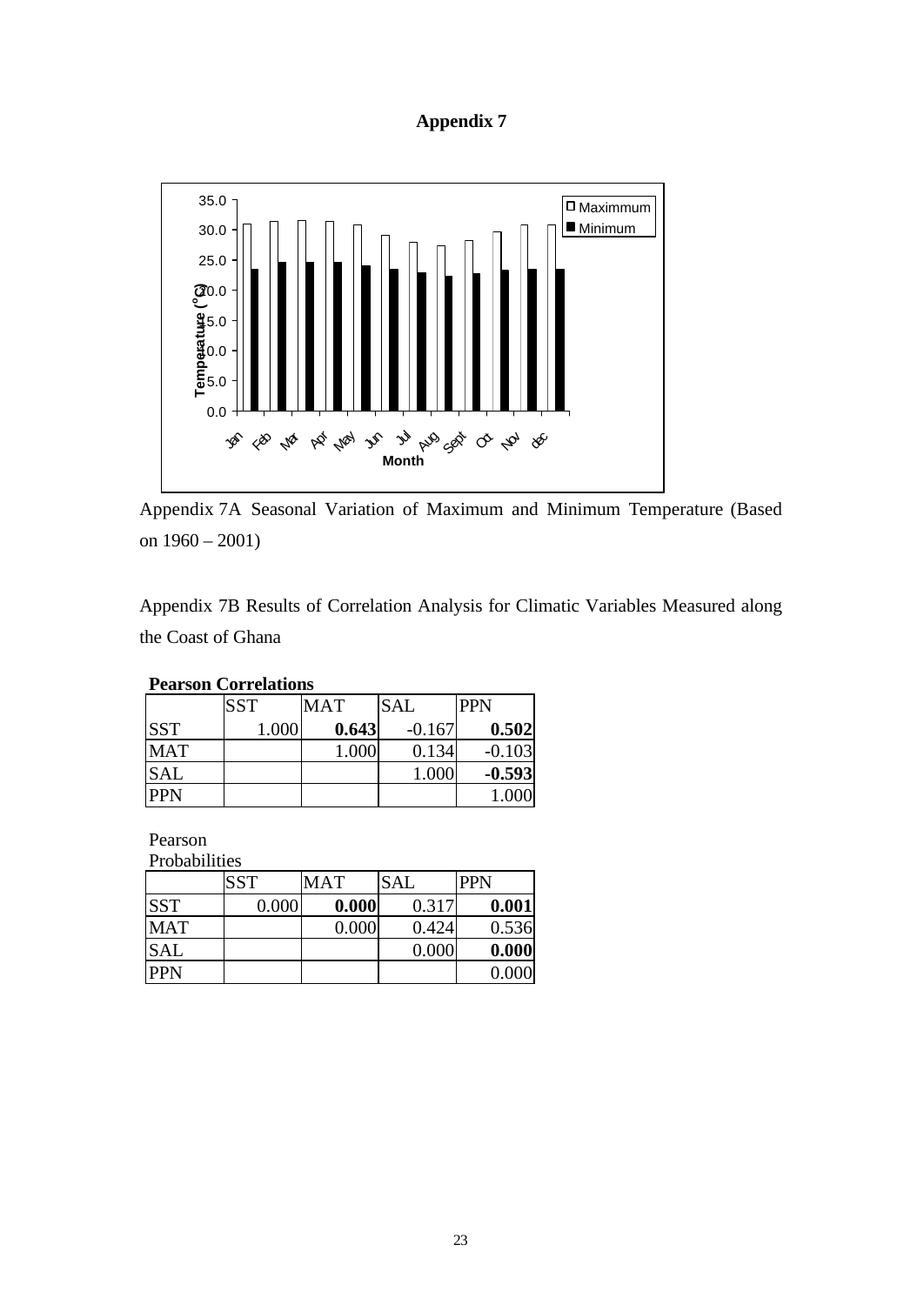Appendix 8A. Regression Statistics for Precipitation Trend along the Coast of Ghana

| Multiple R            | 0.400684   |              |                                                |                           |                |     |             |            |
|-----------------------|------------|--------------|------------------------------------------------|---------------------------|----------------|-----|-------------|------------|
| R Square              | 0.160548   |              |                                                |                           |                |     |             |            |
| Adjusted R            | 0.139023   |              |                                                |                           |                |     |             |            |
| Square                |            |              |                                                |                           |                |     |             |            |
| <b>Standard Error</b> | 1476.808   |              |                                                |                           |                |     |             |            |
| Observations          | 41         |              |                                                |                           |                |     |             |            |
|                       |            |              |                                                |                           |                |     |             |            |
| <b>ANOVA</b>          |            |              |                                                |                           |                |     |             |            |
|                       | df         | SS           | MS.                                            | F                         | Significance F |     |             |            |
| Regression            | 1          | 16267523     |                                                | 16267523 7.458871 0.00943 |                |     |             |            |
| Residual              | 39         | 85057557     | 2180963                                        |                           |                |     |             |            |
| Total                 | 40         | $1.01E + 08$ |                                                |                           |                |     |             |            |
|                       |            |              |                                                |                           |                |     |             |            |
|                       | Coefficien | Standard     | t Stat                                         | P-value                   | Lower          |     | Upper Lower | Upper      |
|                       | ts         | Error        |                                                |                           | 95%            |     | 95% 95.0%   | 95.0%      |
| Intercept             | 111951.2   |              | 38615.39 2.899135 0.006115 33844.3 19005 33844 |                           |                |     |             | 190058.    |
|                       |            |              |                                                |                           |                | 8.1 | $\cdot$ 3   |            |
| X Variable 1          | $-53.2359$ | 19.49253     | $-2.73109$                                     | 0.00943                   |                |     |             | - -13.8086 |
|                       |            |              |                                                |                           | 92.6632 13.80  |     | 92.66       |            |
|                       |            |              |                                                |                           |                | 86  | 32          |            |
|                       |            |              |                                                |                           |                |     |             |            |

Appendix 8B Regression Statistics for SST Trend along the Coast of Ghana

| Multiple R               | 0.2333198 |                                                             |    |   |           |                |           |            |
|--------------------------|-----------|-------------------------------------------------------------|----|---|-----------|----------------|-----------|------------|
|                          | 47        |                                                             |    |   |           |                |           |            |
| R Square                 | 0.0544381 |                                                             |    |   |           |                |           |            |
|                          | 51        |                                                             |    |   |           |                |           |            |
| Adjusted R               | 0.0288824 |                                                             |    |   |           |                |           |            |
| Square                   | 25        |                                                             |    |   |           |                |           |            |
| Standard Error 0.4379522 |           |                                                             |    |   |           |                |           |            |
|                          | 22        |                                                             |    |   |           |                |           |            |
| Observations             | 39        |                                                             |    |   |           |                |           |            |
|                          |           |                                                             |    |   |           |                |           |            |
| <b>ANOVA</b>             |           |                                                             |    |   |           |                |           |            |
|                          | df        | SS                                                          | MS | F |           | Significance F |           |            |
| Regression               |           | 1 0.40857201 0.40857 2.13017 0.15286                        |    |   |           |                |           |            |
|                          |           | 4                                                           | 2  | 4 | 3         |                |           |            |
| Residual                 |           | 37 7.0966795 0.19180                                        |    |   |           |                |           |            |
|                          |           |                                                             | 2  |   |           |                |           |            |
| Total                    |           | 38 7.50525151                                               |    |   |           |                |           |            |
|                          |           | 4                                                           |    |   |           |                |           |            |
|                          |           | Coefficient Standard t Stat P-value Lower Upper Lower Upper |    |   |           |                |           |            |
|                          | S         | Error                                                       |    |   | 95%       | 95%            | 95.0%     | 95.0%      |
| Intercept                |           | 8.0242578 12.3501977 0.64972 0.51988                        |    |   |           | - 33.0481      |           | - 33.0481  |
|                          | 88        | 5                                                           | 7  |   | 2 16.9996 |                | 1 16.9996 |            |
| Year                     |           | 0.0090943 0.00623107 1.45951 0.15286                        |    |   |           | $-0.02172$     |           | $-0.02172$ |
|                          | 33        | 9                                                           | 2  |   | 3 0.00353 |                | 0.00353   |            |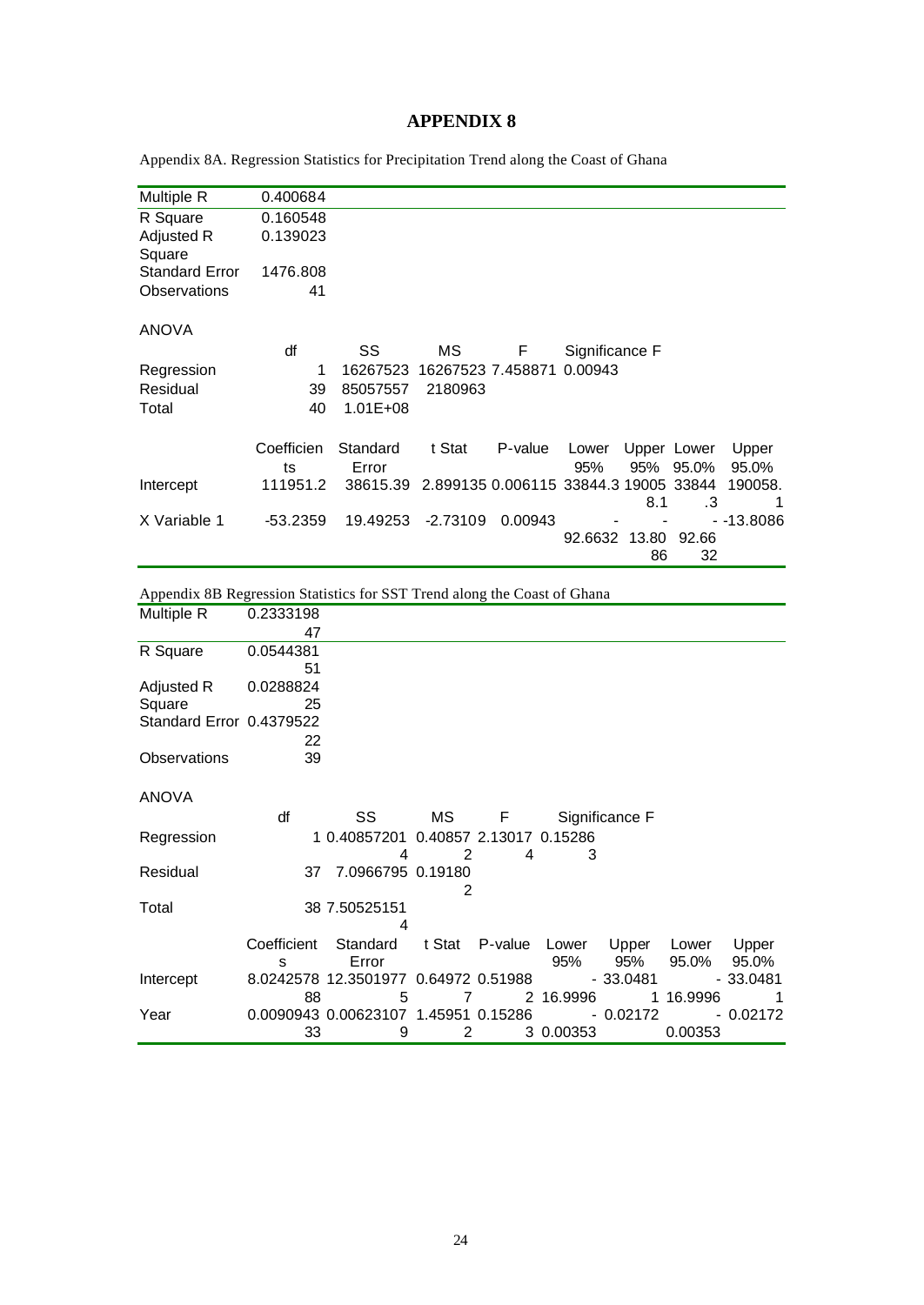| Year |            |            | Species Catch (mt) |          |        | Effort  |
|------|------------|------------|--------------------|----------|--------|---------|
|      |            |            |                    |          |        | (trips) |
|      | Round      | Flat       | Anchovy            | Chub     | Guinea |         |
|      | Sardinella | Sardinella |                    | Mackerel | Shrimp |         |
| 1972 | 71267.4    | 3001       | $\ast$             | 1682.4   | *      | 538751  |
| 1973 | 3074.5     | 7537.3     | $\ast$             | 1543.3   | $\ast$ | 698196  |
| 1974 | 1408.1     | 16110.9    | 33440.8            | 484.7    | ∗      | 496180  |
| 1975 | 1931.1     | 18328.5    | 32172.1            | 832.7    | ∗      | 520989  |
| 1976 | 12008.7    | 17472      | 28656.6            | 71.6     | ∗      | 442201  |
| 1977 | 9581.6     | 14696      | 35042.9            | 93.3     | $\ast$ | 613729  |
| 1978 | 40257.3    | 11069.5    | 51424.1            | 304.2    | ∗      | 672414  |
| 1979 | 9247.4     | 14249.1    | 36675.9            | 51.8     | $\ast$ | 827836  |
| 1980 | 19426.1    | 11310.1    | 37908.1            | 43.4     | 451.9  | 662540  |
| 1981 | 10066.5    | 12445.3    | 67535.5            | 327.4    | 385.8  | 676161  |
| 1982 | 20110.4    | 12378.3    | 46435              | 87.9     | 230.3  | 745190  |
| 1983 | 36299      | 7667.6     | 24392.3            | 194.9    | 163.4  | 787211  |
| 1984 | 34816.3    | 10077.1    | 47230.9            | 540.3    | 172.5  | 908052  |
| 1985 | 54072.5    | 22233.9    | 27590.3            | 45.2     | 106.8  | 695981  |
| 1986 | 45488.9    | 16633.5    | 15208.5            | 16865.7  | 482.6  | 897500  |
| 1987 | 45670.7    | 25479.2    | 87984.4            | 397.3    | 1455.4 | 3546324 |
| 1988 | 75851.5    | 10450.4    | 75902.3            | 7423.5   | 1039.8 | 867841  |
| 1989 | 61158.5    | 14097.7    | 76347.9            | 11035.8  | 1152.9 | 773203  |
| 1990 | 43166.5    | 14549      | 74668.1            | 6671.9   | 2326.4 | 839811  |
| 1991 | 50447      | 8206.7     | 65490              | 21028.5  | 865.2  | 1757136 |
| 1992 | 119514.7   | 14240.3    | 85384.4            | 9819.2   | 2042.4 | 860681  |
| 1993 | 90600.4    | 16797.1    | 81349.7            | 3455.5   | 977.9  | 1009118 |
| 1994 | 67565.6    | 12309.5    | 60519.3            | 3554.7   | 907.4  | 813104  |
| 1995 | 65597.5    | 13091.6    | 65496.7            | 8323.1   | 1798.3 | 1168906 |
| 1996 | 77866.2    | 13038.5    | 66552              | 6852.3   | 1104.5 | 1028128 |
| 1997 | 46383.9    | 14069.7    | 82723.6            | 7086.1   | 1303.1 | 674750  |
| 1998 | 54595.6    | 14770.3    | 44643.7            | 1972     | 1109.8 | 1269328 |
| 1999 | 48498.2    | 12850.1    | 39840              | 6572.9   | 922.3  | 1418903 |
| 2000 | 98864.7    | 14934.9    | 83500.8            | 14835.4  | 1130.6 | 834937  |
| 2001 | 64103.6    | 15853.4    | 68174.6            | 9574.3   | 1121.6 | 892534  |

 Appendix 9 Annual Production of the Major Marine Stocks in Ghana. Source: MRFD \* Data Unavailable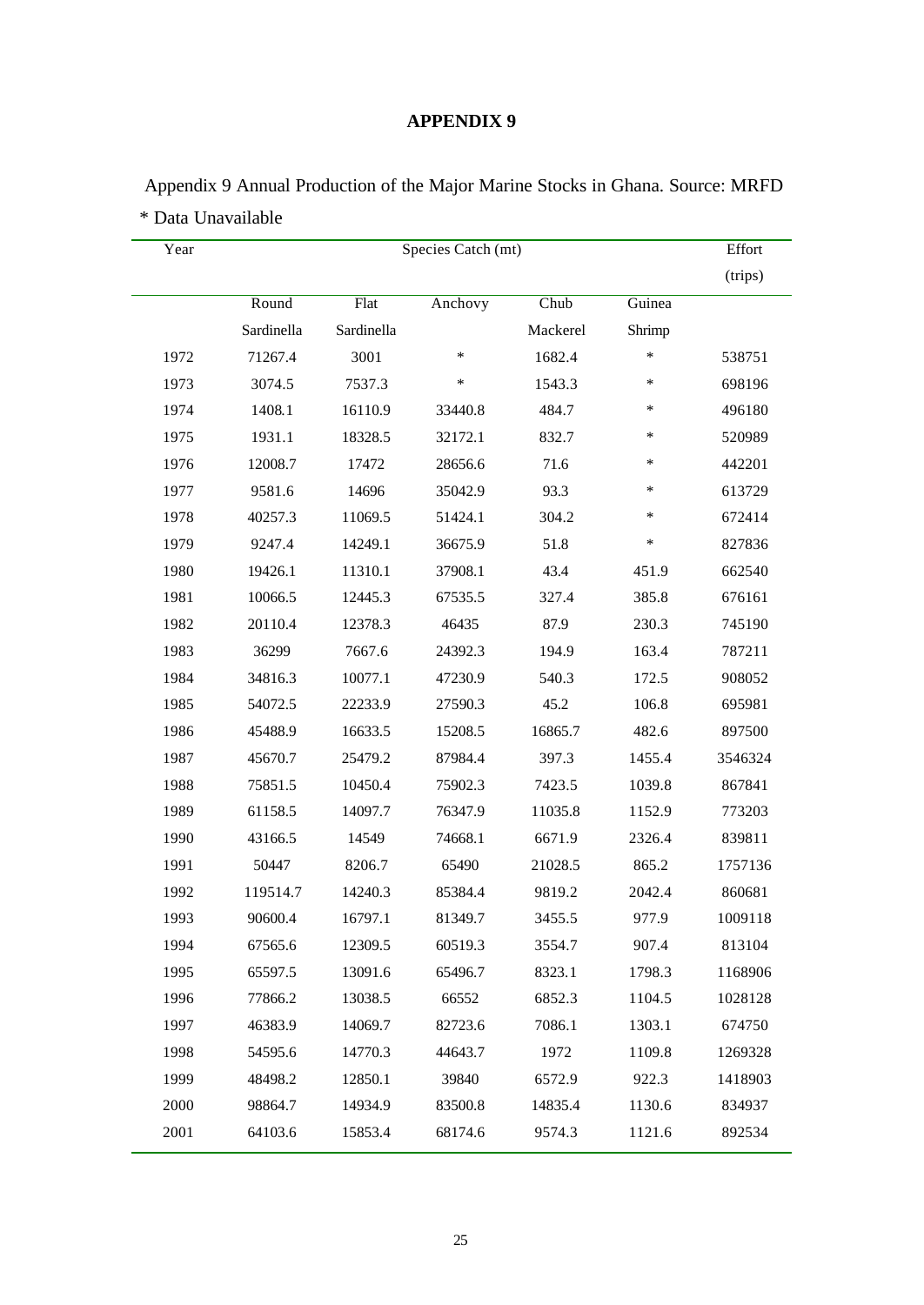#### **Appendix 10**



Appendix 10A Fluctuation in Landings of Round Sardinella in Relation to SST Deviations from the Mean



Appendix 10B Fluctuation in Landings of Flat Sardinella in Relation to SST Deviations from the Mean



Appendix 10C Fluctuation in Landings of the Anchovy in Relation to SST Deviations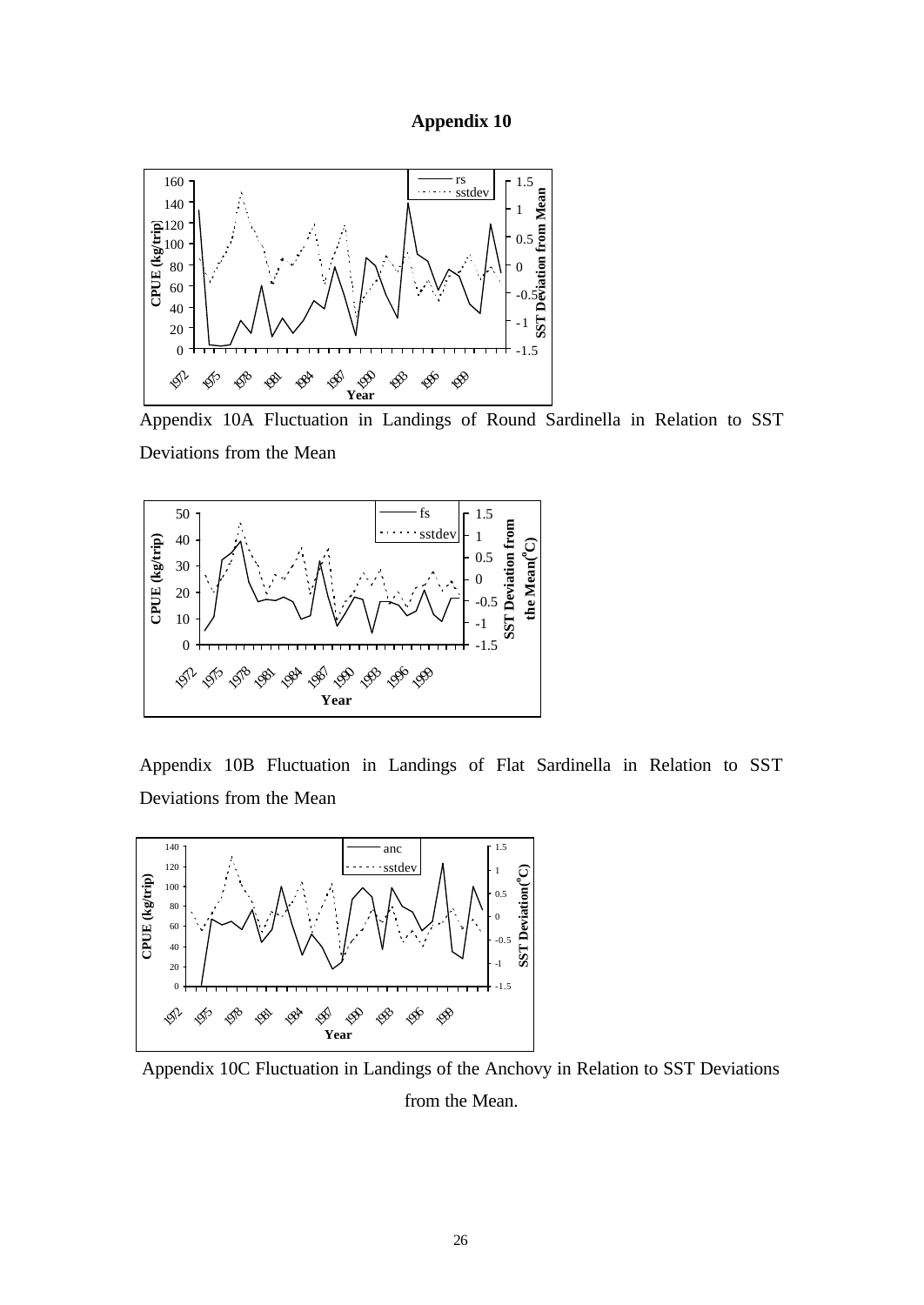

Appendix 11A Fluctuation in Landings of the Chub Mackerel in Relation to SST Deviations from the Mean



Appendix 11B Fluctuation in Landings of the Guinea Shrimp in Relation to SST Deviations from the Mean

Appendix 11C Model Estimates for the Chub Mackerel (1972 – 2001)

| Parameter r     |      | Κ        | <b>MSY</b> | qinc<br>a  | b                     |   | <b>AIC</b> | <b>BIC</b>                 |
|-----------------|------|----------|------------|------------|-----------------------|---|------------|----------------------------|
| <b>Basic</b>    | 0.01 | 517112.8 | 1292.8     | $1.2235 -$ | $\overline{a}$        |   |            | 105.0598 110.5151          |
| CPUE f(T)       | 0.3  | 50000    | 3750       | 1.2235     | 0-                    |   |            | 107.0598 113.6061          |
| CPUE f(T,<br>P) | 0.3  | 4000     | 3000       | 1.2235     | 0.1                   | 0 |            | 109.6067 117.2439          |
| CPUE $f(P)$     | 0.4  | 5000     | 500        | $1.2235 -$ |                       | 0 |            | 107.0598 113.6061          |
| r $f(T)$        | 0    | 33537.6  | 0          | 1.2235     | $0.4 -$               |   |            | 107.0598 113.6061          |
| r f $(T, P)$    | 0    | 517112.8 | 0          | 1.2235     | $0.025.2546E -$<br>05 |   | 109.06     | 116.70                     |
| r f $(P)$       | 0.7  | 22599    | 3954.8     | $1.2235 -$ |                       |   |            | 0.000128 107.0598 113.6061 |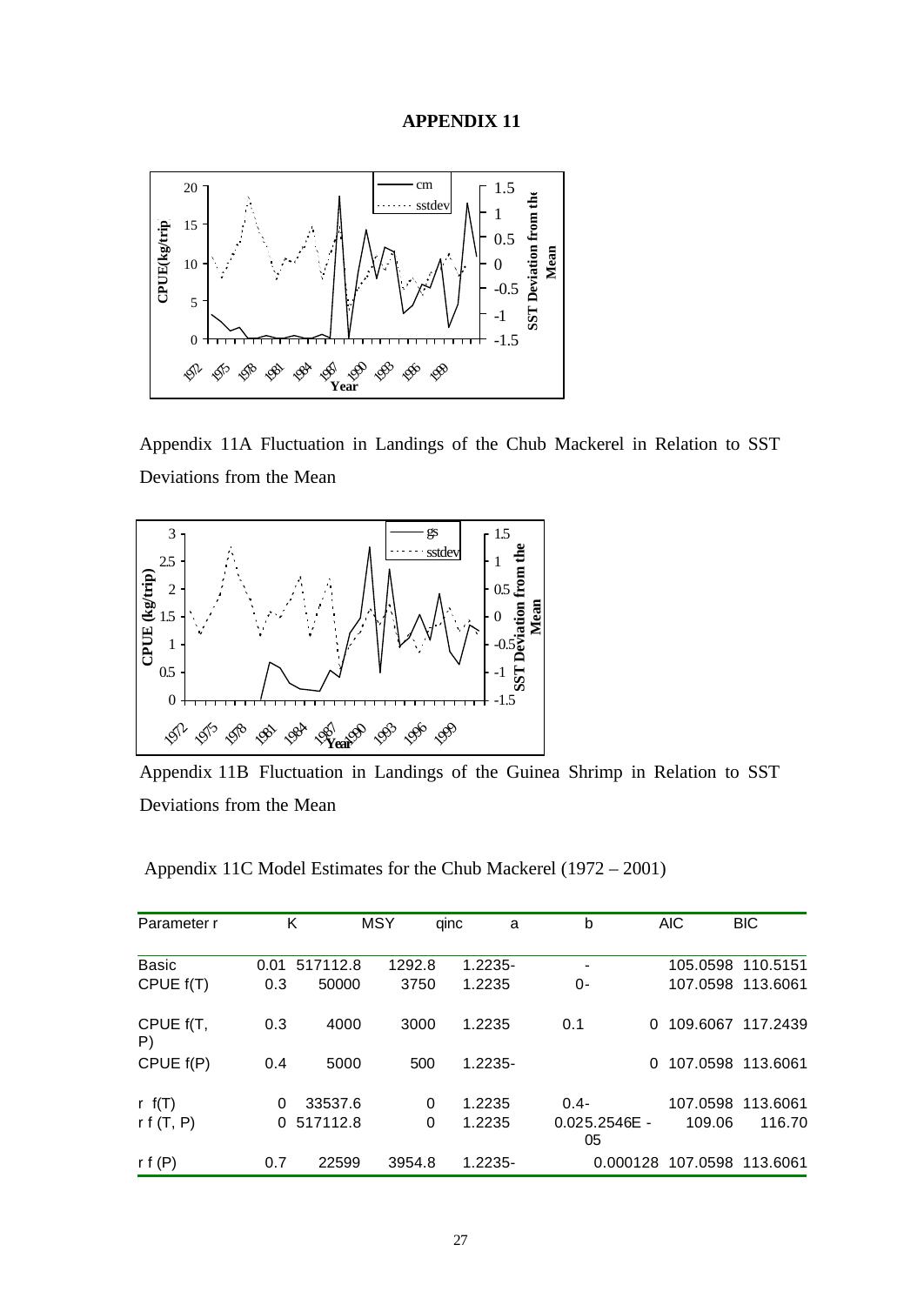| Parameter r     |       | Κ     | <b>MSY</b> | qinc   | a        | b        | <b>AIC</b> | <b>BIC</b> |
|-----------------|-------|-------|------------|--------|----------|----------|------------|------------|
|                 |       |       |            |        |          |          |            |            |
| Basic           | 0.6   | 46086 | 6887       | 1      | $\Omega$ | 0        | 45.02      | 50.47      |
| CPUE f(T)       | 0.7   | 23044 | 4033       | 1.713  | 0.07     | 0        | 52.71      | 59.26      |
| CPUE f(T,<br>P) | 0.842 | 5387  | 1135       | 1.432  | $-0.72$  | 0.000253 | 67.23      | 74.87      |
| CPUE $f(P)$     | 0.7   | 23000 | 4025       | 1.717  | $\Omega$ | 0.00003  | 52.78      | 59.33      |
| r $f(T)$        | 0.579 | 51476 | 7448       | 1.01   | 0.1      | $\Omega$ | 45.67      | 52.22      |
| r $f(T, P)$     | 0.842 | 4387  | 924        | 0.9143 | 0.48     | 0.000076 | 35.25      | 42.89      |
| rf(P)           | 0.881 | 3675  | 810        | 0.9026 | 0        | 0.000312 | 33.31      | 39.86      |

Appendix 12A Model Estimates for the Guinea Shrimp (1980-2001).

Appendix 12B Variation of Prices for the Main Stocks Harvested by the Ghanaian Canoe Fleet. \* Data Unavailable Source: MFRD (2002)

| Year |            | Price per Kilogram of Fish in Cedis $($ |         |          |        |  |  |  |  |
|------|------------|-----------------------------------------|---------|----------|--------|--|--|--|--|
|      | Round      | Flat Sardinella                         | Anchovy | Chub     | Guinea |  |  |  |  |
|      | Sardinella |                                         |         | Mackerel | Shrimp |  |  |  |  |
| 1980 | 7.7        | 7.9                                     | 2.5     | 22.8     | 7.7    |  |  |  |  |
| 1981 | 14.9       | 8.7                                     | 7.2     | 9.2      | 4.2    |  |  |  |  |
| 1982 | 6.0        | 5.5                                     | 2.0     | 11.7     | 7.2    |  |  |  |  |
| 1983 | 15.1       | 40.2                                    | 5.9     | 8.8      | 34.1   |  |  |  |  |
| 1984 | 28.1       | 37.7                                    | 0.7     | 38.9     | 50.5   |  |  |  |  |
| 1985 | 29.6       | 32.3                                    | 1.0     | 70.0     | 29.1   |  |  |  |  |
| 1986 | 30.4       | 28.9                                    | 1.8     | 108.2    | 24.0   |  |  |  |  |
| 1987 | 48.5       | 62.3                                    | 17.9    | 109.3    | 30.9   |  |  |  |  |
| 1988 | 99.3       | 93.1                                    | 31.9    | 83.0     | 85.5   |  |  |  |  |
| 1989 | 109.6      | 99.9                                    | 47.2    | 122.5    | 103.5  |  |  |  |  |
| 1990 | 89.5       | 111.0                                   | 50.8    | 133.4    | 74.4   |  |  |  |  |
| 1991 | 109.8      | 142.1                                   | 67.0    | 107      | 101.5  |  |  |  |  |
| 1992 | 99.9       | 127.6                                   | 62.7    | 130.5    | 58.6   |  |  |  |  |
| 1993 | 191.4      | 195.2                                   | 93.6    | 208.9    | 188.4  |  |  |  |  |
| 1994 | $\ast$     | $\ast$                                  | $\ast$  | $\ast$   | $\ast$ |  |  |  |  |
| 1995 | 370.6      | 341.8                                   | 200.8   | 480.9    | 192.1  |  |  |  |  |
| 1996 | 522.2      | 524.5                                   | 264.9   | 532.5    | 413.1  |  |  |  |  |
| 1997 | 961.2      | 929.9                                   | 125.8   | 942.2    | 415.2  |  |  |  |  |
| 1998 | 741.8      | 621.5                                   | 344.8   | 875.9    | 869.3  |  |  |  |  |
| 1999 | 787.8      | 870.2                                   | 450.3   | 974.4    | 1087.2 |  |  |  |  |
| 2000 | 1400       | 1301.7                                  | 464.7   | 1274     | 1915   |  |  |  |  |
| 2001 | 2732.5     | 2134.2                                  | 1457.5  | 2600     | 1967.1 |  |  |  |  |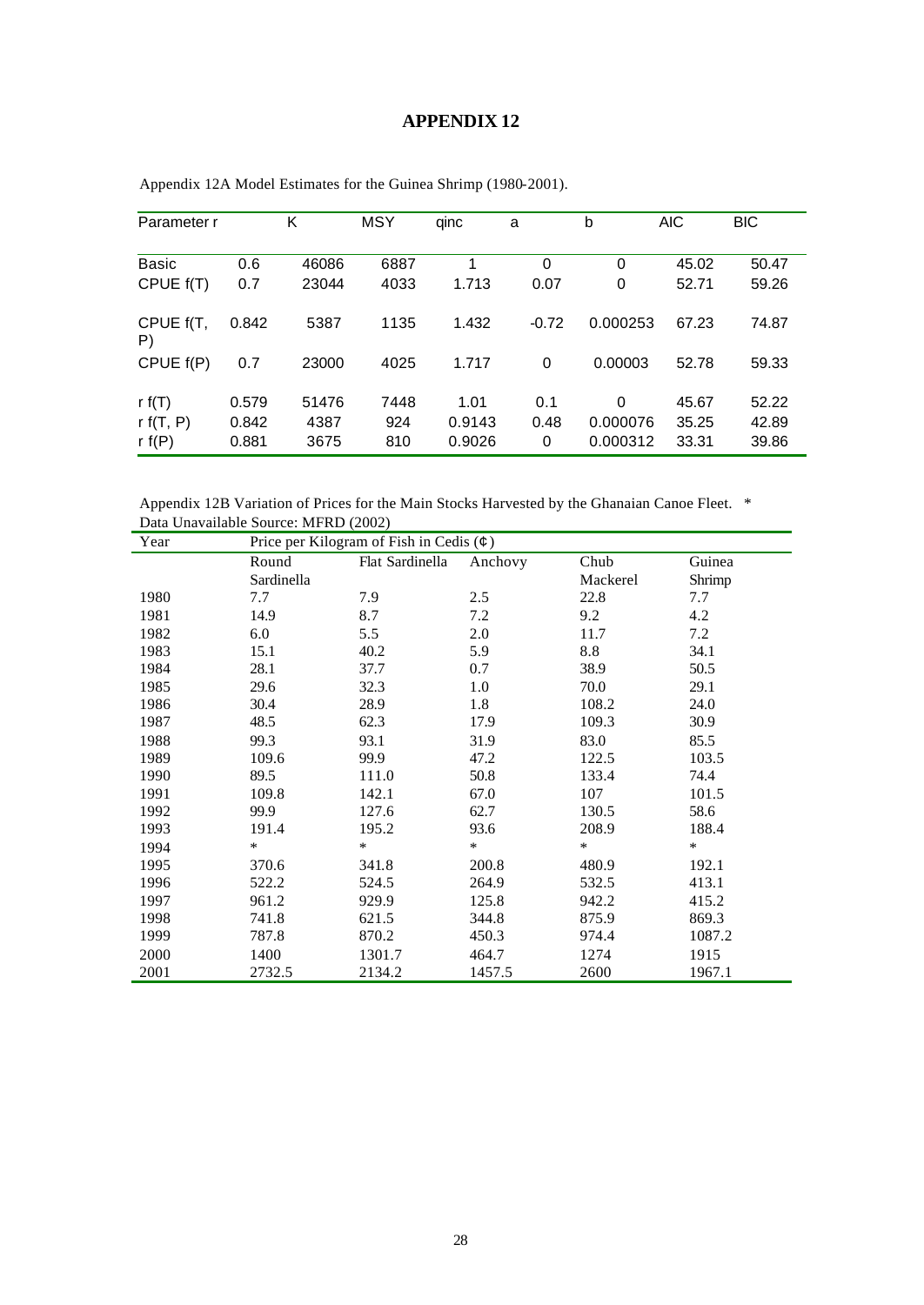# **Appendix 13**

| Appendix 13: Contribution of the Main Small Pelagics and Guinea Shrimp to Annual Revenue of the |  |  |  |  |  |  |
|-------------------------------------------------------------------------------------------------|--|--|--|--|--|--|
| Canoe Fishery Source: MFRD (2002)                                                               |  |  |  |  |  |  |

| Year             | Annual     | Revenue $(\phi)$ |          |               |               |
|------------------|------------|------------------|----------|---------------|---------------|
|                  | Round      | Flat             | Anchovy  | Chub Mackerel | Guinea Shrimp |
|                  | Sardinella | Sardinella       |          |               |               |
| 1980             | 149581     | 89350            | 94770    | 990           | 3480          |
| 1981             | 149991     | 108274           | 486256   | 3012          | 1620          |
| 1982             | 120662     | 68081            | 92870    | 1028          | 1658          |
| 1983             | 548115     | 308238           | 143915   | 1715          | 5572          |
| 1984             | 978338     | 379907           | 33062    | 21018         | 8711          |
| 1985             | 1600546    | 718155           | 27590    | 3164          | 3108          |
| 1986             | 1382863    | 480708           | 27375    | 1824869       | 11582         |
| 1987             | 2215029    | 1587354          | 1574921  | 43425         | 44972         |
| 1988             | 7532054    | 972932           | 2421283  | 616151        | 88903         |
| 1989             | 6702972    | 1408360          | 3603621  | 1351886       | 119325        |
| 1990             | 3863402    | 1614939          | 3793139  | 890031        | 173084        |
| 1991             | 5539081    | 1166172          | 4387830  | 2250050       | 87818         |
| 1992             | 11939519   | 1817062          | 5353602  | 1281406       | 119685        |
| 1993             | 17340917   | 3278794          | 7614332  | 721854        | 184236        |
| 1994             | 18985934   | 3305101          | 8908441  | 1226016       | 172633        |
| 1995             | 24310434   | 4474709          | 13151737 | 4002579       | 345453        |
| 1996             | 40661724   | 6838714          | 17629625 | 3648828       | 456269        |
| 1997             | 44584205   | 13083414         | 10406629 | 6676523       | 541047        |
| 1998             | 40499038   | 9179741          | 15393148 | 1727275       | 964749        |
| 1999             | 38206882   | 11182157         | 17939952 | 6404634       | 1002725       |
| 2000             | 138410580  | 19440759         | 38802822 | 18900300      | 2165099       |
| 2001             | 175163087  | 33834326         | 99364480 | 24893180      | 2206299       |
| Average $(\phi)$ | 26403861   | 5242602          | 11420518 | 3476815       | 395819        |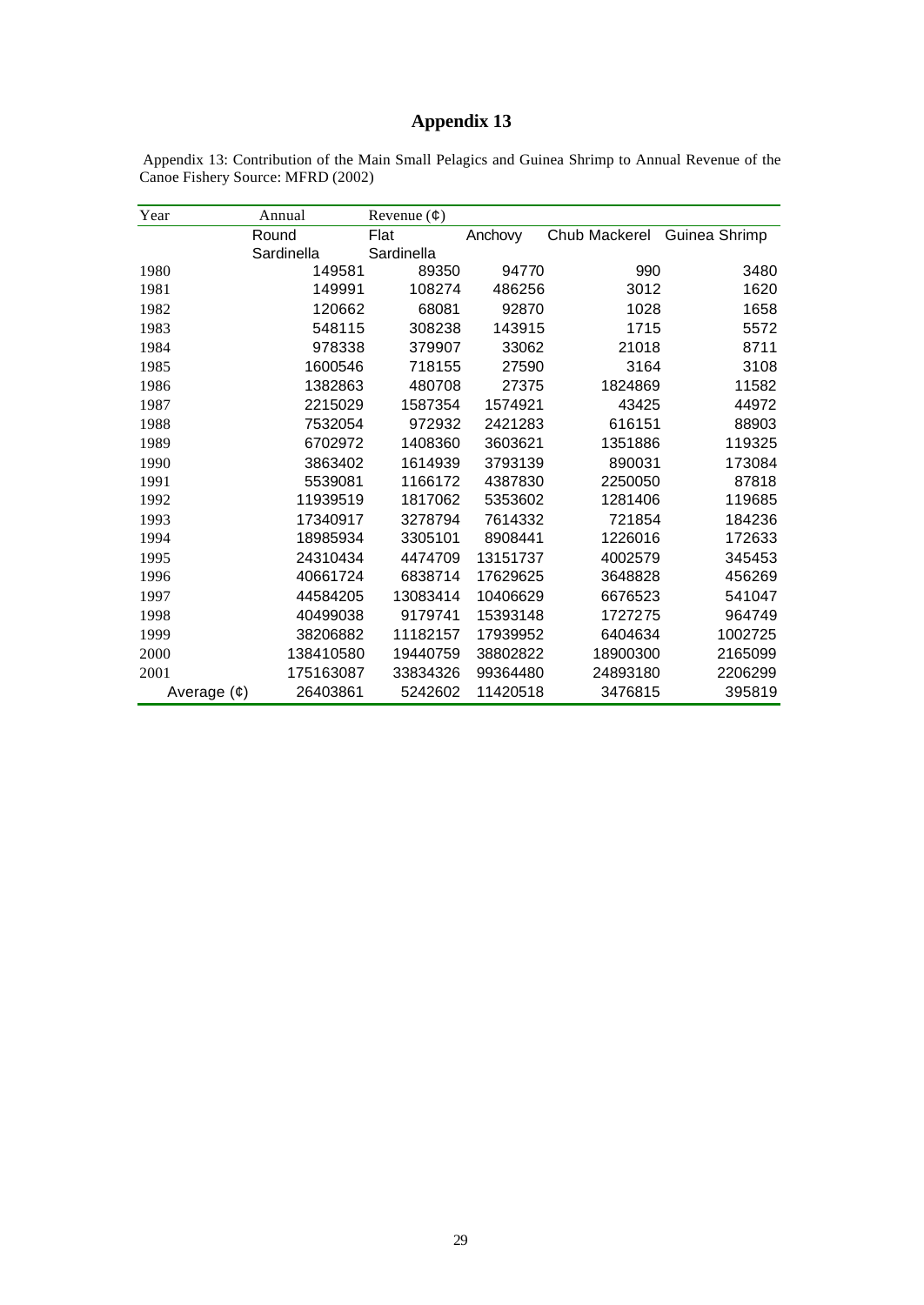| Year | $\overline{\text{SST}({}^{\circ}C)}$ | $r_T$    | MSY_t    | Catch (mt) | No. Of Years with  |
|------|--------------------------------------|----------|----------|------------|--------------------|
|      |                                      |          |          |            | Catch>MSY          |
| 1974 | 25.9833333                           | 0.357331 | 60714.31 | 33440.8    |                    |
| 1975 | 25.6416667                           | 0.200527 | 34071.7  | 32172.09   |                    |
| 1976 | 24.775                               | 0.046318 | 7869.939 | 28656.6    | 1                  |
| 1977 | 25.375                               | 0.127747 | 21705.58 | 35042.9    | 1                  |
| 1978 | 25.725                               | 0.23087  | 39227.28 | 51424.1    | 1                  |
| 1979 | 26.375                               | 0.692923 | 117734.8 | 36675.9    |                    |
| 1980 | 25.9416667                           | 0.333023 | 56584.02 | 37908.1    |                    |
| 1981 | 26.0416667                           | 0.394373 | 67008.08 | 67535.5    | 1                  |
| 1982 | 25.7416667                           | 0.237469 | 40348.47 | 46435      | 1                  |
| 1983 | 25.325                               | 0.117391 | 19945.95 | 24392.3    | 1                  |
| 1984 | 26.375                               | 0.692923 | 117734.8 | 47230.9    |                    |
| 1985 | 25.8333333                           | 0.277282 | 47113.03 | 27590.3    |                    |
| 1986 | 25.35                                | 0.12246  | 20807.18 | 15208.5    |                    |
| 1987 | 26.9666667                           | 1.884368 | 320173.7 | 87984.4    |                    |
| 1988 | 26.55                                | 0.931522 | 158275.4 | 75902.3    |                    |
| 1989 | 26.325                               | 0.636749 | 108190.3 | 76347.9    |                    |
| 1990 | 25.9083333                           | 0.314772 | 53483.03 | 74668.1    | 1                  |
| 1991 | 26.1666667                           | 0.48719  | 82778.75 | 65490      |                    |
| 1992 | 25.8333333                           | 0.277282 | 47113.03 | 85384.4    | 1                  |
| 1993 | 26.5833333                           | 0.985533 | 167452.3 | 81349.7    |                    |
| 1994 | 26.35                                | 0.664242 | 112861.7 | 60519.3    |                    |
| 1995 | 26.6833333                           | 1.16709  | 198300.8 | 65496.7    |                    |
| 1996 | 26.2416667                           | 0.553062 | 93971.01 | 66552      |                    |
| 1997 | 26.1666667                           | 0.48719  | 82778.75 | 82723.6    |                    |
| 1998 | 25.8833333                           | 0.301743 | 51269.34 | 44643.7    |                    |
| 1999 | 26.3                                 | 0.610394 | 103712.2 | 39840      |                    |
| 2000 | 26.1083333                           | 0.441431 | 75003.71 | 83500.8    | 1                  |
| 2001 | 26.4083333                           | 0.733099 | 124561.2 | 68174.6    |                    |
|      | Average                              | 0.510939 | 86813.95 | 55081.8    | Total No. Of times |
|      |                                      |          |          |            | Catch>MSY=9        |

Calculation of the MSY for the Anchovy Using Annual Values Estimated by Incorporation of the SST Factor